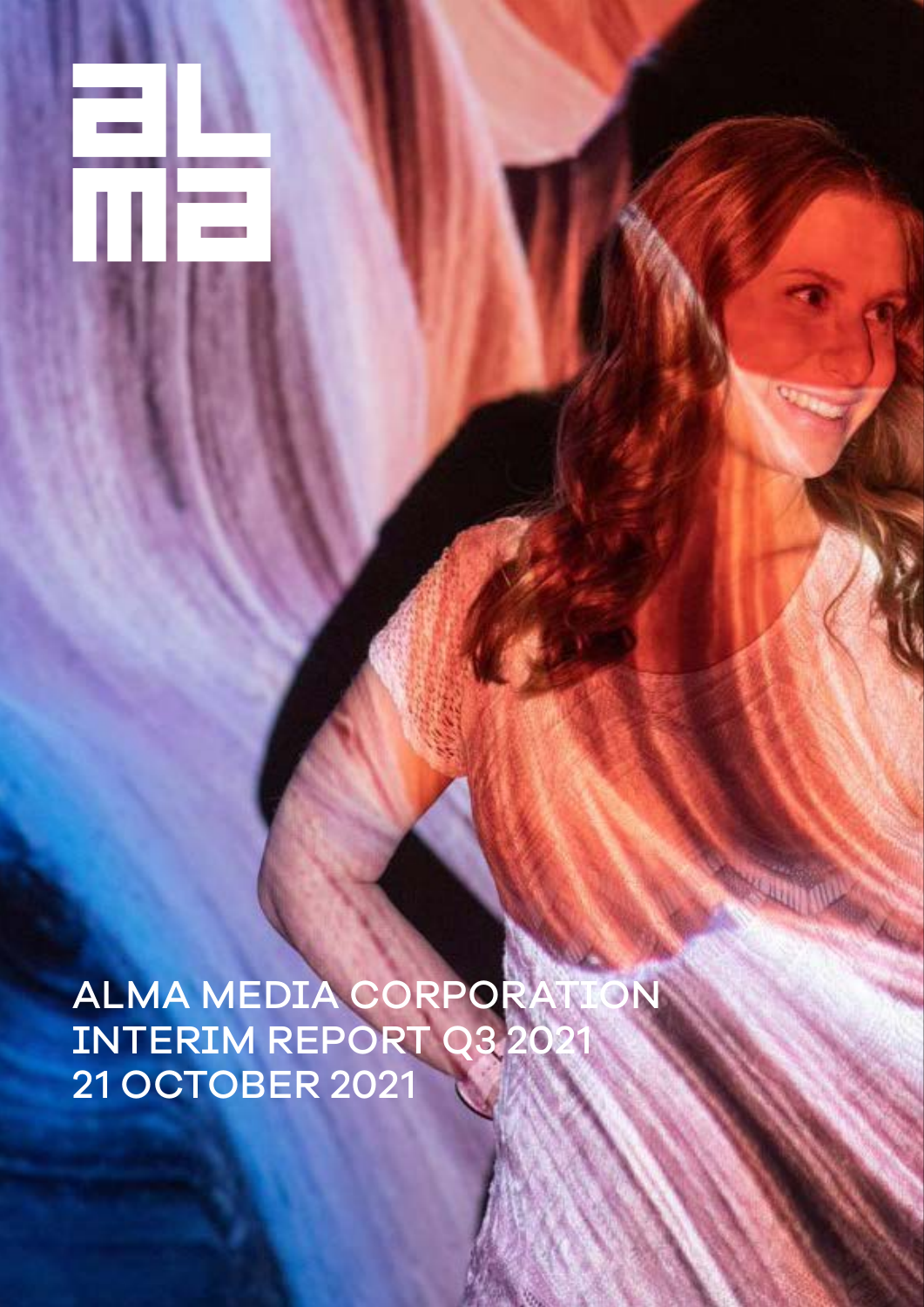# **Alma Media's Interim Report January–September 2021:**

# **Strong growth in all business segments − profitability at a record high level**

Alma Media's new segment structure entered into effect on 1 March 2021. Alma Media also changed its revenue reporting by distributing revenue between marketplaces, media and service revenue. As part of the transition to a new segment structure, the Alma Mediapartners services that were previously reported as part of the Alma Markets business segment are now reported under the Alma Consumer business segment. In connection with the change, the name Alma Markets was changed to Alma Career.

On 9 April 2021, Alma Media published comparison data under the new segment structure and the revised distribution of revenue for each quarter and for the full financial year January–December 2020. The reporting in this half-year report reflects the new segment structure and revised distribution of revenue. Alma Media also publishes more detailed segment-specific revenue and profitability figures in accordance with the nature of each segment's business.

Alma Media completed the Nettix acquisition on 1 April 2021. Nettix businesses are reported as part of the Alma Consumer business segment starting from the second quarter of 2021 onwards.

# **Financial performance July–September 2021:**

- Revenue MEUR 67.8 (53.8), up 25.9%.
- The share of revenue represented by digital business was 79.0% (71.4%).
- Adjusted operating profit MEUR 17.8 (13.2), up 35,2%.
- Operating profit MEUR 17.4 (13.2), up 32.3%.
- Earnings per share from continuing operations EUR 0.18 (0.12).
- Alma Career: Exceptionally strong demand for recruitment services drove revenue and profitability to record high levels.
- Alma Talent: Increased revenue and profitability for both media and services. Service revenue grew both organically and through acquisitions.
- Alma Consumer: Continued strong growth in digital media and marketplaces. Revenue and operating profit were also increased by acquisitions.
- The balance sheet position improved compared to the previous quarter: the equity ratio was 33.3% and gearing was 132.0%.

# **Financial performance January–September 2021:**

- Revenue MEUR 197.4 (168.3), up 17.3%.
- The share of revenue represented by digital business was 77.0% (68.6%)
- Adjusted operating profit MEUR 45.5 (34.2), up 33.1%.
- Operating profit MEUR 41.2 (32.3), up 27.5%.
- Earnings per share from continuing operations EUR 0.39 (0.26).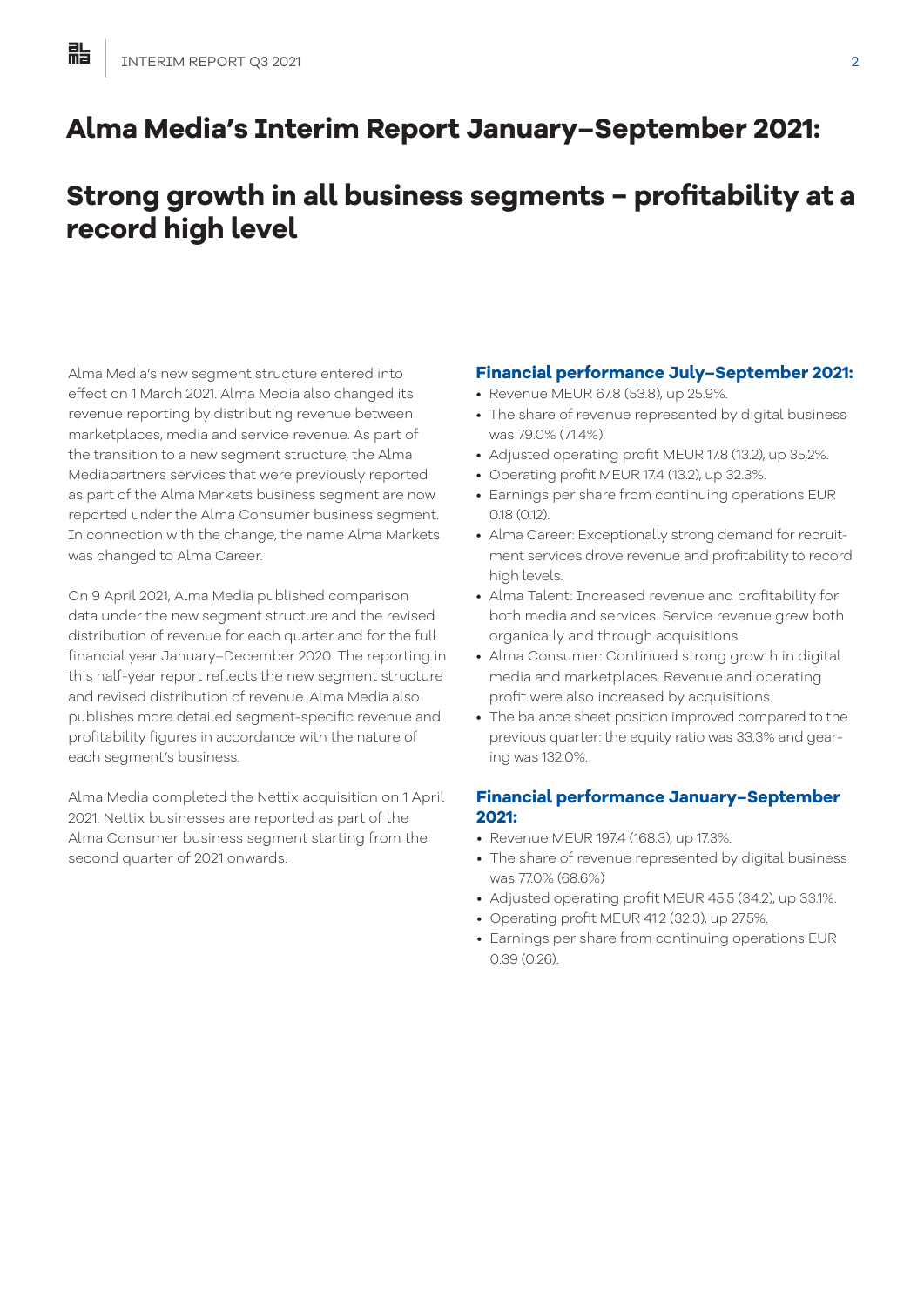

Business segments' adjusted operating profit

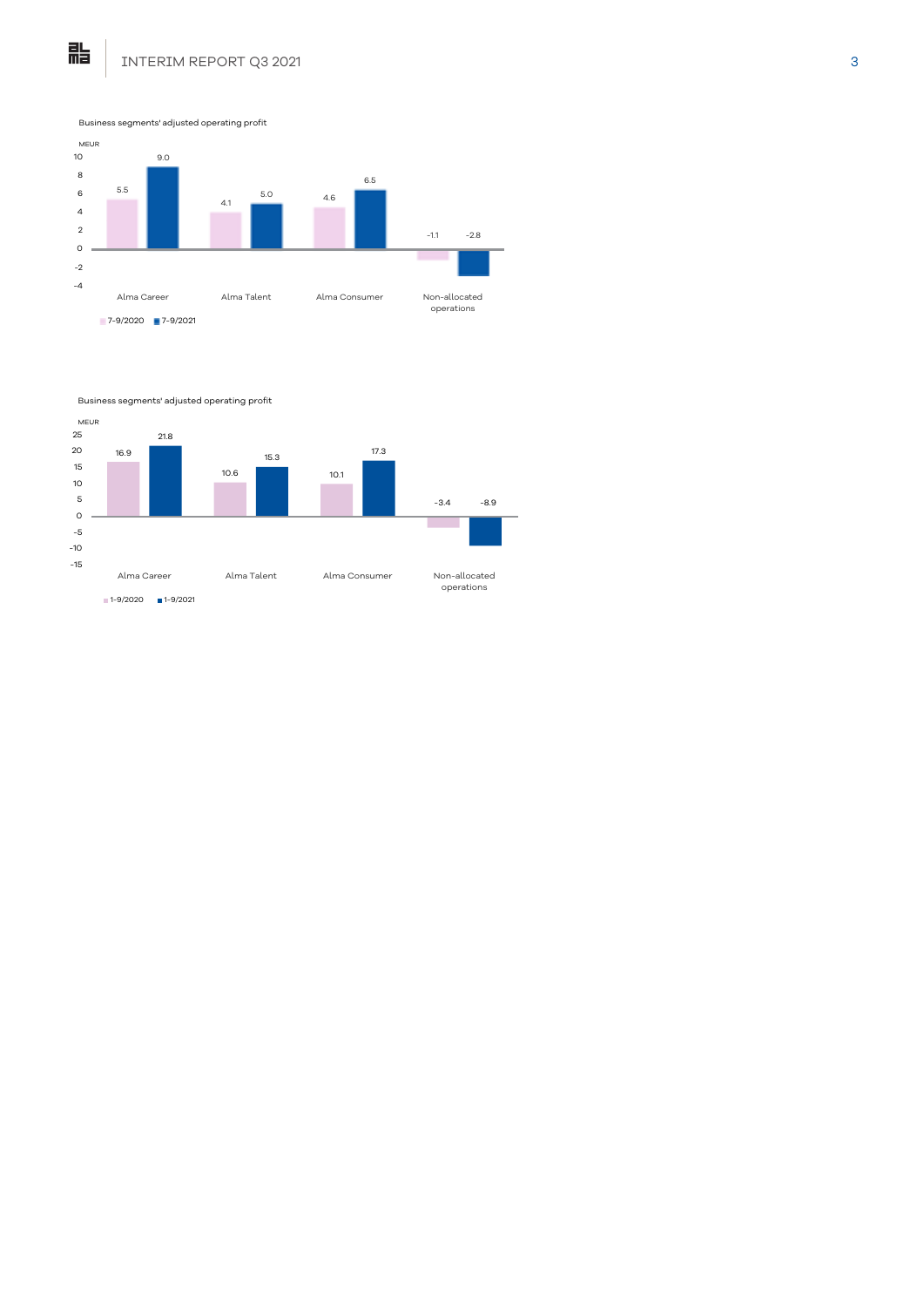#### **Key figures**

點

| <b>MEUR</b>                                                                | 2021           | 2020           | Change | 2021      | 2020      | Change | 2020      |
|----------------------------------------------------------------------------|----------------|----------------|--------|-----------|-----------|--------|-----------|
|                                                                            | Q <sub>3</sub> | Q <sub>3</sub> | %      | $Q1 - Q3$ | $Q1 - Q3$ | $\%$   | $Q1 - Q4$ |
| Revenue                                                                    | 67.8           | 53.8           | 25.9   | 197.4     | 168.3     | 17.3   | 230.2     |
| Marketplaces                                                               | 31.2           | 22.0           | 42.0   | 83.9      | 65.3      | 28.5   | 86.7      |
| Media                                                                      | 22.9           | 20.7           | 10.7   | 72.5      | 68.2      | 6.4    | 94.9      |
| Content, media                                                             | 11.7           | 11.5           | 2.2    | 35.6      | 38.0      | $-6.4$ | 50.4      |
| - of which digital                                                         | 34.9%          | 28.3%          |        | 32.9%     | 24.3%     |        | 25.4%     |
| Advertising, media                                                         | 11.2           | 9.2            | 21.3   | 36.9      | 30.2      | 22.5   | 44.5      |
| - of which digital                                                         | 79.8%          | 75.1%          |        | 77.9%     | 74.1%     |        | 74.5%     |
| Services                                                                   | 13.6           | 11.2           | 22.2   | 41.0      | 34.8      | 17.7   | 48.6      |
| - of which digital                                                         | 67.3%          | 56.3%          |        | 67.1%     | 54.6%     |        | 53.8%     |
| Adjusted total expenses                                                    | 50.0           | 40.9           | 22.3   | 153.0     | 134.6     | 13.6   | 186.0     |
| Adjusted EBITDA                                                            | 22.2           | 17.0           | 30.5   | 57.6      | 46.2      | 24.8   | 60.8      |
| EBITDA                                                                     | 21.8           | 17.0           | 28.3   | 53.3      | 44.3      | 20.4   | 58.9      |
| Adjusted operating profit                                                  | 17.8           | 13.2           | 35.2   | 45.5      | 34.2      | 33.1   | 45.4      |
| % of revenue                                                               | 26.3           | 24.5           |        | 23.1      | 20.3      |        | 19.7      |
| Operating profit (loss)                                                    | 17.4           | 13.2           | 32.3   | 41.2      | 32.3      | 27.5   | 43.1      |
| % of revenue                                                               | 25.7           | 24.4           |        | 20.9      | 19.2      |        | 18.7      |
| Profit for the period                                                      | 14.6           | 11.5           | 27.6   | 32.4      | 25.8      | 25.5   | 33.3      |
| Earnings per share, continu-<br>ing operations, EUR (basic and<br>diluted) | 0.18           | 0.12           | 51.3   | 0.39      | 0.26      | 50.3   | 0.33      |
| Digital business revenue                                                   | 53.5           | 38.4           | 39.2   | 152.1     | 115.5     | 31.7   | 158.4     |
| Digital business, % of revenue                                             | 79.0           | 71.4           |        | 77.0      | 68.6      |        | 68.8      |

## **The operating environment in 2021**

The COVID-19 epidemic continues, but the high rate of vaccination coverage reduces uncertainty regarding financial performance in 2021. The economies of Finland and in Alma Media's other main market countries are expected to recover compared to 2020.

The adoption of new technology accelerated during the exceptional circumstances created by the COVID-19 epidemic, leading to higher demand for digital media and digital services. The digitalisation of services and the ecosystems they create is expected to accelerate further in the next few years, and sales and purchases will continue to move to digital marketplaces. Consequently, the structural transformation of the media sector is expected to continue and strengthen further. Data, analytics, machine learning and automation will become increasingly important, which calls for increasing investments in technology.

# **Outlook for 2021 (unchanged, updated on 9 July 2021)**

Alma Media expects its full-year revenue and adjusted operating profit from continuing operations in 2021 to increase significantly from the 2020 level. In 2020, the full-year revenue of the Group's continuing operations was MEUR 230.2 and the adjusted operating profit was **MEUR 454** 

#### **Market situation in the main markets**

Media advertising in Finland continued to grow in July–August. According to Kantar TNS, the total advertising volume in Finland increased by 12.2% (-17.1%) to MEUR 104.7. Online media advertising increased by 16.3% (-5.8%) in July–August, while advertising in print newspapers grew by 2.5% (-25.1%) year-on-year. Advertising in print magazines, in turn, decreased by 2.8% (-26.8%). Job advertising increased by 38.8% (-35.6%).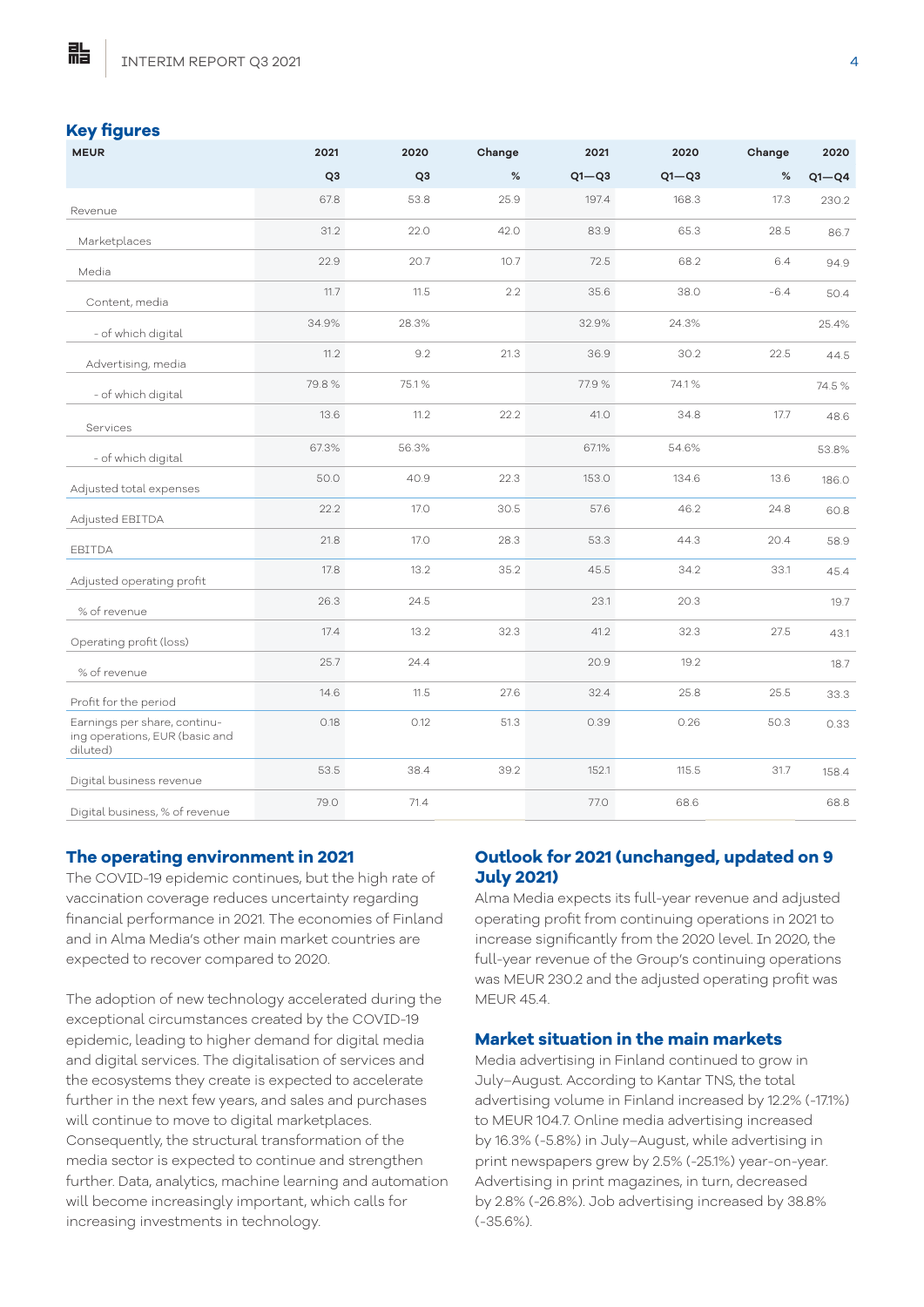In terms of volume, the total market for afternoon papers declined by 10.5% (declined by 16.4%) in the third quarter of 2021.

In addition to Finland, Alma Media's main markets are the Czech Republic and Slovakia in Eastern Central Europe. The European Commission published its latest GDP forecasts in July 2021. According to the forecast, GDP growth in Finland will be 2.7% this year and 2.9% next year. In September, the Ministry of Finance predicted that the unemployment rate in Finland will be 7.8% this year and 6.8% next year. The European Commission predicts that the Czech GDP will grow by 3.9% this year and 4.5% next year. The Czech National Bank estimates that the unemployment rate will be 3.5% this and next year. The European Commission predicts that Slovakia's GDP will grow by 4.9% this year and 5.3% next year. The National Bank of Slovakia estimates that the unemployment rate will be 7.0% this year and 6.5% next year.

#### **CEO's review: Growth on a broad front**

The performance of Alma Media's businesses was excellent as the economy continued to recover. Organic growth in the third quarter was 14.4%. Acquisitions also increased Alma Media's revenue and adjusted operating profit in July–September. The adjusted operating profit margin was at a record high level (26.3%). Revenue growth was diverse and derived from a broad range of business areas.

In the third quarter of 2021, exceptionally strong demand for recruitment services drove revenue and profitability to record high levels in the Alma Career segment, where revenue grew by 41.2% to MEUR 21.9 (15.5). As COVID-19 infection rates decreased and the restrictions imposed by the authorities were lifted, the brisk recovery of business continued in all of our operating countries and customer invoicing reached a record high level. The high activity in the recruitment market is believed to be driven by not only the realisation of pent-up demand but also the intensifying competition for labour in some of our operating countries. In addition to recruitment advertising, revenue growth was also strong in the digital training service Seduo and other added-value services related to recruitment. We expect to see continued strong growth in the next quarter.

In the Alma Talent segment, both media and service businesses developed in line with the strategy. The organic growth of digital business was 14% and its share of the segment's revenue rose to 57.2% (50.5%). Robust growth was seen in both media advertising and the content business in the third quarter. Digital advertising grew by 30% and the strong growth of digital subscriptions continued.

Further factors underpinning the segment's good performance included acquisitions and the organic growth of the service business in marketplaces as well as digital company information and law-related services.

The development of the Alma Talent segment's information and data services for companies creates economies of scale and is reflected in improved operational efficiency. The demand for training services still suffered from COVID-19 restrictions to some extent in the third quarter, but demand is expected to recover as the remote work recommendation and meeting restrictions are lifted.

Strong growth was seen in all business areas in the Alma Consumer segment. The segment's revenue grew by 39.3% and its result improved significantly in July–September, both organically and due to acquisitions. The share of revenue represented by digital business rose to 81.2% (74.9%). Housing, automotive and mobility marketplaces saw strong demand. In the media business, particularly strong growth was seen in digital advertising as Iltalehti's advertising revenue again reached a new record. According to the Finnish Internet Audience Measurement published in September, Iltalehti has grown into Finland's largest digital news service in terms of audience size with a reach of 2.77 million Finns (week 34). Investments in regional advertising sales also strengthened Alma Consumer's market position in the SME customer segment. Due to the strong demand for advertising in the comparison period, we expect more moderate revenue growth in the next quarter.

The integration of Nettix into Alma Media and the Alma Consumer business segment has progressed according to plan. The first stage of the integration, which involved linking the business and support services to Alma Media's processes, has been completed. The next key focus areas of the integration process include strengthening product and service synergies, refining harmonised operating models and building and developing a coherent company culture.

We have carried out a significant number of acquisitions this year, which has naturally affected our financial position and increased our gearing ratio. Our financial position strengthened as planned in the third quarter and our solvency improved thanks to our good profit performance and strong cash flow. Our gearing at the end of the third quarter stood at 132.0%, compared to 160.0% at the end of the second quarter. Our equity ratio improved to 33.3% from 29.4% during the same time period. Alma Media will convert the existing temporary bridge financing agreement facility into long-term financing during 2021.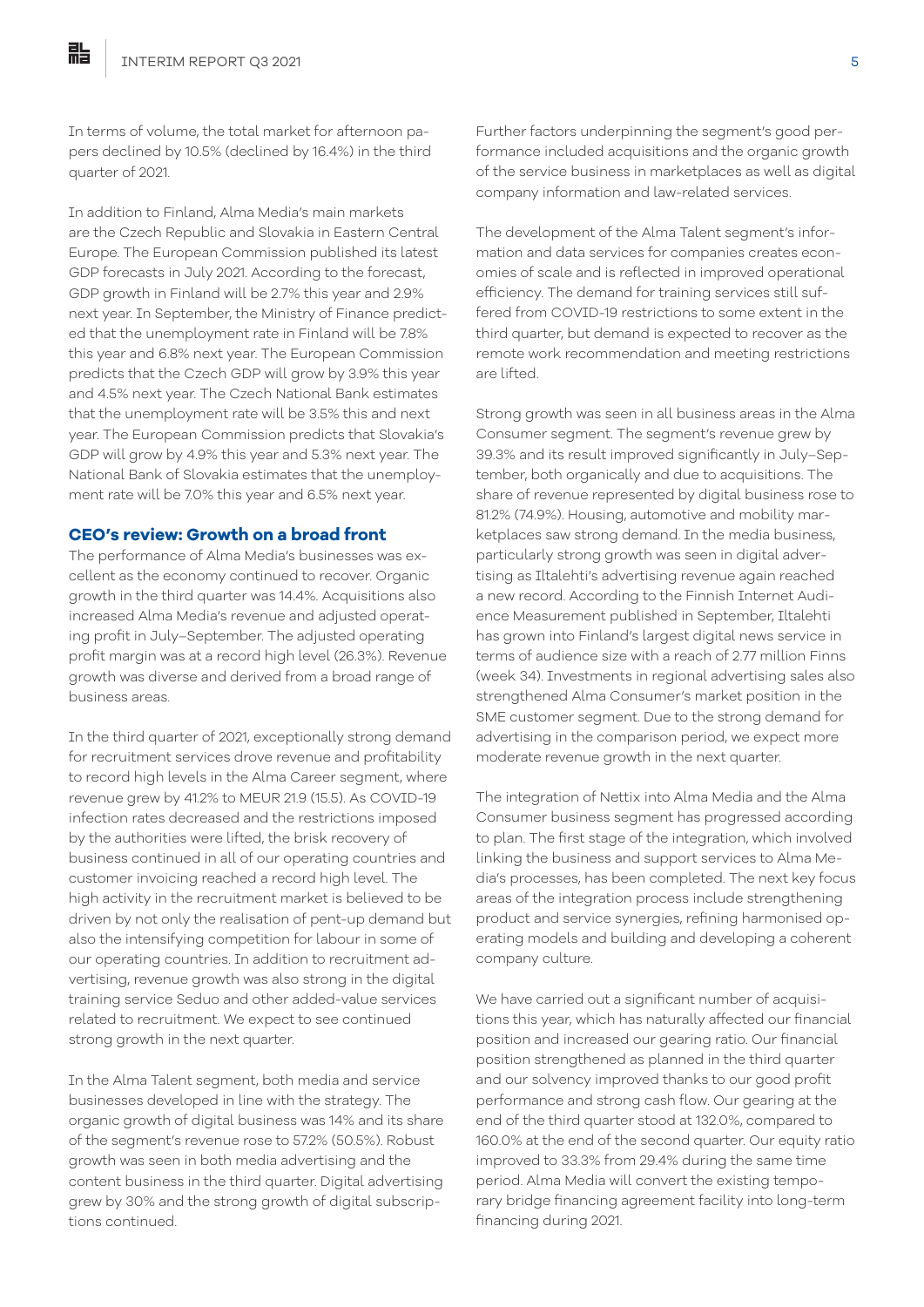We have already turned our attention to the post-epidemic period and will continue to operate under a flexible multi-local work model. The period of the COVID-19 epidemic has shown that Alma Media employees are adaptable, flexible and willing to work towards common goals. The lessons learned will benefit us in the future.

#### **Strategy implementation during the review period**

Alma Media has undergone a significant transformation over the course of a few years as the Group has divested its regional media and printing business and invested in the digital marketplaces business. For this reason, Alma Media's Board of Directors decided during the review period to set new long-term financial targets for the Group concerning business growth, profitability and solvency. The targets are based on our view of changes in the operating environment, the competitive landscape and the progress of the transformation strategy. The targets are in line with IFRS accounting principles.

The long-term financial targets are as follows:

- Revenue growth: annual revenue growth of more than 5 per cent
- Profitability: Adjusted operating profit margin of more than 20 per cent
- Financial solidity: net debt/EBITDA less than 2.5

The competitive situation in Alma Media's operating environment is expected to intensify further during the strategy period 2021–2023. The international platform giants have strengthened their position in several sectors, such as advertising and the marketplaces business. Local competition is also expected to increase in Alma Media's operating countries. The impact of smaller niche operators that focus on narrow fields and disrupt existing business models is already apparent in several markets.

The foundation of Alma Media's strategy is built on the digital transformation of the core business, growth in digital business and internationalisation.

Alma Media has identified four strategic focus areas with respect to the development of its existing businesses: 1) audience acquisition, engagement & monetisation, 2) the development of marketing solutions, 3) cooperation to achieve economies of scale and 4) the commercialisation of data.

In addition to organic growth, Alma Media is actively seeking new business opportunities through acquisitions. The Group is growing and diversifying its product portfolio by expanding from media to marketplaces business and digital services.

The Group will continue the internationalisation of the recruitment business, focusing on Eastern Europe and the Balkans. The COVID-19 epidemic has accelerated the ongoing digitalisation process and increased the demand for related services and solutions. The change presents new digital business opportunities in areas such as the subscription business, housing and property transactions, online professional training and online buying.

One key element of the Group's strategy is the continued expansion from content generation and advertising in media and marketplaces towards new digital products and services that address customer needs and cover the entire value chain, ranging from sales systems to transactions. At the same time, the company will establish partnerships to participate in broad and seamless digital service ecosystems in the recruitment, housing and automotive verticals, for example.

One example of a new kind of partnership is the expanding cooperation between the equity analysis provider Inderes and Alma, which covers the provision of Inderes' analyses to Kauppalehti's digital subscribers, the distribution of investor event webcasts and investor events. The aim is to satisfy equity investors' growing demand for information and improve awareness of Finnish listed companies. During the review period, Alma and Inderes organised Equity Investor Week, a series of virtual events focused on equity investing that garnered over 35,000 views during the week-long event. The new digital concept provided the audience with a comprehensive overview of 39 listed companies as investments, presented by key individuals from the companies in question.

As a media company, Alma Media plays a central role in building an increasingly sustainable society. The Group's media and services play important roles in mitigating climate change and changing the way society operates with regard to supporting diversity and social engagement in working life, for example. The Group's digital services enable consumers to make lower-emission and more energy-efficient choices when buying a home or a car, for instance. Alma Media aims to combine sustainability, strategic competitive advantage and creating new business based on corporate responsibility.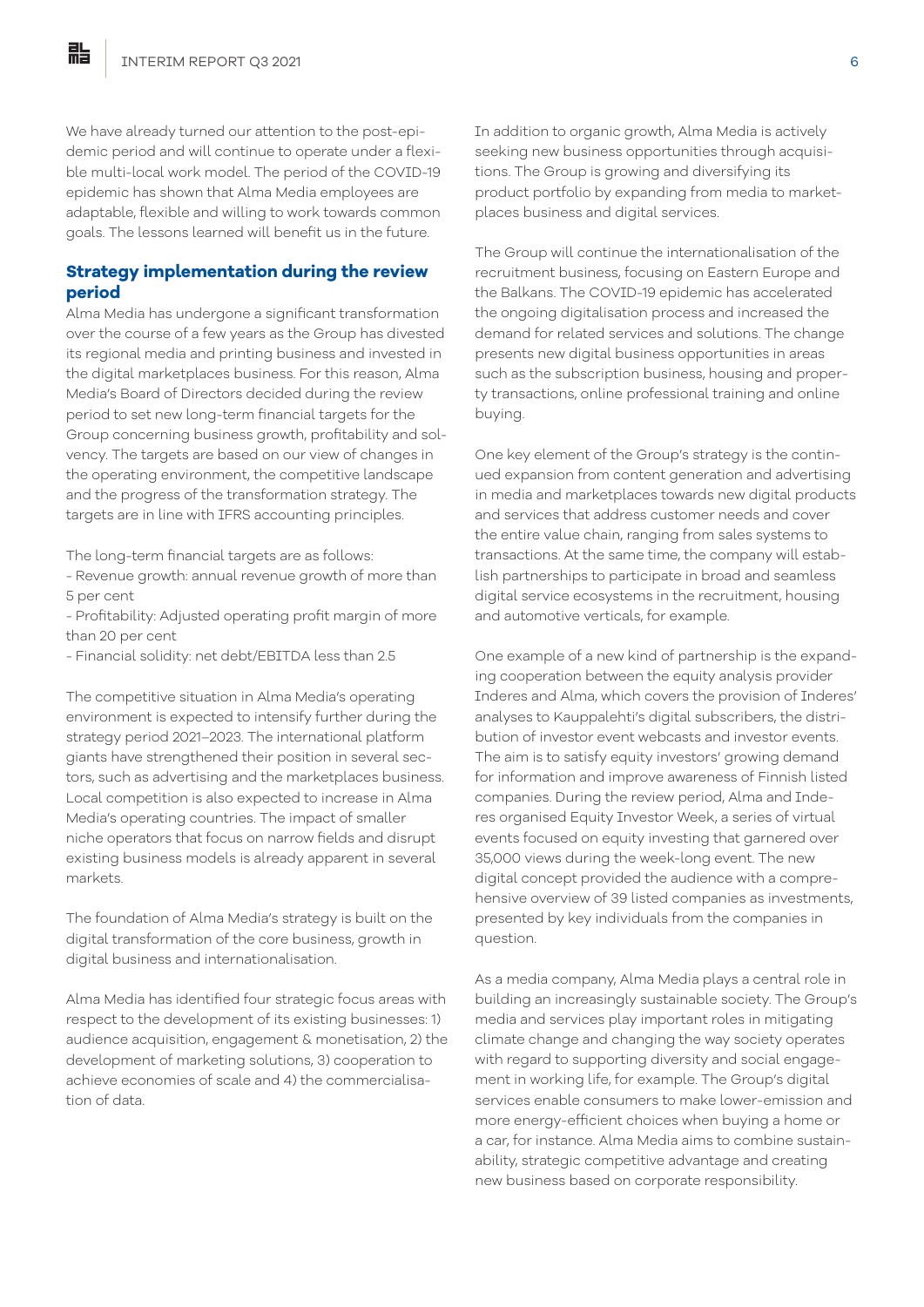



#### Adjusted operating profit margin



#### Net Debt / EBITDA ratio\*



**\*Adjusted EBITDA, rolling 12 months.**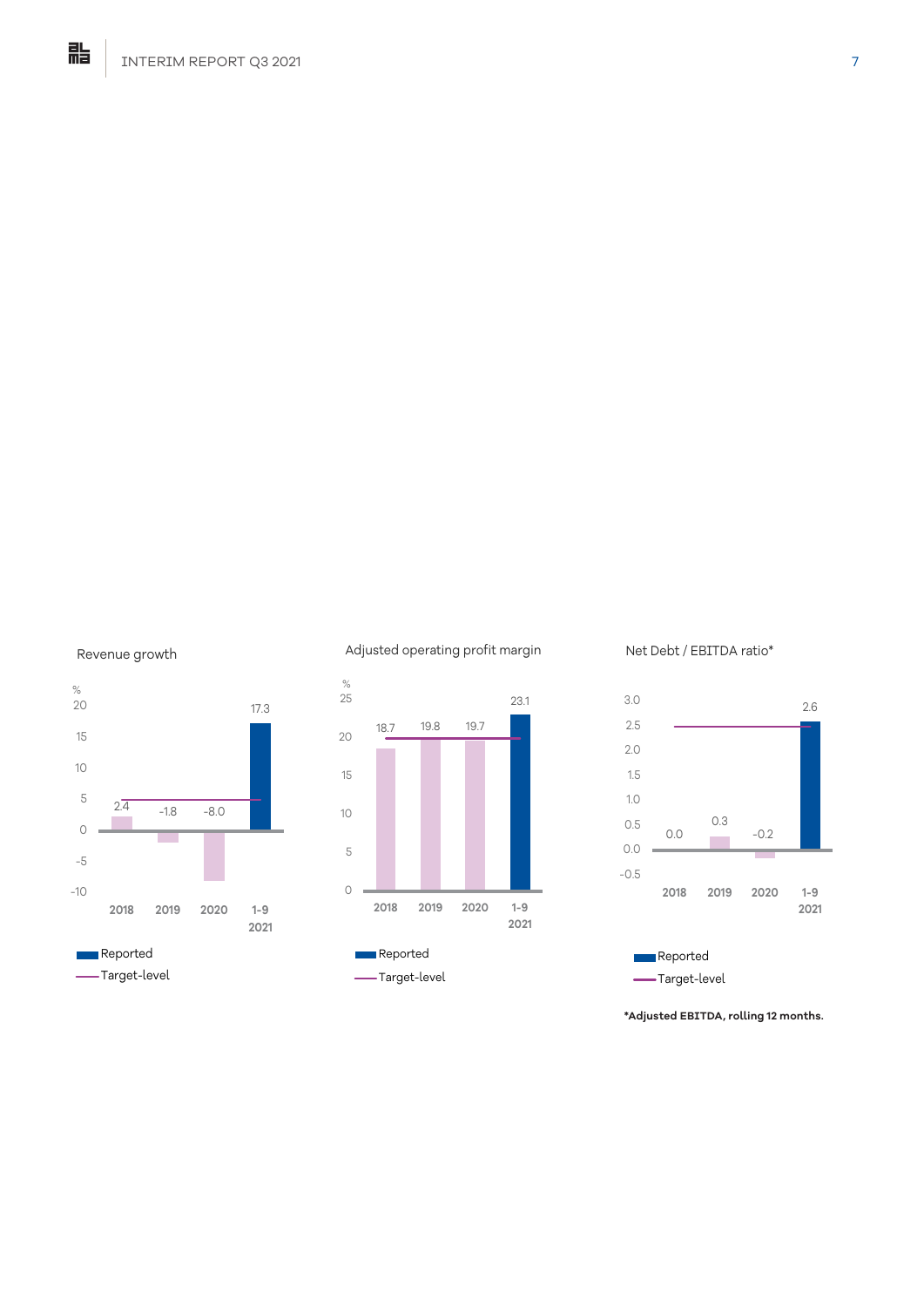# **Alma Media group interim report 1 January–30 September 2021**

The figures are compared in accordance with the International Financial Reporting Standards (IFRS) with those of the corresponding period in 2020, unless otherwise stated. The figures in the tables are independently rounded. Alma Media Corporation additionally uses and presents Alternative Performance Measures to better illustrate the operative development of its business and to improve comparability between reporting periods. The Alternative Performance Measures are reported in addition to IFRS key figures.

#### **Key figures** Income statement

|                                              | 2021           | 2020           | Change | 2021      | 2020      | Change | 2020      |
|----------------------------------------------|----------------|----------------|--------|-----------|-----------|--------|-----------|
| <b>MEUR</b>                                  | Q <sub>3</sub> | Q <sub>3</sub> | %      | $Q1 - Q3$ | $Q1 - Q3$ | %      | $Q1 - Q4$ |
| Revenue                                      | 67.8           | 53.8           | 25.9   | 197.4     | 168.3     | 17.3   | 230.2     |
| Adjusted total expenses                      | 50.0           | 40.9           | 22.3   | 153.0     | 134.6     | 13.6   | 186.0     |
| Adjusted EBITDA                              | 22.2           | <b>17.0</b>    | 30.5   | 57.6      | 46.2      | 24.8   | 60.8      |
| EBITDA                                       | 21.8           | <b>17.0</b>    | 28.3   | 53.3      | 44.3      | 20.4   | 58.9      |
| Adjusted operating profit                    | 17.8           | 13.2           | 35.2   | 45.5      | 34.2      | 33.1   | 45.4      |
| % of revenue                                 | 26.3           | 24.5           |        | 23.1      | 20.3      |        | 19.7      |
| Operating profit (loss)                      | 17.4           | 13.2           | 32.3   | 41.2      | 32.3      | 27.5   | 43.1      |
| % of revenue                                 | 25.7           | 24.4           |        | 20.9      | 19.2      |        | 18.7      |
| Profit for the period before tax             | 17.4           | 13.4           | 30.3   | 40.4      | 32.3      | 24.9   | 42.2      |
| Profit for the period, continuing operations | 14.6           | 11.5           | 27.6   | 32.4      | 25.8      | 25.5   | 33.3      |

# Balance sheet

|                                  | 2021           | 2020           | Change   | 2021      | 2020      | Change   | 2020      |
|----------------------------------|----------------|----------------|----------|-----------|-----------|----------|-----------|
| <b>MEUR</b>                      | Q <sub>3</sub> | Q <sub>3</sub> | %        | $Q1 - Q3$ | $Q1 - Q3$ | $\%$     | $Q1 - Q4$ |
| Assets                           | 496.8          | 363.1          | 36.8     | 496.8     | 363.1     | 36.8     | O.O       |
| Net debt                         | 203.6          | $-65.9$        | $-408.9$ | 203.6     | $-65.9$   | $-408.9$ | $-9.1$    |
| Interest-bearing liabilities     | 233.6          | 39.7           | 487.8    | 233.6     | 39.7      | 487.8    | 38.9      |
| Non-interest-bearing liabilities | 108.2          | 66.5           | 62.7     | 108.2     | 66.5      | 62.7     | 90.5      |
| Capital expenditure              | 0.8            | 1.9            | $-58.3$  | 244.1     | 9.3       | 2519.6   | 91.4      |
| Equity ratio %                   | 33.3           | 72.7           | $-54.2$  | 33.3      | 72.7      | $-54.2$  | 63.1      |
| Gearing %                        | 132.0          | $-25.4$        | $-619.9$ | 132.0     | $-25.4$   | $-619.9$ | $-4.5$    |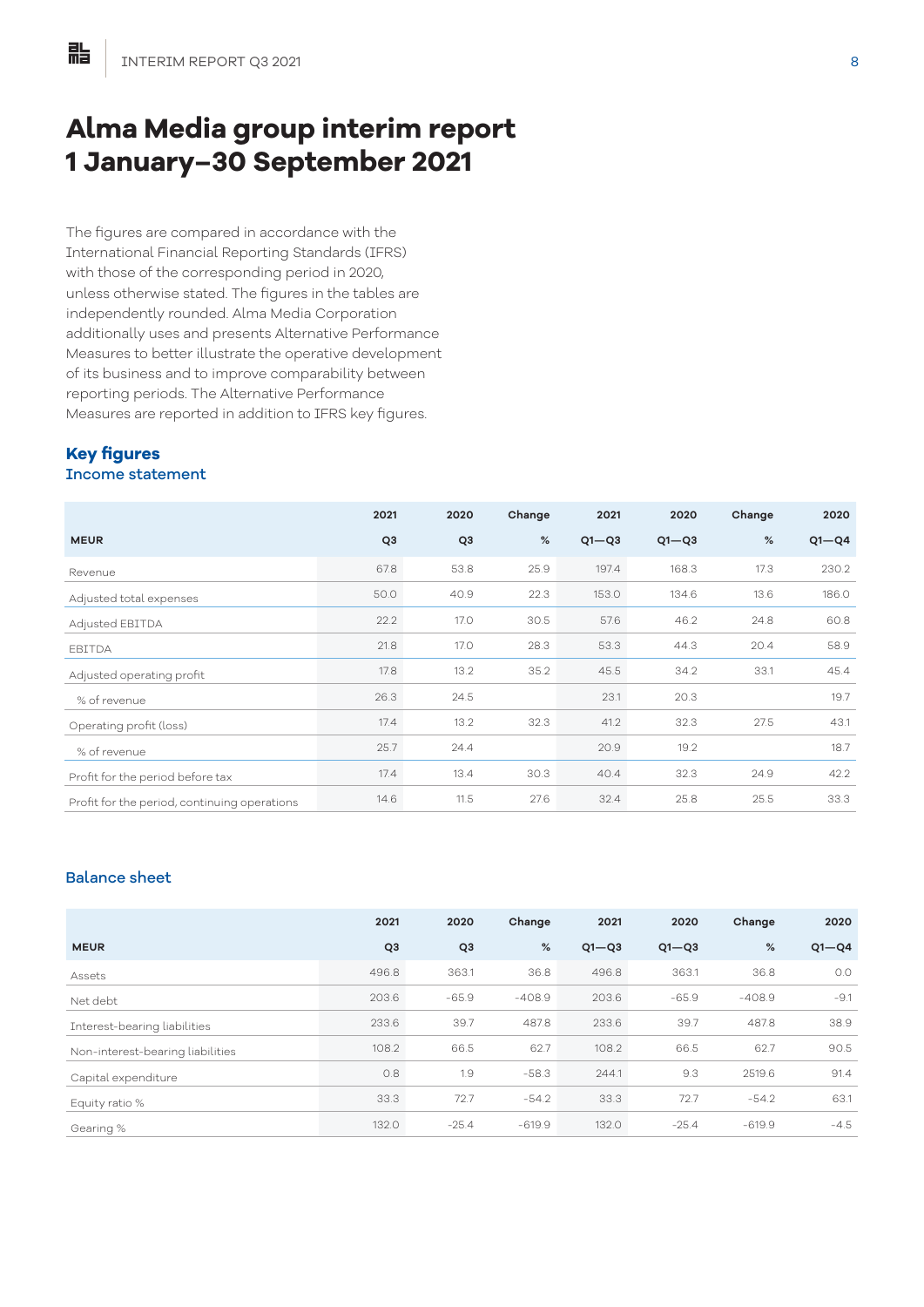# Employees

點

|                                               | 2021 | 2020 | Change | 2021      | 2020      | Change | 2020      |
|-----------------------------------------------|------|------|--------|-----------|-----------|--------|-----------|
|                                               | Q3   | QЗ   | %      | $Q1 - Q3$ | $O1 - O3$ | %      | $Q1 - Q4$ |
| Average no. of employees, excl. telemarketers | 1590 | 458  | 9.0    | 1535      | 1518      |        | 1497      |
| Telemarketers on average                      | 315  | 327  | $-3.8$ | 339       | 330       | 2.9    | 335       |

# Key figures

|                                                             | 2021           | 2020           | Change   | 2021      | 2020      | Change   | 2020      |
|-------------------------------------------------------------|----------------|----------------|----------|-----------|-----------|----------|-----------|
|                                                             | Q <sub>3</sub> | Q <sub>3</sub> | %        | $Q1 - Q3$ | $Q1 - Q3$ | %        | $Q1 - Q4$ |
| Return on equity/ROE (annual)*                              | 46.3           | 18.9           | 144.9    | 24.8      | 57.8      | $-57.1$  | 48.7      |
| Return on investment/ROI (annual)*                          | 16.3           | 16.5           | $-0.6$   | 14.4      | 44.9      | $-67.9$  | 37.4      |
| Earnings per share, EUR (basic)                             | 0.18           | O.11           | 57.6     | 0.39      | 1.08      | $-64.2$  | 1.13      |
| Earnings per share, EUR (diluted)                           | 0.17           | O.11           | 56.7     | 0.38      | 1.06      | $-64.4$  | 1.11      |
| Earning per share, continuing operations, basic             | 0.18           | 0.12           | 51.3     | 0.39      | 0.26      | 50.3     | 0.33      |
| Earning per share, discontinued operations,<br>basic        | 0.00           | 0.00           | $-100.0$ | $-0.00$   | 0.82      | $-100.0$ | 0.80      |
| Cash flow from operating activities/share, EUR              | 0.23           | 0.13           | 77.2     | 0.61      | 0.49      | 23.1     | 0.68      |
| Shareholders' equity per share                              |                |                |          | 1.84      | 2.74      | $-32.9$  | 2.23      |
| Dividend per share                                          |                |                |          |           |           |          | 0.30      |
| Effective dividend yield %                                  |                |                |          |           |           |          | 3.4       |
| P/E Ratio                                                   |                |                |          |           |           |          | 7.9       |
| Market capitalisation                                       |                |                |          | 821.4     | 612.9     | 34.0     | 734.9     |
| Average number of shares, basic (YTD)**                     | 82 3 2 0       | 82262          |          | 82 3 2 0  | 82 2 62   |          | 82 2 62   |
| Average number of shares, diluted (YTD)**                   | 84101          | 83 605         |          | 84101     | 83605     |          | 83 692    |
| Number of shares at the end of the period (1,000<br>shares) | 82 3 83        | 82 3 8 3       |          | 82383     | 82 3 8 3  |          | 82 3 83   |

\* Annual return, see Accounting Principles of the Interim Report. The key figures also include adjusted items

\*\* The company has disposed of 57,630 of its own shares in 2021. At the end of the review period, the company held 63,381 of its own shares.

\*\*\* Includes treasury shares held by the company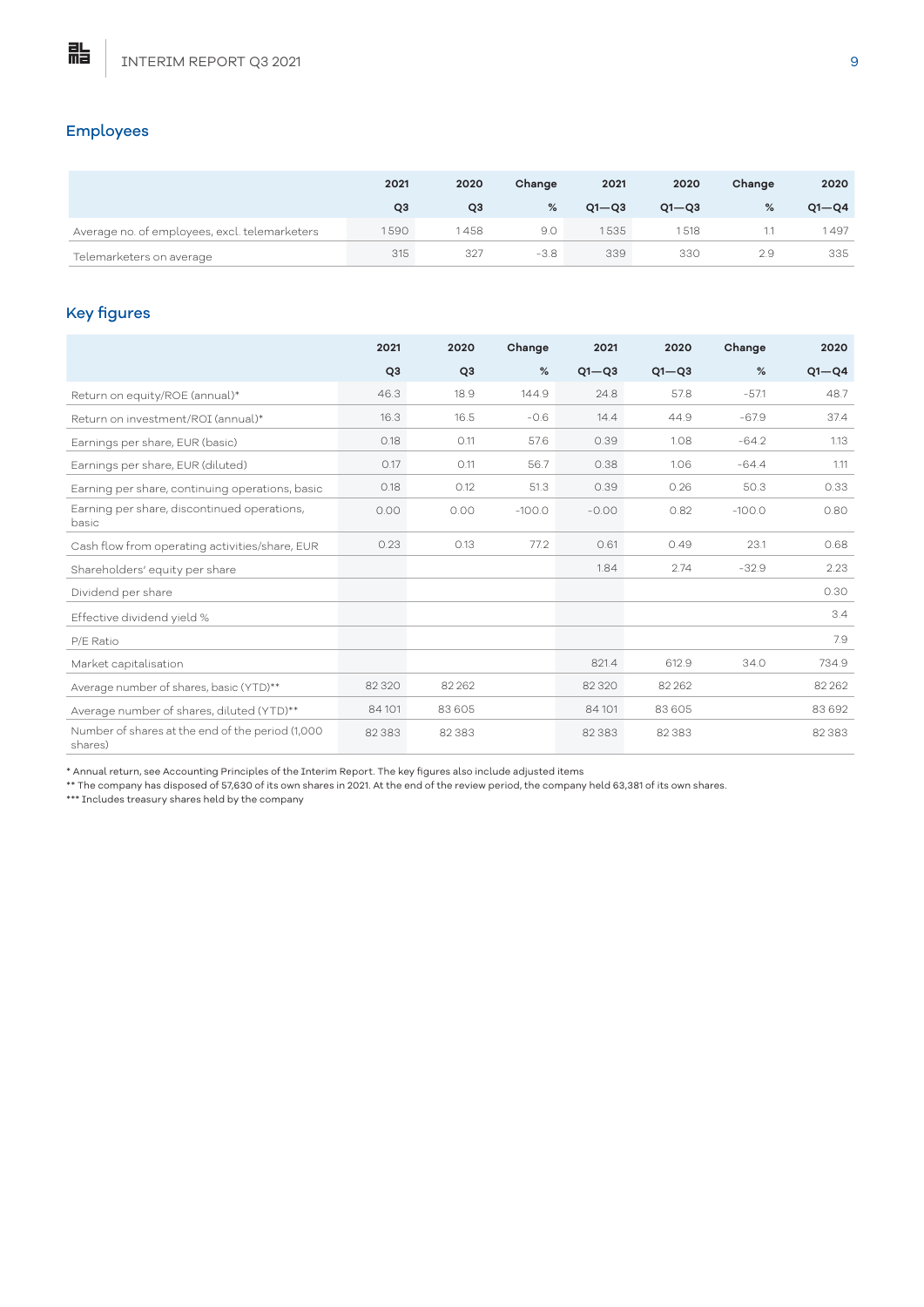# **Revenue**

點

#### **July–September 2021**

Alma Media's revenue grew by 25.9% to MEUR 67.8 (53.8). Acquired and divested businesses had a net effect of MEUR 6.2 on revenue growth. Organic growth, excluding acquisitions and divestments, was 14.4%.

The growth of revenue from the marketplaces business was attributable to the strong recovery of recruitment demand, the growth of the housing market and the Nettix acquisition. Media revenue was increased by the continued favourable development of digital content revenue as well as the strong recovery of advertising. The growth of service revenue was supported by, for example, acquired businesses and the positive development of digital services during the review period.

#### **January–September 2021**

Alma Media's revenue grew by 17.3% to MEUR 197.4 (168.3). Acquired and divested businesses had a net effect of MEUR 11.2 on revenue growth. Organic growth, excluding acquisitions and divestments, was 11.0%.

#### **Revenue**

|                                           | 2021           | 2020           | Change   | 2021      | 2020      | Change   | 2020      |
|-------------------------------------------|----------------|----------------|----------|-----------|-----------|----------|-----------|
| <b>MEUR</b>                               | Q <sub>3</sub> | Q <sub>3</sub> | %        | $Q1 - Q3$ | $Q1 - Q3$ | %        | $Q1 - Q4$ |
| Alma Career                               | 21.9           | 15.5           | 41.2     | 58.1      | 47.4      | 22.5     | 62.7      |
| Alma Talent                               | 22.4           | 20.7           | 8.4      | 72.1      | 68.7      | 5.1      | 95.1      |
| Alma Consumer                             | 23.6           | 16.9           | 39.3     | 67.7      | 50.6      | 33.8     | 69.9      |
| Segments total                            | 67.9           | 53.1           | 27.8     | 197.9     | 166.7     | 18.7     | 227.7     |
| Non-allocated operations and eliminations | $-0.1$         | O.7            | $-118.7$ | $-0.4$    | 1.6       | $-126.2$ | 2.5       |
| Total                                     | 67.8           | 53.8           | 25.9     | 197.4     | 168.3     | 17.3     | 230.2     |

# **Revenue by geographical area**

|                 | 2021 | 2020 | Change | 2021      | 2020      | Change | 2020      |
|-----------------|------|------|--------|-----------|-----------|--------|-----------|
| <b>MEUR</b>     | QЗ   | Q3   | %      | $Q1 - Q3$ | $Q1 - Q3$ | %      | $Q1 - Q4$ |
| Finland         | 44.5 | 36.8 | 21.0   | 135.5     | 113.2     | 19.6   | 158.4     |
| Other countries | 23.3 | 17.0 | 36.4   | 62.0      | 55.1      | 12.6   | 71.8      |
| Group total     | 67.8 | 53.8 | 25.9   | 197.4     | 168.3     | 17.3   | 230.1     |

42.5

Revenue split 7-9/2021



#### Revenue split 1-9/2021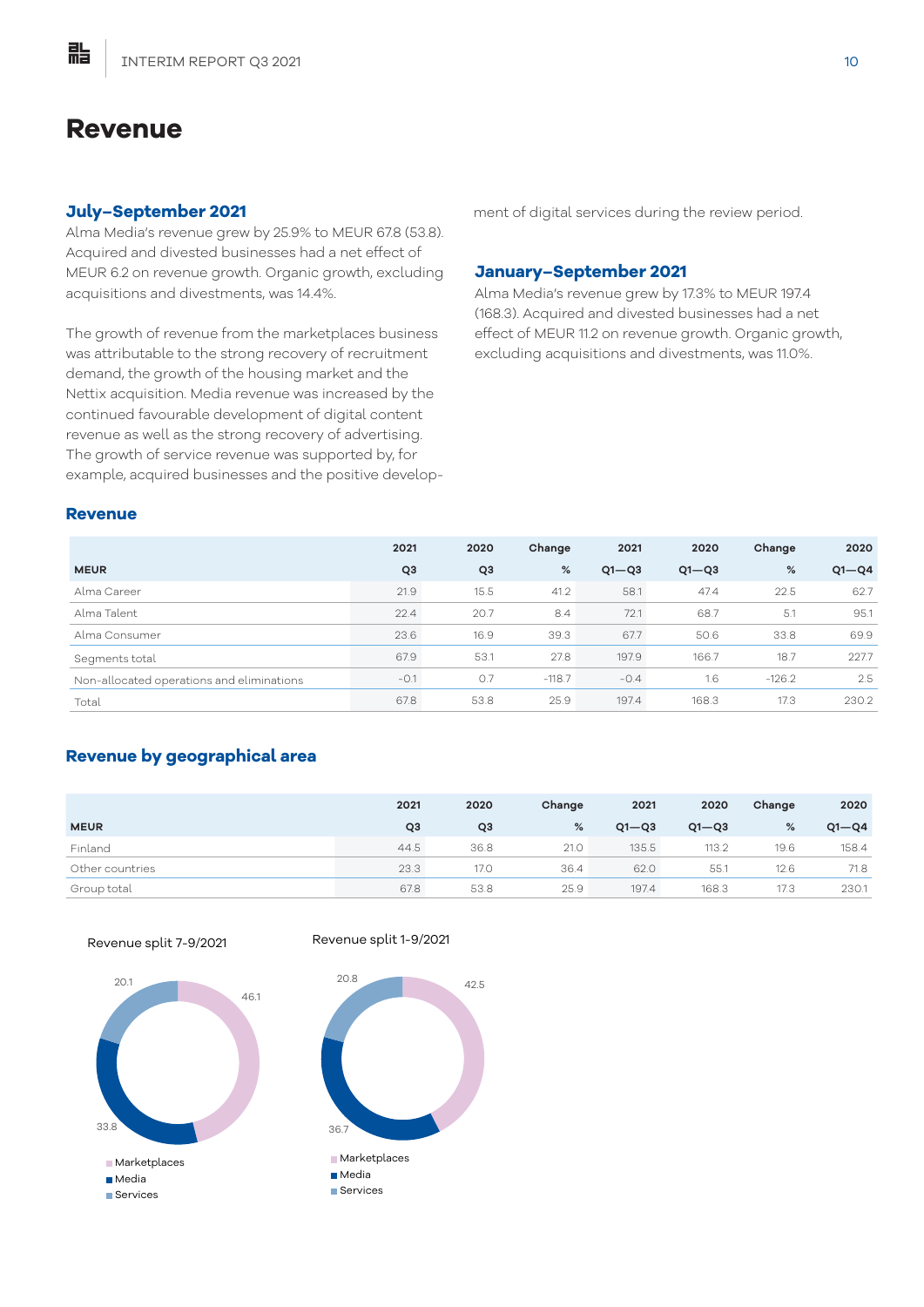

#### **July–September 2021**

Adjusted operating profit was MEUR 17.8 (13.2), or 26.3% (24.5%) of revenue. Operating profit was MEUR 17.4 (13.2), or 25.7% (24.4%) of revenue. The operating profit includes net adjusted items in the amount of MEUR -0.4 (-0.0) consisting of transaction costs related to acquisitions. No adjusted items were reported during the review period or the comparison period.

Total expenses increased in the third quarter by MEUR 9.5. The expenses were mainly related to increased development expenditure in the digital business, as well as marketing and employee expenses. Cost savings were also implemented in the comparison period. Depreciation and impairment included in the total expenses amounted to MEUR 4.4 (3.8) during the period. The result of continuing operations for July– September was MEUR 14.1 (11.5). Earnings per share were EUR 0.18 (0.12), with the increase being attributable to the positive profit performance as well as the redemption of non-controlling interests in Alma Career and Alma Mediapartners.

#### **January–September 2021**

Adjusted operating profit was MEUR 45.5 (34.2), or 23.1% (20.3%) of revenue. Operating profit was MEUR 41.2 (32.3), or 20.9% (19.2%) of revenue. The operating profit includes net adjusted items in the amount of MEUR -4.3 (-1.9) consisting of gains and loss on the sale of assets and transaction costs related to acquisitions. The adjusted items in the comparison period were related to the loss recognised on the sale of Alma Talent's Swedish media business, restructuring costs and items recognised through profit or loss arising from acquisitions achieved in stages.

Total expenses increased in July–September by MEUR 19.6. Depreciation and impairment included in the total expenses amounted to MEUR 12.1 (12.0). The result of continuing operations for January–September was MEUR 31.9 (25.8).

#### **Adjusted operating profit/loss**

|                          | 2021           | 2020           | Change | 2021      | 2020      | Change | 2020      |
|--------------------------|----------------|----------------|--------|-----------|-----------|--------|-----------|
| <b>MEUR</b>              | Q <sub>3</sub> | Q <sub>3</sub> | $\%$   | $Q1 - Q3$ | $Q1 - Q3$ | %      | $Q1 - Q4$ |
| Alma Career              | 9.0            | 5.5            | 63.8   | 21.8      | 16.9      | 29.4   | 20.6      |
| Alma Talent              | 5.0            | 4.1            | 22.4   | 15.3      | 10.6      | 45.1   | 16.2      |
| Alma Consumer            | 6.5            | 4.6            | 40.7   | 17.3      | 10.1      | 70.4   | 15.0      |
| Segments total           | 20.6           | 14.3           | 44.4   | 54.5      | 37.6      | 44.9   | 51.9      |
| Non-allocated operations | $-2.8$         | $-1.1$         | 156.7  | $-8.9$    | $-3.4$    | 164.2  | $-6.5$    |
| Total                    | 17.8           | 13.2           | 35.2   | 45.5      | 34.2      | 33.1   | 45.4      |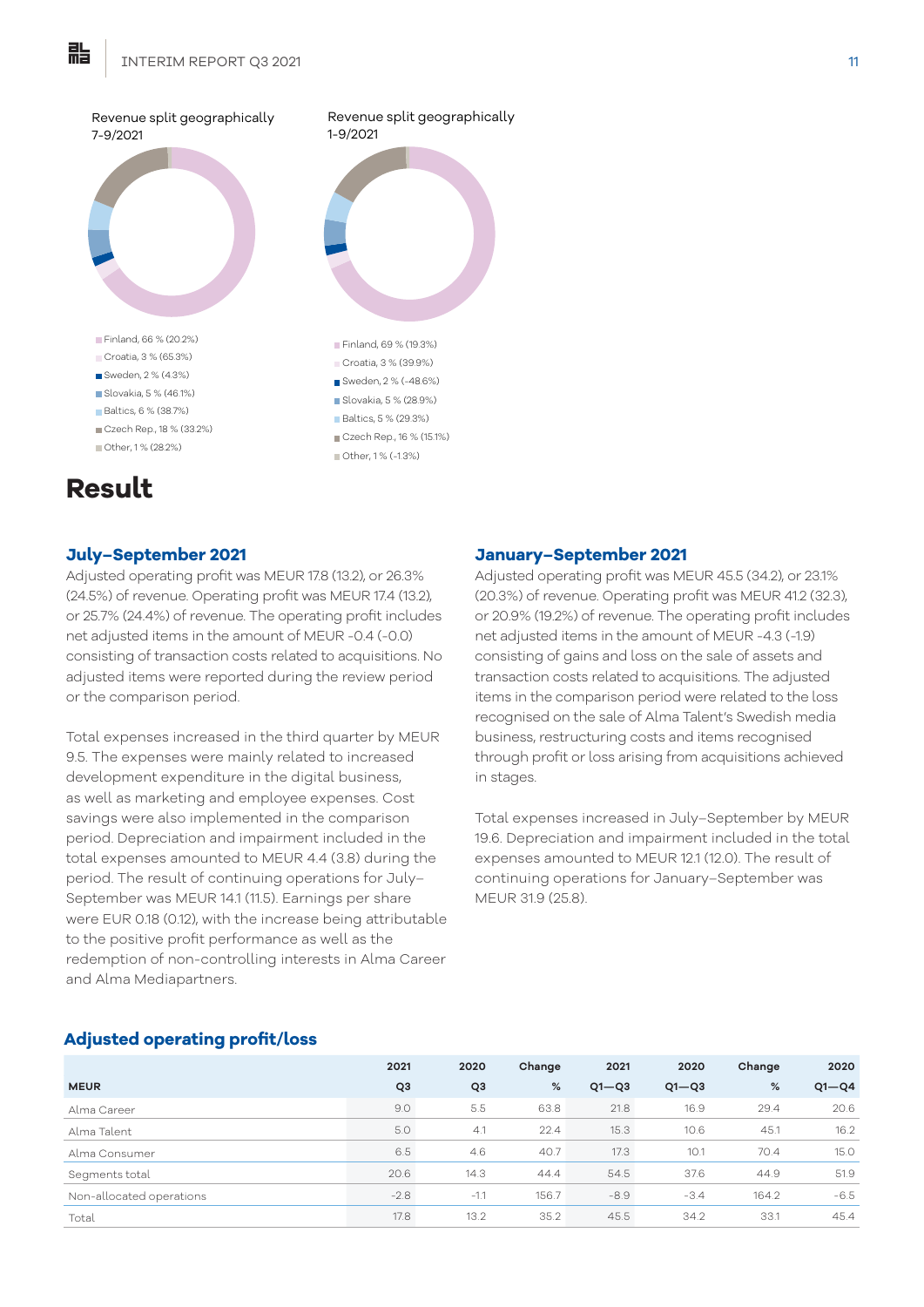#### **Items adjusting operating profit**

Items adjusting operating profit are income or expense arising from non-recurring or rare events. Gains or losses from the sale or discontinuation of business operations or assets, gains or losses from restructuring business operations, expenses arising from business acquisitions as well as impairment losses of goodwill and other assets are recognised by the Group as adjustments. Adjustments are recognised in the income statement within the corresponding income or expense group.

#### **Adjusted items**

胋

|                                                                               | 2021    | 2020    | 2021    | 2020    | 2020     |
|-------------------------------------------------------------------------------|---------|---------|---------|---------|----------|
| milj. euroa                                                                   | $7 - 9$ | $7 - 9$ | $1 - 9$ | $1 - 9$ | $1 - 12$ |
| Alma Career                                                                   |         |         |         |         |          |
| Restructuring                                                                 | O.O     | $-0.1$  | 0.0     | $-0.1$  | $-0.1$   |
| Items recognised through profit or loss arising from<br>business acquisitions | 0.0     | 0.0     | 0.0     | 0.9     | 0.9      |
| Alma Talent                                                                   |         |         |         |         |          |
| Impairment losses                                                             | 0.0     | 0.0     | 0.0     | O.O     | $-0.3$   |
|                                                                               |         |         |         |         |          |
| Restructuring                                                                 | 0.0     | 0.0     | 0.0     | $-0.4$  | $-0.7$   |
| Gains (losses) on the sale of assets                                          | $-0.0$  | O.O     | $-0.0$  | $-2.8$  | $-2.2$   |
| Alma Consumer                                                                 |         |         |         |         |          |
| Items recognised through profit or loss arising from<br>business acquisitions | $-0.4$  | 0.0     | $-0.4$  | 0.5     | O.1      |
|                                                                               |         |         |         |         |          |
| Non-allocated                                                                 |         |         |         |         |          |
| Transaction costs of divested and acquired businesses                         | 0.0     | O.O     | $-4.1$  | O.O     | 0.0      |
| Gains (losses) on the sale of assets                                          | 0.0     | O.O     | 0.2     | 0.0     | O.O      |
| Adjusted items in operating profit                                            | $-0.4$  | $-0.0$  | $-4.3$  | $-1.9$  | $-2.3$   |
| Adjusted items in profit before tax                                           | $-0.4$  | $-0.0$  | $-4.3$  | $-1.9$  | $-2.3$   |

## **Operating profit/loss**

|                          | 2021           | 2020           | Change | 2021      | 2020      | Change | 2020      |
|--------------------------|----------------|----------------|--------|-----------|-----------|--------|-----------|
| <b>MEUR</b>              | Q <sub>3</sub> | Q <sub>3</sub> | %      | $Q1 - Q3$ | $Q1 - Q3$ | %      | $Q1 - Q4$ |
| Alma Career              | 9.0            | 5.4            | 65.9   | 21.8      | 17.7      | 23.6   | 21.4      |
| Alma Talent              | 5.0            | 4.1            | 21.4   | 15.3      | 7.4       | 107.5  | 13.1      |
| Alma Consumer            | 6.1            | 4.6            | 31.7   | 16.9      | 10.7      | 58.3   | 15.1      |
| Segments total           | 20.2           | 14.2           | 41.8   | 54.0      | 35.7      | 51.3   | 49.6      |
| Non-allocated operations | $-2.8$         | $-1.1$         | 156.7  | $-12.8$   | $-3.4$    | 278.6  | $-6.5$    |
| Total                    | 17.4           | 13.2           | 32.3   | 41.2      | 32.3      | 27.5   | 43.1      |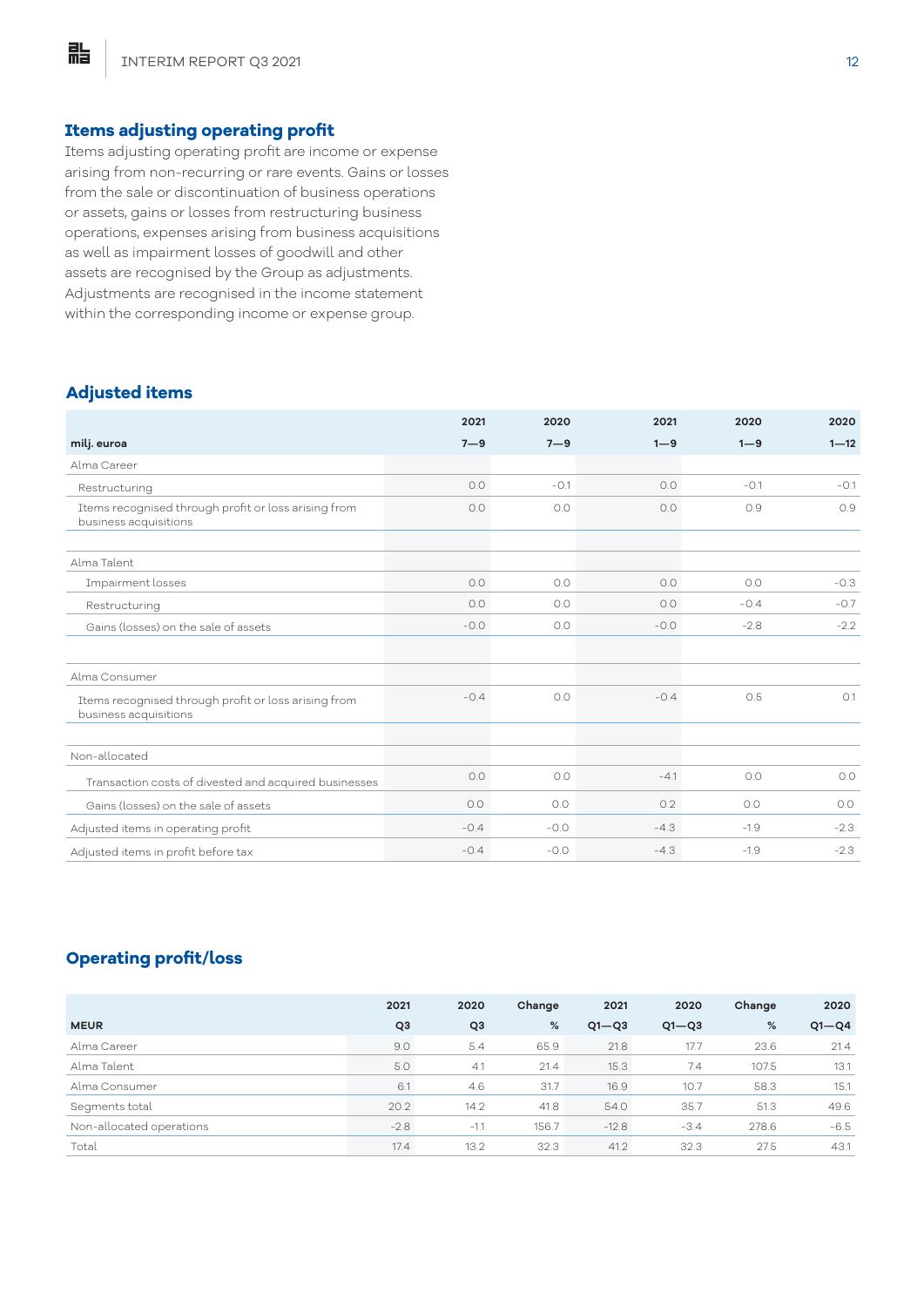# **Balance sheet and financial position**

At the end of September 2021, the consolidated balance sheet stood at MEUR 496.8 (363.1). The Group's equity ratio at the end of September was 33.3% (72.7 %) and equity per share was EUR 1.84 (2.74).

Cash flow from operating activities amounted to MEUR 18.6 (10.5) in July–September. Cash flow from operating activities improved year-on-year thanks to the improved operating profit and reduced working capital. After investments cash flow before financing was MEUR 18.1 (10.2) in July–September. Cash flow from operating activities amounted to MEUR 50.1 (40.6) in January-September. Cash flow from operating activities improved year-on-year thanks to the improved operating profit. Cash flow before financing was MEUR -187.3 (83.2) in January– September. The most significant investments in the first half of the year were the redemption of the minority interest in Alma Career Oy and the acquisition of shares in Nettix Oy, Netello Systems Oy and Quantiq s.r.o.



#### Net cash flow from operating activities, MEUR

#### **Interest-bearing net debt**

|                                         | 2021           | 2020           | 2021      | 2020      | 2020      |
|-----------------------------------------|----------------|----------------|-----------|-----------|-----------|
| <b>MEUR</b>                             | Q <sub>3</sub> | Q <sub>3</sub> | $Q1 - Q3$ | $Q1 - Q3$ | $Q1 - Q4$ |
| Interest-bearing long-term liabilities  | 26.7           | 32.7           | 26.7      | 32.7      | 31.9      |
| IFRS 16 lease liabilities               | 26.7           | 32.7           | 26.7      | 32.7      | 31.9      |
| Loans from financial institutions       | 206.9          | 7.0            | 206.9     | 7.0       | 7.0       |
| TERS 16 lease liabilities               | 6.9            | 7.0            | 6.9       | 7.0       | 7.0       |
| Interest-bearing short-term liabilities | 200.0          | 0.0            | 200.0     | 0.0       | O.O       |
| Cash and cash equivalents               | 30.0           | 105.6          | 30.0      | 105.6     | 48.0      |
| Interest-bearing net debt               | 203.6          | $-65.9$        | 203.6     | $-65.9$   | $-9.1$    |
|                                         |                |                |           |           |           |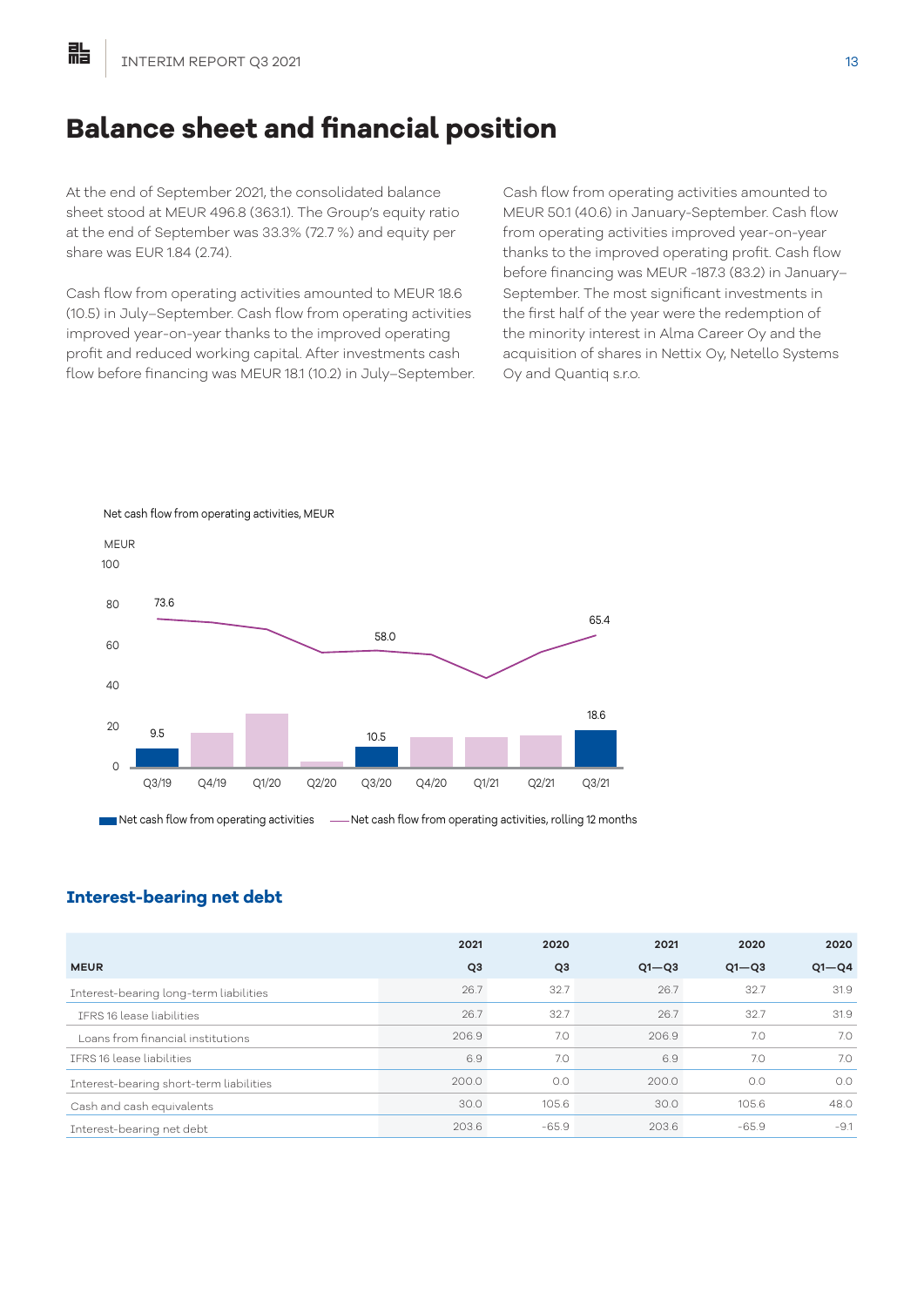

In March 2021, Alma Media agreed on a committed bridge financing facility of MEUR 220 with OP Corporate Bank Plc. In connection with the arrangement, the Group agreed on terminating the previous financing limits (MEUR 25). The bridge financing facility will fall due no later than 18 months from the date of withdrawal. The financing arrangement includes the usual covenants concerning the equity ratio and the ratio of net debt to EBITDA. The Group met the covenants on 30 September 2021. Alma Media will convert the bridge facility into long-term financing during 2021. Bridge financing is reported on the balance sheet dated 30 September 2021 as a current liability.

Alma Media still has a commercial paper programme of MEUR 100 in Finland. The commercial paper programme was unused on 30 September 2021.

At the end of September 2021, Alma Media's interestbearing debt amounted to MEUR 233.6 (39.7). Interestbearing net debt totalled MEUR 203.6 (-65.9).

Alma Media had MEUR 1.2 in financial assets created in conjunction with business combinations measured at fair value and recognised through profit or loss and MEUR 17.7 in financial liabilities measured at fair value and recognised through profit or loss.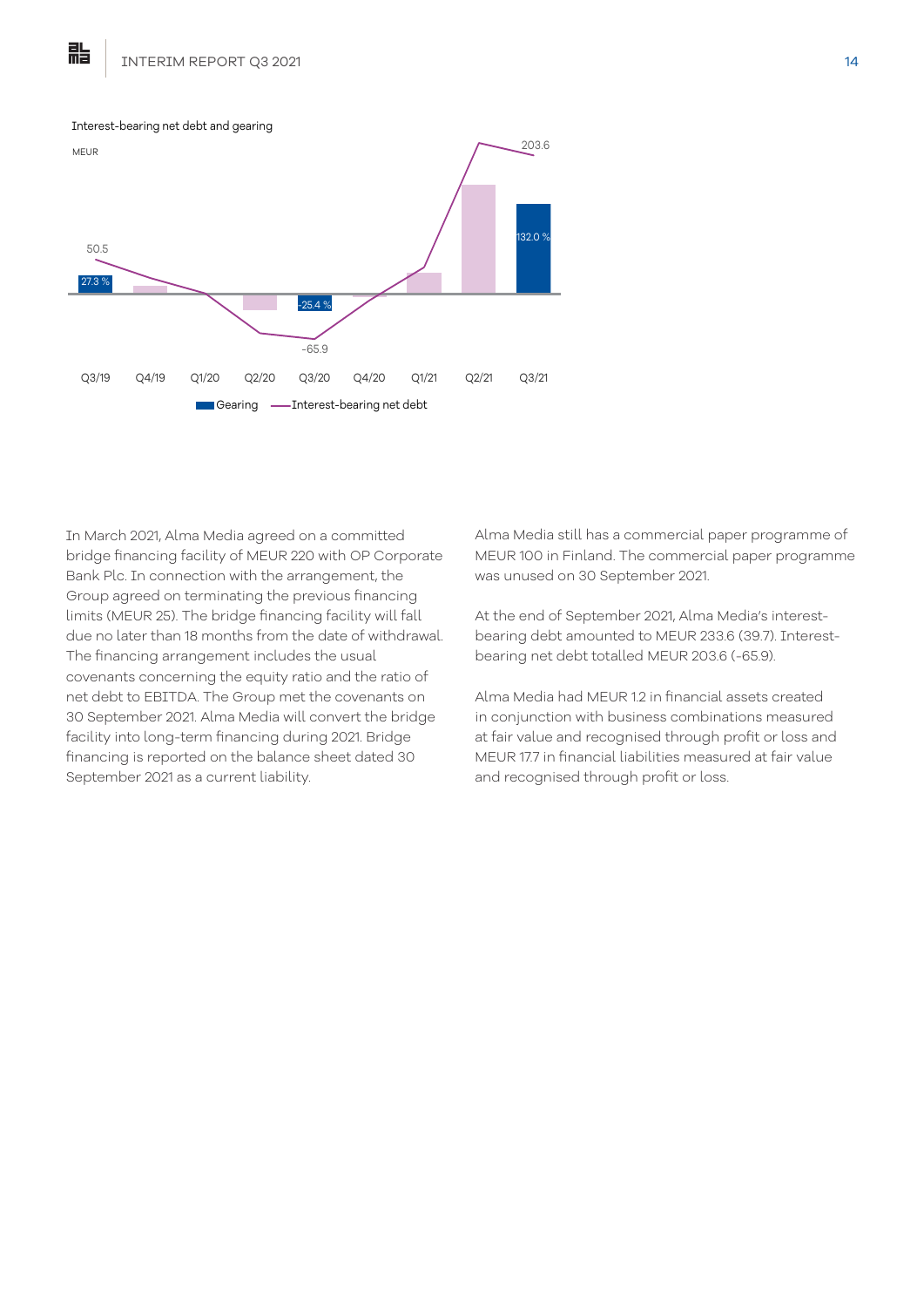貼

#### **Changes in Group structure in 2021**

In January 2021, LMC s.r.o, a subsidiary of Alma Career Oy and a leading recruitment service company in the Czech Republic, acquired the Czech start-up Quantiq s.r.o. The company's SaaS-based recruitment service Techloop.io is targeted at IT professionals and businesses.

In March 2021, Alma Media Corporation acquired Monster Worldwide Scandinavia AB's 16.66 per cent minority shareholding in Alma Career. With this transaction, Alma Career Oy was transferred entirely to Alma Media's ownership.

In March 2021, Alma Media signed an agreement to acquire Nettix Oy's entire share capital from Otava Group. Nettix Oy's business consists of Finland's leading motor vehicle marketplaces, such as Nettiauto, Nettikone and Nettimoto. The transaction was completed in April 2021.

On 31 March 2021, Alma Media acquired 60 per cent of the share capital of Netello Systems Oy, a company that In April 2021, Alma Media acquired the remaining share capital to become the full owner of Etua Oy, a company offering competitive tendering services for loans and insurance. Alma Media Corporation previously held a 60% stake in Etua Oy.

In June 2021, Alma Media's subsidiary Alma Mediapartners Oy and Lemonsoft Oy agreed on a business transaction in which the construction and housing ERP system Talosofta was transferred to Lemonsoft Oy effective from July 2021. The divestment does not have a significant impact on profit or loss and it recognised in the third quarter.

#### **Capital expenditure**

Alma Media Group's capital expenditure in the third quarter of 2021 totalled MEUR 0.8 (1.9). The capital expenditure consisted of normal operating and maintenance investments.

#### **Capital expenditure by segment**

|                | 2021           | 2020           | 2021      | 2020      | 2020      |
|----------------|----------------|----------------|-----------|-----------|-----------|
| <b>MEUR</b>    | Q <sub>3</sub> | Q <sub>3</sub> | $Q1 - Q3$ | $Q1 - Q3$ | $Q1 - Q4$ |
| Alma Career    | O.1            | 0.6            | 2.7       | 4.3       | 8.5       |
| Alma Talent    | O.1            | O.7            | 1.0       | 1.0       | 25.4      |
| Alma Consumer  | 0.4            | 0.3            | 180.0     | 3.2       | 3.5       |
| Segments total | 0.5            | 1.5            | 183.7     | 8.4       | 37.4      |
| Non-allocated  | 0.3            | 0.4            | 60.4      | 0.9       | 54.1      |
| Total          | 0.8            | 1.9            | 244.1     | 9.3       | 91.4      |

#### **Capital expenditure and acquisitions**

|              | 2021           | 2020           | 2021      | 2020      | 2020      |
|--------------|----------------|----------------|-----------|-----------|-----------|
| <b>MEUR</b>  | Q <sub>3</sub> | Q <sub>3</sub> | $Q1 - Q3$ | $Q1 - Q3$ | $Q1 - Q4$ |
| Capex        | 0.8            | 1.9            | 3.0       | 3.2       | 3.6       |
| Acquisitions | 0.0            | 0.0            | 241.0     | 6.1       | 87.8      |
| Total        | 0.8            | 1.9            | 244.1     | 9.3       | 91.4      |

#### **Depreciation**

|                                                           | 2021           | 2020           | 2021      | 2020      | 2020      |
|-----------------------------------------------------------|----------------|----------------|-----------|-----------|-----------|
| <b>MEUR</b>                                               | Q <sub>3</sub> | Q <sub>3</sub> | $Q1 - Q3$ | $Q1 - Q3$ | $Q1 - Q4$ |
| Depreciation of tangible and intangible assets            | 2.6            | 2.5            | 7.3       | 7.9       | 10.6      |
| Amortisation of intangible assets related to acquisitions | 1.8            | 1.3            | 47        | 4.1       | -5.1      |
| Total                                                     | 4.4            | 3.8            | 12.1      | 12.0      | 15.8      |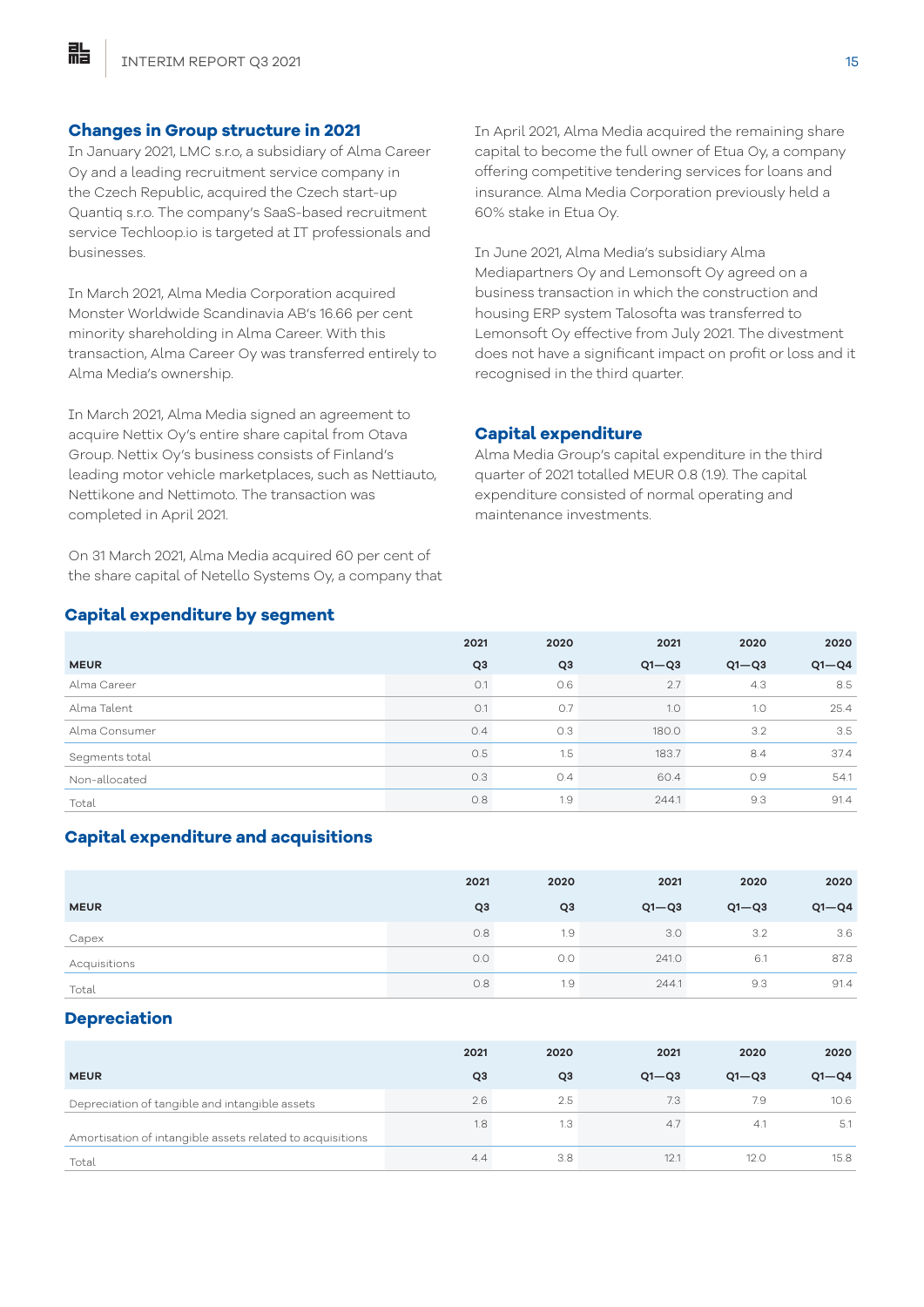# **Business segments**

Alma Media's reportable segments consist of Alma Career, which focuses on the recruitment business and recruitment-related services in Eastern Central Europe and Finland, Alma Talent, which provides financial media and services aimed at professionals and businesses, and Alma Consumer, which focuses on the consumer media and marketplaces business. Centralised services produced by the Group's parent company as well as centralised support services for advertising and digital sales for the entire Group are reported outside segment reporting. The Group's reportable segments correspond to the Group's operating segments.

#### **Alma Career**

The recruitment-related services Jobs.cz, Prace.cz, CVOnline, Profesia.sk, MojPosao.net, MojPosao.ba, Monster.fi, the Seduo online training service and Prace za rohem are reported under the Alma Career segment. In addition to enhancing job advertising, Alma Career's objective is to expand the business into new services to support the needs of job-seekers and employers, such as job advertising-related technology, digital staffing services and training. Alma Career operates in 10 countries in Europe.

#### **Key figures**

點

|                                | 2021           | 2020           | Change | 2021      | 2020      | Change | 2020      |
|--------------------------------|----------------|----------------|--------|-----------|-----------|--------|-----------|
| <b>MEUR</b>                    | Q <sub>3</sub> | Q <sub>3</sub> | %      | $Q1 - Q3$ | $Q1 - Q3$ | %      | $Q1 - Q4$ |
| Revenue                        | 21.9           | 15.5           | 41.2   | 58.1      | 47.4      | 22.5   | 62.7      |
| Marketplaces                   | 19.8           | 14.5           | 36.2   | 52.5      | 44.1      | 19.1   | 58.1      |
| Services                       | 2.2            | 1.0            | 112.1  | 5.6       | 3.3       | 68.0   | 4.6       |
| Adjusted total expenses        | 13.0           | 10.1           | 27.9   | 36.4      | 30.9      | 17.7   | 42.7      |
| Adjusted EBITDA                | 9.7            | 6.4            | 52.9   | 23.9      | 19.5      | 22.9   | 23.9      |
| EBITDA                         | 9.7            | 6.3            | 54.5   | 23.9      | 20.3      | 18.1   | 24.7      |
| Adjusted operating profit      | 9.0            | 5.5            | 63.8   | 21.8      | 16.9      | 29.4   | 20.6      |
| % of revenue                   | 41.2%          | 35.5%          |        | 37.6%     | 35.6%     |        | 32.8%     |
| Operating profit (loss)        | 9.0            | 5.4            | 65.9   | 21.8      | 17.7      | 23.6   | 21.4      |
| % of revenue                   | 41.2%          | 35.1%          |        | 37.6%     | 37.3%     |        | 34.2%     |
| Employees on average           | 605            | 550            | 10.0   | 583       | 586       | $-0.6$ | 588       |
|                                |                |                |        |           |           |        |           |
| Digital business revenue       | 21.9           | 15.6           | 23.7   | 58.0      | 46.9      | 23.7   | 62.1      |
| Digital business, % of revenue | 99.8%          | 100.0%         |        | 99.8%     | 98.8%     |        | 99.1%     |

#### **Revenue**

|                         | 2021           | 2020           | Change | 2021      | 2020      | Change | 2020      |
|-------------------------|----------------|----------------|--------|-----------|-----------|--------|-----------|
| <b>MEUR</b>             | Q <sub>3</sub> | Q <sub>3</sub> | %      | $Q1 - Q3$ | $Q1 - Q3$ | %      | $Q1 - Q4$ |
| Czech Republic          | 12.3           | 9.2            | 33.2   | 32.3      | 28.1      | 15.1   | 37.3      |
| Slovakia                | 3.7            | 2.5            | 46.1   | 9.7       | 7.5       | 28.9   | 9.8       |
| <b>Baltic countries</b> | 2.5            | 1.6            | 60.5   | 6.5       | 4.5       | 43.6   | 6.2       |
| Croatia                 | 1.9            | 1.2            | 65.3   | 5.0       | 3.6       | 39.9   | 4.7       |
| Finland                 | 1.1            | 0.8            | 45.1   | 3.6       | 2.8       | 27.5   | 2.9       |
| Other countries         | 0.5            | 0.4            | 28.2   | 1.4       | 1.4       | $-1.3$ | 1.9       |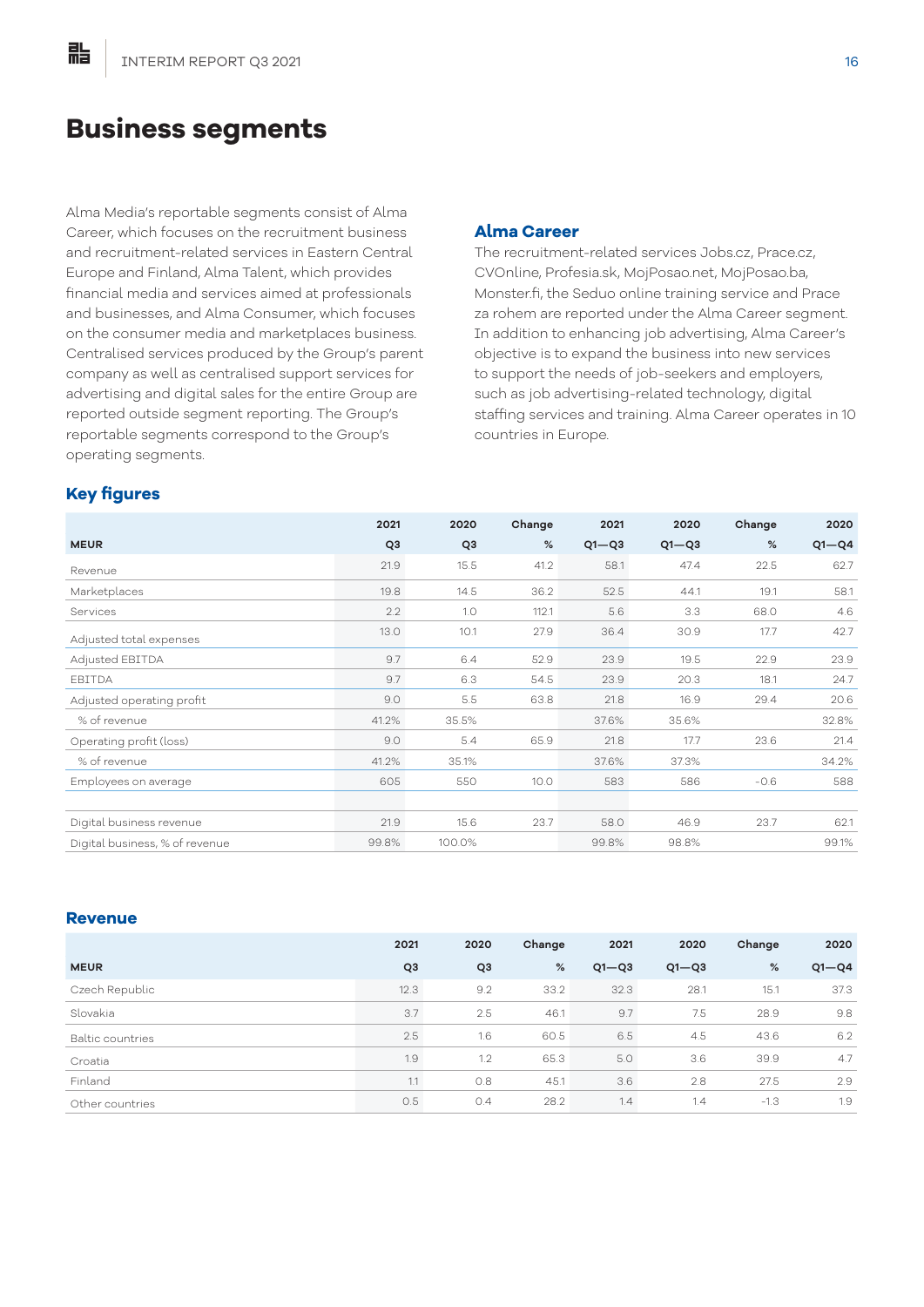#### **July–September 2021**

貼

The Alma Career segment's revenue increased by 41.2% to MEUR 21.9 (15.5) in the third quarter of 2021. Acquired businesses had an effect of MEUR 0.1 on revenue. Exceptionally strong demand for recruitment services drove revenue and profitability to record high levels. The good revenue development of the digital training service Seduo and other added-value services related to recruitment continued during the review period.

Total expenses for the review period increased by 27.9% to MEUR 13.0 due to higher employee and marketing expenses. In the Group's key operating countries, expenses are increased by accelerating wage inflation.

Adjusted operating profit amounted to MEUR 9.0 (5.5) in the third quarter. Adjusted operating profit was 41.2% (35.5%) of revenue. The segment's operating profit was MEUR 9.0 (5.4). No adjusted items were reported during the review period. The adjusted items in the comparison period were related to the restructuring of operations.

#### **January–September 2021**

The Alma Career segment's revenue increased by 22.5% to MEUR 58.1 (47.4) in January–September. Acquired businesses had an effect of MEUR 0.2 on revenue. Revenue and operating profit declined in the first quarter but subsequently turned to growth in the second and third quarters thanks to the strong recovery of the demand for recruitment services.

Total expenses for the review period increased by 17.7% to MEUR 36.4 due to higher employee expenses.

Adjusted operating profit amounted to MEUR 21.8 (16.9) in the third quarter. Adjusted operating profit was 37.6% (35.6%) of revenue. The segment's operating profit was MEUR 21.8 (17.7). No adjusted items were reported during the review period. The adjusted items in the comparison period were related to the restructuring of operations and an item recognised in profit or loss arising from an acquisition achieved in stages.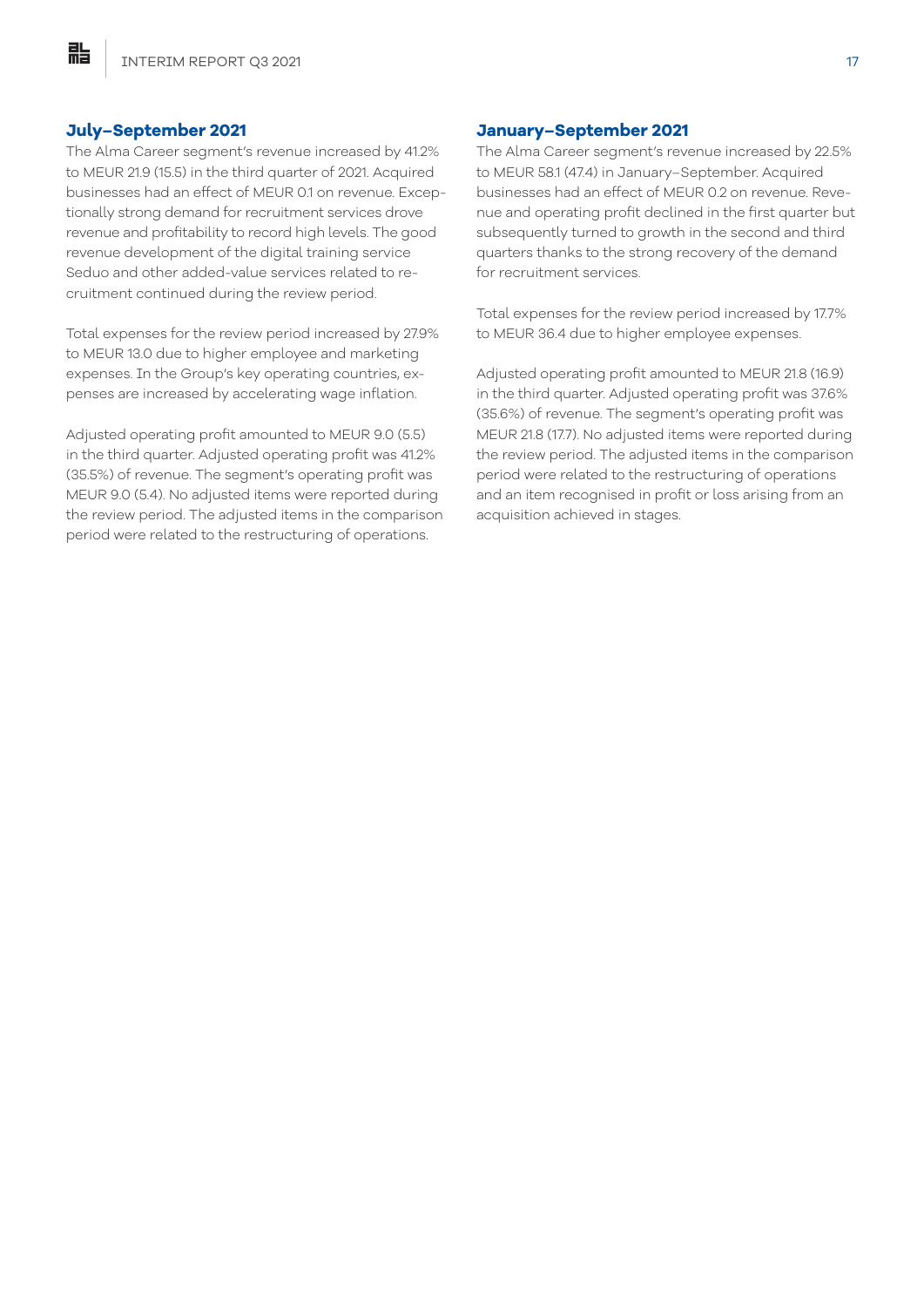# **Alma Talent**

胋

Alma Talent's core business consists of digital subscription-based content media as well as digital data, content and marketplace services. In addition to the leading financial media brand Kauppalehti, Alma Talent's financial and professional media include Talouselämä, Tekniikka & Talous and Arvopaperi.

Alma Talent Services offers professionals a comprehensive range of services related to company information, real estate information, law, financial management, competence development, leadership and marketing.

# **Key figures**

|                                               | 2021           | 2020           | Change | 2021      | 2020      | Change | 2020      |
|-----------------------------------------------|----------------|----------------|--------|-----------|-----------|--------|-----------|
| <b>MEUR</b>                                   | Q <sub>3</sub> | Q <sub>3</sub> | $\%$   | $Q1 - Q3$ | $Q1 - Q3$ | $\%$   | $Q1 - Q4$ |
| Revenue                                       | 22.4           | 20.7           | 8.4    | 72.1      | 68.7      | 5.1    | 95.1      |
| Marketplaces                                  | 1.5            | 1.4            | 8.3    | 4.6       | 4.0       | 14.9   | 5.5       |
| Media                                         | 11.7           | 11.4           | 3.5    | 38.2      | 39.5      | $-3.3$ | 54.4      |
| Content, media                                | 7.9            | 7.7            | 2.6    | 24.8      | 26.5      | $-6.6$ | 35.2      |
| - of which digital                            | 49.7%          | 42.1%          |        | 46.3%     | 34.7%     |        | 36.3%     |
| Advertising, media                            | 3.8            | 3.7            | 3.5    | 13.4      | 13.0      | 3.6    | 19.3      |
| - of which digital                            | 60.5%          | 48.3%          |        | 57.9%     | 50.0%     |        | 50.4%     |
| Services                                      | 9.2            | 7.9            | 16.2   | 29.3      | 25.2      | 16.5   | 35.2      |
| - of which digital                            | 55.3%          | 51.0%          |        | 57.2%     | 47.6%     |        | 47.2%     |
| Adjusted total expenses                       | 17.4           | 16.6           | 4.8    | 57.2      | 58.1      | $-1.6$ | 78.9      |
| Adjusted EBITDA                               | 6.0            | 5.1            | 16.3   | 18.1      | 13.9      | 30.8   | 20.4      |
| EBITDA                                        | 5.9            | 5.1            | 15.5   | 18.1      | 10.7      | 69.7   | 17.6      |
| Adjusted operating profit                     | 5.0            | 4.1            | 22.4   | 15.3      | 10.6      | 45.1   | 16.2      |
| % of revenue                                  | 22.5%          | 19.9%          |        | 21.3%     | 15.4%     |        | 17.1%     |
| Operating profit (loss)                       | 5.0            | 4.1            | 21.4   | 15.3      | 7.4       | 107.5  | 13.1      |
| % of revenue                                  | 22.4%          | 20.0%          |        | 21.3%     | 10.8%     |        | 13.7%     |
| Average no. of employees, excl. telemarketers | 453            | 446            | 1.6    | 444       | 466       | $-4.7$ | 456       |
| Telemarketers on average                      | 315            | 327            | $-3.8$ | 339       | 330       | 2.9    | 335       |
|                                               |                |                |        |           |           |        |           |
| Digital business revenue                      | 12.8           | 10.4           | 22.7   | 40.7      | 31.7      | 28.3   | 44.6      |
| Digital business, % of revenue                | 57.2%          | 50.5%          |        | 56.4%     | 46.2%     |        | 46.9%     |

#### **Revenue**

|                                       | 2021           | 2020           | Change | 2021      | 2020      | Change   | 2020      |
|---------------------------------------|----------------|----------------|--------|-----------|-----------|----------|-----------|
| <b>MEUR</b>                           | Q <sub>3</sub> | Q <sub>3</sub> | %      | $Q1 - Q3$ | $Q1 - Q3$ | %        | $Q1 - Q4$ |
| Alma Talent Media                     | 11.7           | 11.3           | 3.5    | 38.4      | 35.9      | 7.0      | 50.9      |
| - of which digital                    | 53.1%          | 44.2%          |        | 50.4%     | 41.3%     |          | 42.4 %    |
| Alma Talent Services                  | 7.6            | 6.3            | 20.8   | 24.4      | 20.3      | 20.3     | 28.4      |
| - of which digital                    | 87.0%          | 86.4%          |        | 87.4%     | 78.1%     |          | 77.1%     |
| Direct marketing                      | 3.7            | 3.7            | $-0.2$ | 11.4      | 10.9      | 4.7      | 14.7      |
| Divested operations and eliminations* | $-0.6$         | $-0.6$         | $-7.2$ | $-2.0$    | 1.6       | $-224.8$ | 1.0       |

\* Divested operations consist of the Swedish media business, which was sold in June 2020.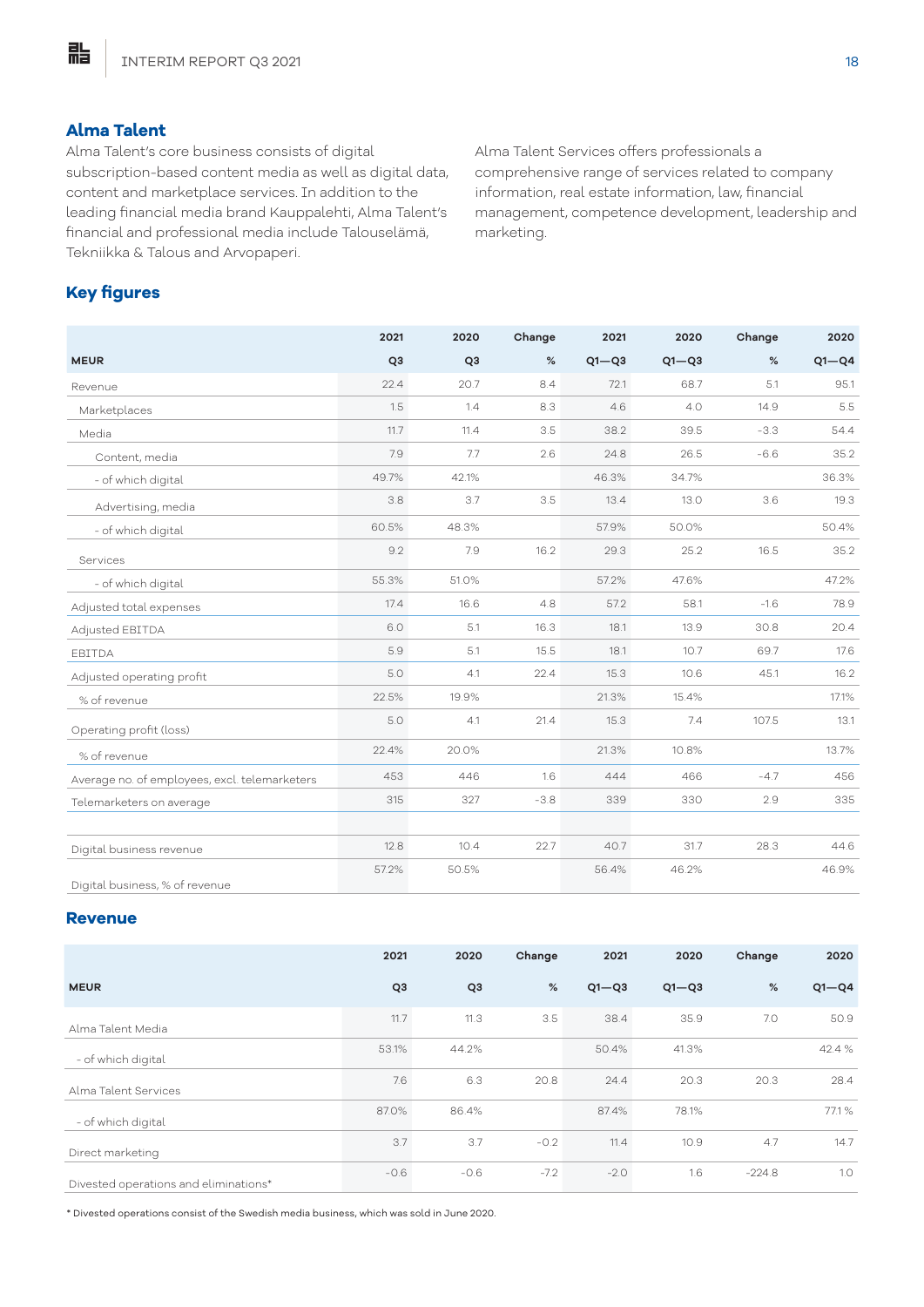詐

# **Adjusted operating profit/loss**

|                                       | 2021           | 2020           | Change   | 2021      | 2020      | Change  | 2020      |
|---------------------------------------|----------------|----------------|----------|-----------|-----------|---------|-----------|
| <b>MEUR</b>                           | Q <sub>3</sub> | Q <sub>3</sub> | %        | $Q1 - Q3$ | $Q1 - Q3$ | %       | $Q1 - Q4$ |
| Alma Talent Media                     | 2.5            | 2.1            | 19.0     | 8.0       | 4.9       | 62.7    | 8.3       |
| Alma Talent Services                  | 2.0            | 1.6            | 23.9     | 5.8       | 4.7       | 24.6    | 6.6       |
| Direct marketing                      | O.5            | 0.4            | 37.7     | 1.5       | 1.1       | 43.9    | 1.6       |
| Divested operations and eliminations* | $-0.0$         | O.O            | $-113.4$ | $-0.0$    | $-0.1$    | $-82.5$ | $-0.2$    |

\* Divested operations consist of the Swedish media-

business, which was sold in June 2020.

## **July–September 2021**

The Alma Talent segment's revenue increased by 8.4% to MEUR 22.4 (20.7) in July–September. Acquired businesses had an effect of MEUR 0.9 on revenue. Digital business accounted for 57.2% (50.5%) of the segment's revenue. The rate of organic digital growth was 14.0%.

Talent Media's content revenue grew by 3.0%, which was attributable to a 21.1% increase in digital content revenue that exceeded the 10.3% decline in print media revenue. Advertising revenue grew by 3.8% particularly due the strong 30.2% growth of digital advertising.

The revenue of Talent Services increased by 20.8% in July–September and its adjusted operating profit improved by 23.9%. The factors underpinning the good performance included acquisitions and organic growth in all businesses. Digital business represented 87.0% (86.4%) of Alma Talent's services. Revenue from continuous invoicing increased by 26.6% and organic revenue growth was 6.3%. Continuous invoicing represented 76.4% of revenue.

Revenue from direct marketing was on a par with the comparison period and the development of profitability was good.

The segment's adjusted total expenses amounted to MEUR 17.4 (16.6). The Alma Talent segment's adjusted operating profit was MEUR 5.0 (4.1) and operating profit MEUR 5.0 (4.1). The adjusted items in the review period were related to losses on the sale of assets. The adjusted items in the comparison period were related to a loss on the sale of business operations in Sweden.

#### **January–September 2021**

In January–September, the Alma Talent segment's revenue increased by 5.1% to MEUR 72.1 (68.7). Acquired and divested businesses had an effect of MEUR -1.0 on revenue. Digital business accounted for 56.4% (46.2%) of the segment's revenue.

The segment's adjusted total expenses amounted to MEUR 57.2 (58.1). The Alma Talent segment's adjusted operating profit was MEUR 15.3 (10.6) and operating profit MEUR 15.3 (7.4). The adjusted items in the review period were related to losses on the sale of assets. The adjusted items in the comparison period were related to operational restructuring, losses on the sale of assets and an item recognised in profit or loss arising from an acquisition achieved in stages.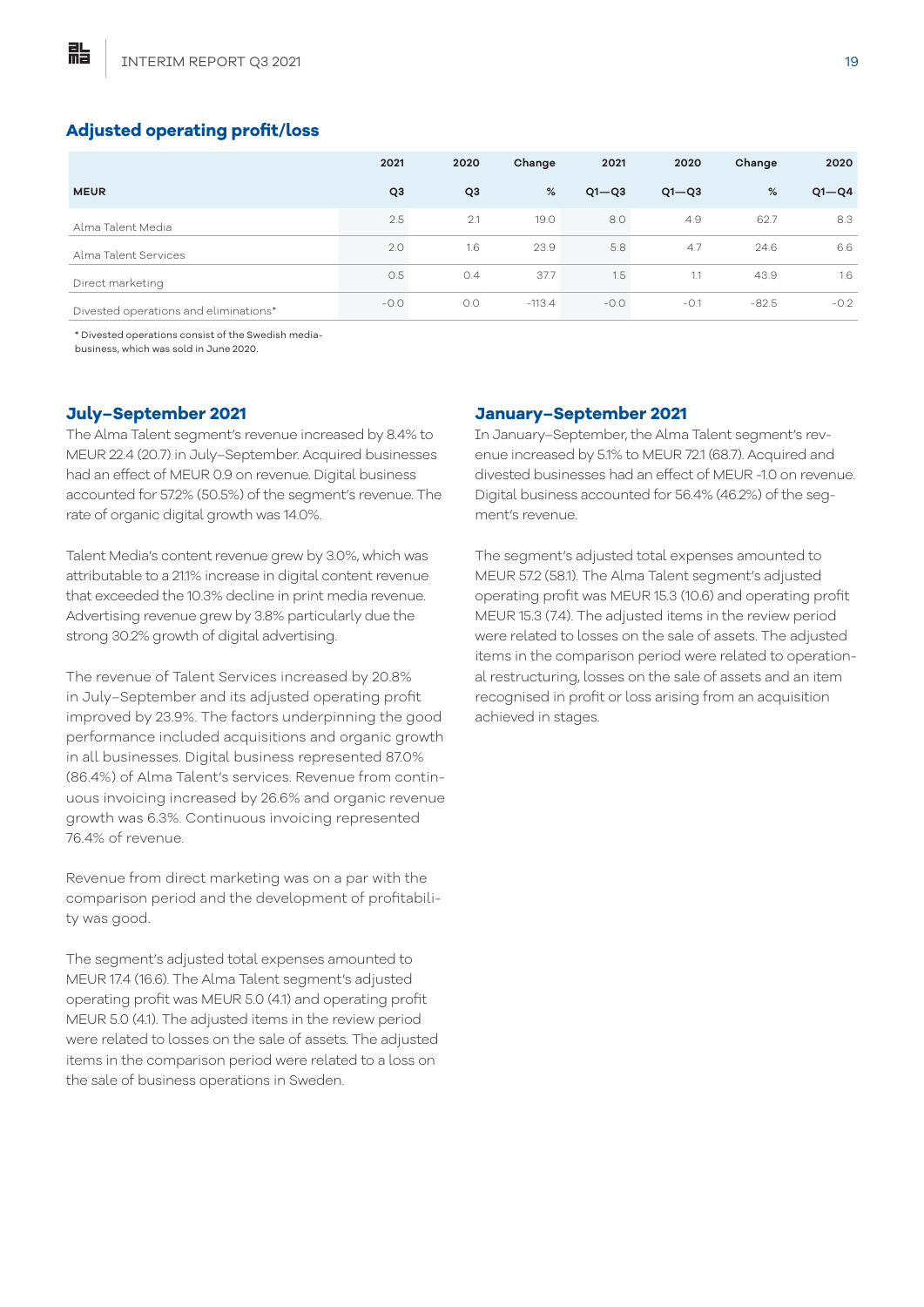### **Alma Consumer**

點

The Alma Consumer consists of a broad offering of 37 consumer and B2B brands. The business of the Alma Consumer segment includes the multi-channel news and lifestyle media Iltalehti, Finland's leading housing marketplace Etuovi.com and housing rental marketplace Vuokraovi.com, the automotive marketplaces Nettiauto, Autotalli.com and Nettimoto as well as the housing and car trade systems that serve companies representing these fields.

In addition, the segment includes comparison services, such as Autojerry, Urakkamaailma and Etua. Netello, which specialises in digital advertising solutions, is also reported under the Alma Consumer segment.

Alma Consumer's competitiveness is based on the excellent reach of media and services as a digital network, the unique user data pool and the developing industry verticals in the areas of media, housing, cars and comparison services. Alma Consumer operates in Finland.

# **Key figures**

|                                | 2021           | 2020           | Change | 2021      | 2020      | Change | 2020      |
|--------------------------------|----------------|----------------|--------|-----------|-----------|--------|-----------|
| <b>MEUR</b>                    | Q <sub>3</sub> | Q <sub>3</sub> | %      | $Q1 - Q3$ | $Q1 - Q3$ | %      | $Q1 - Q4$ |
| Revenue                        | 23.6           | 16.9           | 39.3   | 67.7      | 50.6      | 33.8   | 69.9      |
| Marketplaces                   | 10.3           | 6.1            | 70.5   | 27.2      | 17.0      | 60.3   | 22.7      |
| Media                          | 10.9           | 9.3            | 17.4   | 34.1      | 28.8      | 18.2   | 40.7      |
| Content, media                 | 3.8            | 3.8            | 1.2    | 10.8      | 11.5      | $-5.9$ | 15.2      |
| Advertising, media             | 7.1            | 5.5            | 28.6   | 23.2      | 17.3      | 34.1   | 25.4      |
| - of which digital             | 88.7%          | 92.1%          | $-3.7$ | 88.4%     | 91.5%     | $-3.4$ | 92.2%     |
| Services                       | 2.3            | 1.6            | 47.1   | 6.4       | 4.8       | 33.7   | 6.5       |
| Adjusted total expenses        | <b>17.0</b>    | 12.3           | 38.5   | 50.8      | 40.5      | 25.5   | 54.9      |
| Adjusted EBITDA                | 7.9            | 5.2            | 52.9   | 20.6      | 11.7      | 76.0   | 17.0      |
| EBITDA                         | 7.5            | 5.2            | 44.9   | 20.2      | 12.2      | 65.3   | 17.1      |
| Adjusted operating profit      | 6.5            | 4.6            | 40.7   | 17.3      | 10.1      | 70.4   | 15.0      |
| % of revenue                   | 27.8%          | 27.5%          |        | 25.5%     | 20.1%     |        | 21.5%     |
| Operating profit (loss)        | 6.1            | 4.6            | 31.7   | 16.9      | 10.7      | 58.3   | 15.1      |
| % of revenue                   | 26.0%          | 27.5%          |        | 24.9%     | 21.1%     |        | 21.6%     |
| Employees on average           | 356            | 298            | 19.6   | 337       | 301       | 11.9   | 293       |
|                                |                |                |        |           |           |        |           |
| Digital business revenue       | 19.1           | 12.7           | 51.0   | 54.4      | 37.6      | 44.7   | 52.6      |
| Digital business, % of revenue | 81.2%          | 74.9%          |        | 80.4%     | 74.3%     |        | 75.3%     |

#### **Revenue**

|                                          | 2021           | 2020           | Change  | 2021      | 2020      | Change  | 2020      |
|------------------------------------------|----------------|----------------|---------|-----------|-----------|---------|-----------|
| <b>MEUR</b>                              | Q <sub>3</sub> | Q <sub>3</sub> | %       | $Q1 - Q3$ | $Q1 - Q3$ | %       | $Q1 - Q4$ |
| Housing                                  | 4.1            | 3.9            | 5.5     | 12.1      | 10.6      | 14.2    | 15.3      |
| Vehicles and machinery                   | 6.1            | 1.5            | 308.0   | 14.9      | 4.8       | 212.3   | 6.4       |
| Competitive and sharing economy services | 2.0            | 1.7            | 18.2    | 5.6       | 4.8       | 17.0    | 6.4       |
| Media and ad-funded services             | 11.3           | 9.5            | 18.4    | 34.5      | 29.6      | 16.7    | 41.7      |
| - of which digital                       | 64.2%          | 55.4%          |         | 65.2%     | 55.9%     |         | 58.4%     |
| Divested operations and eliminations     | O.1            | O.3            | $-81.3$ | O.6       | 0.9       | $-37.6$ | O.1       |

\* The divested Talosofta business is presented as a divested operation.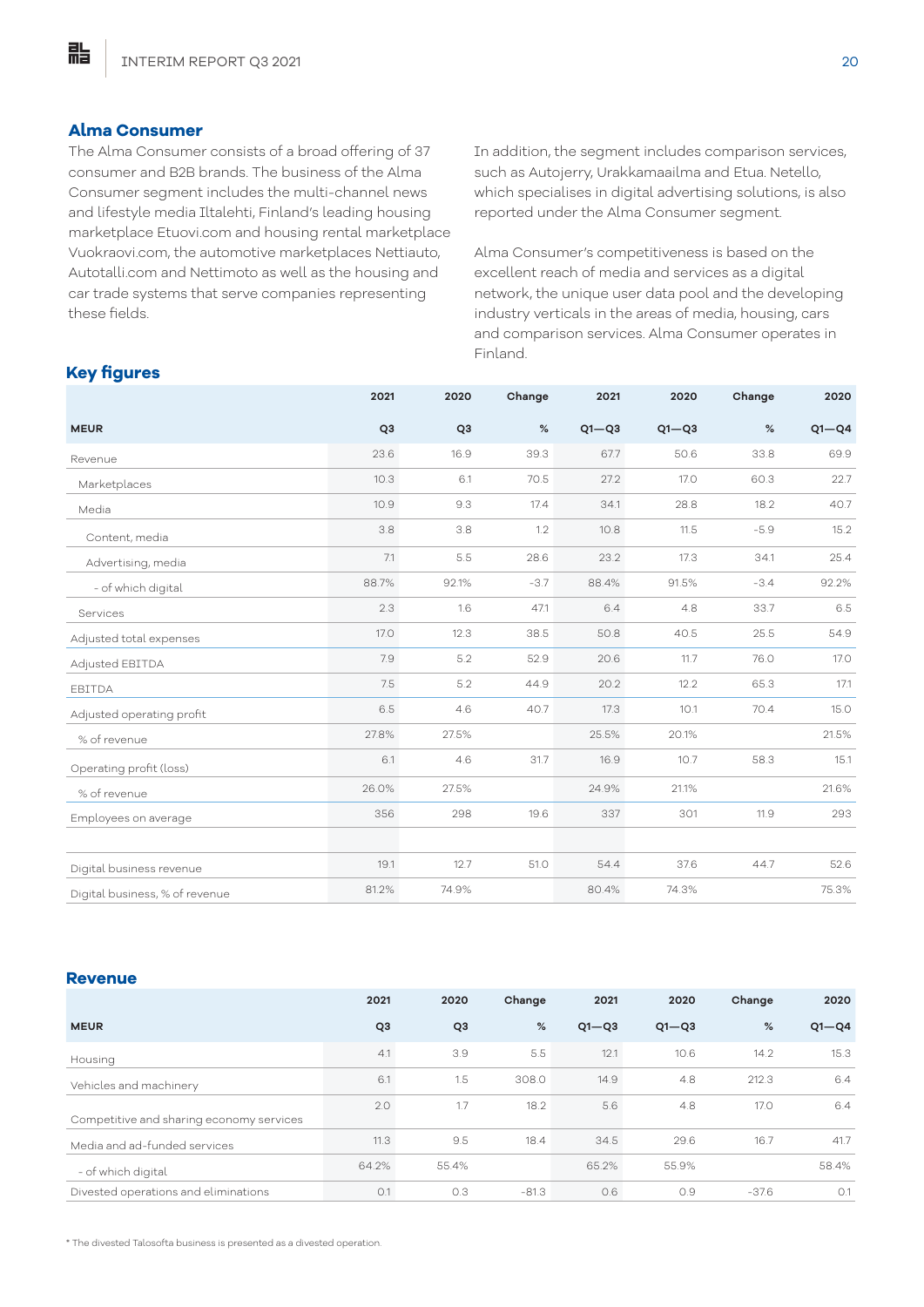#### **July–September 2021**

貼

The Alma Consumer segment's revenue grew by 39.3% to MEUR 23.6 (16.9) in the third quarter. Acquired and divested businesses had a net effect of MEUR 5.3 on revenue growth. Organic revenue growth was 8.3%. Digital business accounted for 81.2% (74.9%) of the segment's revenue.

The segment's housing-related marketplaces, such as Etuovi.com and Vuokraovi.com, saw continued growth. The growth in revenue from the automotive, mobility and comparison service business areas was mainly attributable to the acquisition of Nettix Oy.

Revenue from the media business increased by MEUR 1.6. Digital advertising saw particularly strong growth of 23.8% and totalled MEUR 6.3. The retail and automotive sectors boosted the growth of advertising.

The segment's total expenses increased by 38.5% to MEUR 17.0 (12.3). The segment's adjusted operating profit was MEUR 6.5 (4.6), or 27.8% (27.5%) of revenue. The segment's operating profit was MEUR 6.1 (4.6). The adjusted items in the review period were related to losses on the sale of a business. No adjusted items were reported during the comparison period.

#### **January–September 2021**

The Alma Consumer segment's revenue grew by 33.8% to MEUR 67.7 (50.6) in the third quarter. Acquired businesses contributed MEUR 11.8 to the increase in revenue. Digital business accounted for 80.4% (74.3%) of the segment's revenue.

The segment's total expenses increased by 25.5% to MEUR 50.8 (40.5). The segment's adjusted operating profit was MEUR 17.3 (10.1), or 25.5% (20.1%) of revenue. The segment's operating profit was MEUR 16.9 (10.7). The adjusted items in the review period were related to losses on the sale of a business. The adjusted items in the comparison period were related to items recognised through profit or loss arising from acquisitions achieved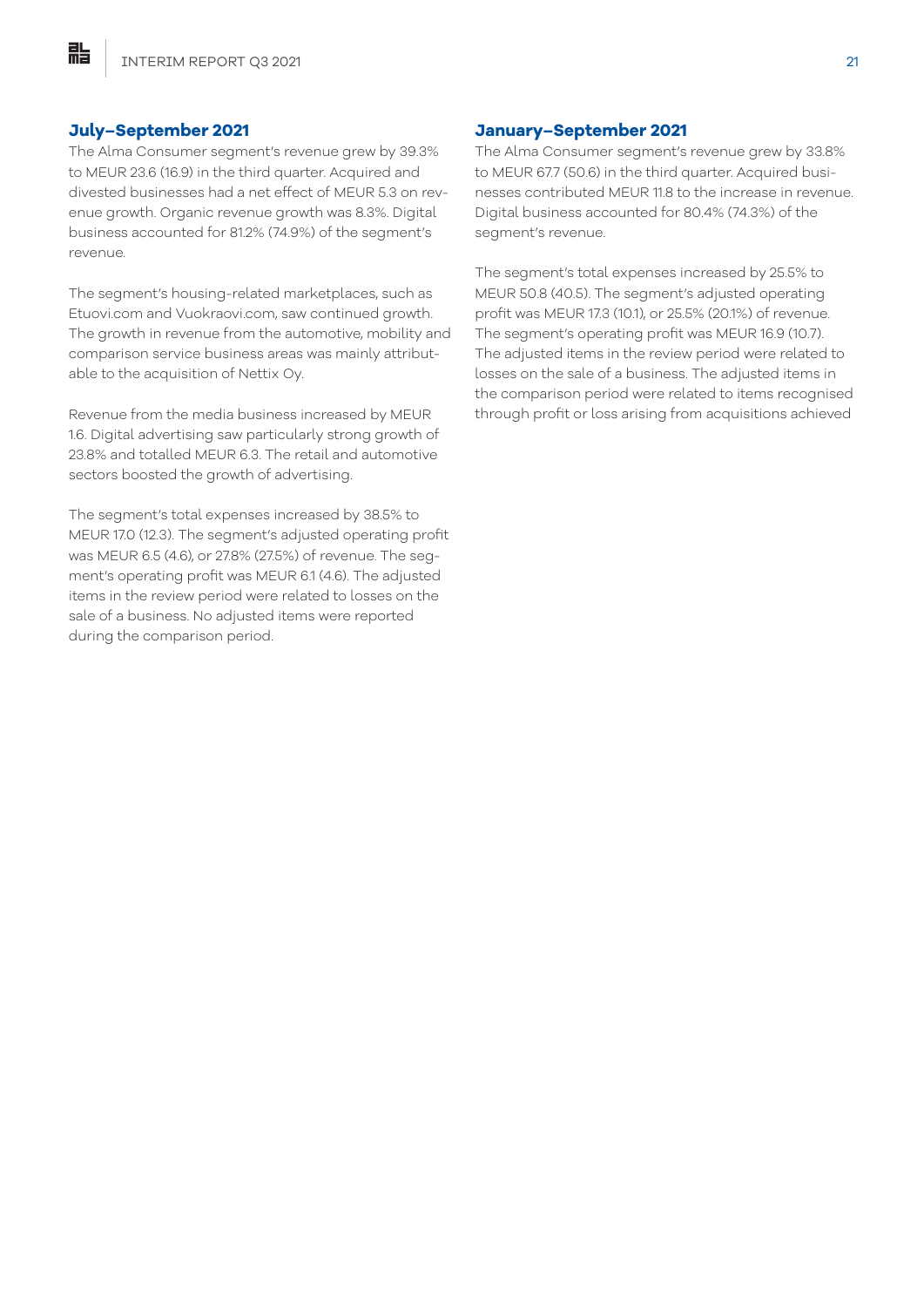The following table presents the assets and liabilities by segments:

# **Assets by segment**

| <b>MEUR</b>                           | 30 Sep 2021 | 30 Sep 2020 | 31 Dec 2020 |
|---------------------------------------|-------------|-------------|-------------|
| Alma Career                           | 85.6        | 75.6        | 80.0        |
| Alma Talent                           | 116.3       | 91.1        | 116.6       |
| Alma Consumer                         | 231.5       | 44.1        | 42.6        |
| Segments total                        | 433.4       | 210.8       | 239.3       |
| Non-allocated assets and eliminations | 63.5        | 152.3       | 94.6        |
| Total                                 | 496.8       | 363.1       | 333.9       |

# **Liabilities by segment**

| <b>MEUR</b>                           | 30 Sep 2021 | 30 Sep 2020 | 31 Dec 2020 |
|---------------------------------------|-------------|-------------|-------------|
| Alma Career                           | 37.2        | 25.3        | 25.3        |
| Alma Talent                           | 37.9        | 23.3        | 38.8        |
| Alma Consumer                         | 11.8        | 8.0         | 9.0         |
| Segments total                        | 86.9        | 56.7        | 73.1        |
|                                       | 255.4       | 50.5        | 56.3        |
| Non-allocated assets and eliminations |             |             |             |
| Total                                 | 342.2       | 107.1       | 129.4       |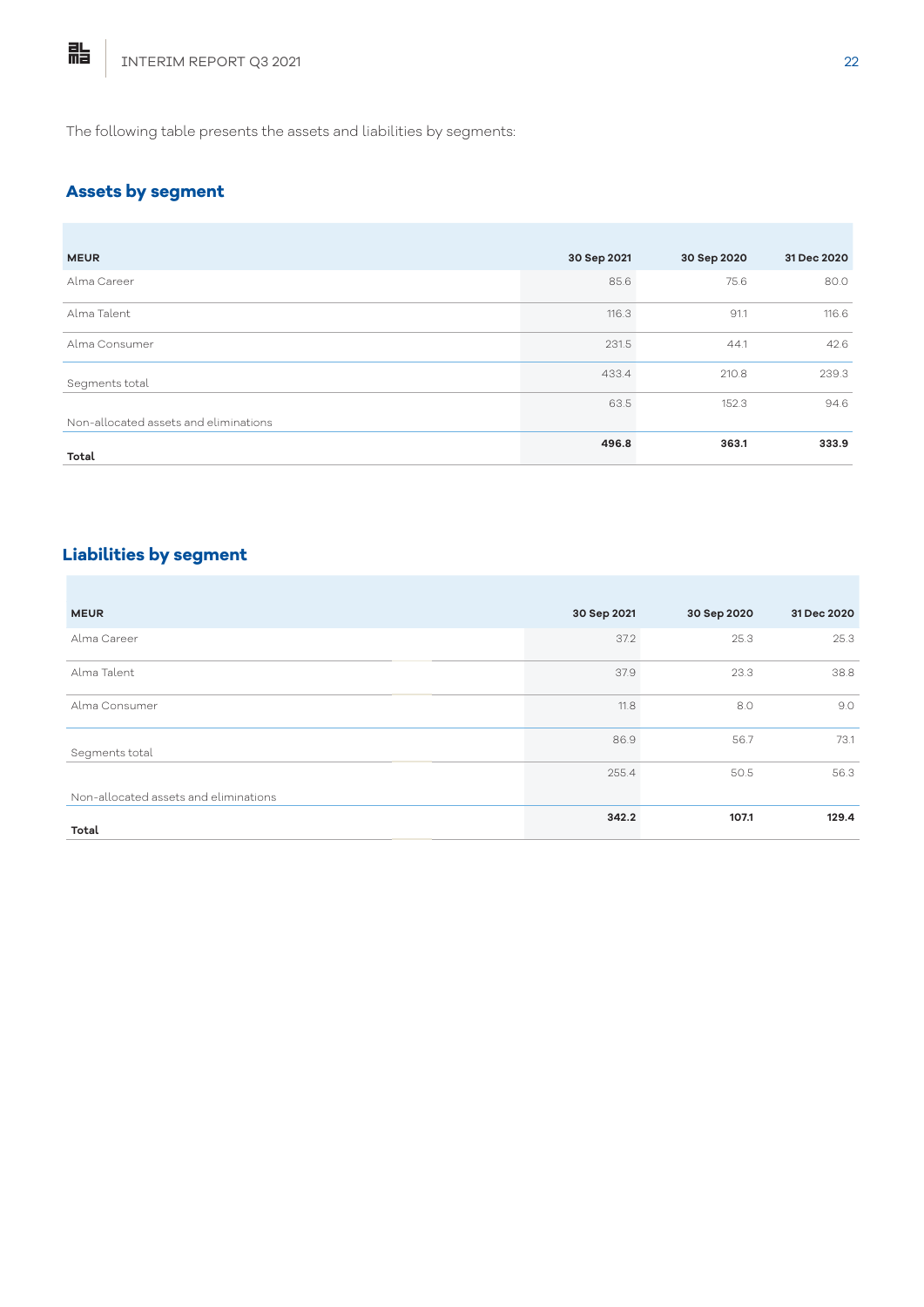#### **Share and stock markets**

點

In July–September, altogether 667 809 Alma Media shares were traded on the Nasdaq Helsinki stock exchange, representing 0.8% of the total number of shares. The closing price of the Alma Media share at the end of the last trading day of the review period, 30 September 2021, was EUR 9.97. The lowest quotation during the review period was EUR 9.80 and the highest EUR 12.30. Alma Media Corporation's market capitalisation at the end of the review period was MEUR 821.36. Alma Media Corporation holds a total of 63 381 of its own shares.

#### **Share-based retention and incentive schemes LTI 2015 and LTI 2019**

Alma Media's long-term share-based incentive schemes for senior management and certain key employees consist of annually commencing individual plans, each subject to separate Board approval. The main elements of each individual plan are: an investment in Alma Media shares as a precondition for participation in the scheme, matching shares based on the said share investment, the possibility of earning performance-based matching share and transfer restrictions.

The Board of Directors of Alma Media Corporation has decided on the commencement of a new period under the long-term share-based incentive scheme for senior management (MSP 2021). The Board of Directors further decided on the commencement of a new period under the performance-based share-based incentive scheme aimed at middle management and selected key employees (PSP 2021). The incentive schemes were established and originally announced in December 2018.

In accordance with the EU Shareholder Rights Directive (SHRD), Alma Media published its Remuneration Report for 2020 on 17 February 2021. The Remuneration Policy, which documents the principles of the remuneration of the Group's governing bodies and the key terms applicable to service contracts, is available on the company website at www.almamedia.fi/en/investors/ governance/remuneration. The terms of the various share-based retention and incentive schemes (longterm retention and incentive schemes) are described in the Remuneration Policy.

#### **Flagging notices**

The company did not receive any flagging notices during the third quarter of 2021.

#### **Risks and risk management**

At Alma Media Group, the task of risk management is to detect, evaluate and monitor business opportunities, threats and risks to ensure the achievement of objectives and business continuity. The risk management process identifies and controls the risks, develops appropriate risk management methods and regularly reports on risk issues to the risk management organisation and the Board of Directors. Risk management is part of Alma Media's internal control function and thereby part of good corporate governance.

Alma Media's most significant strategic risks in the digital business are related to cyber risks and violations of information security and data protection. An increasingly important source of competitive advantage, but also a strategic risk, in Alma Media's business is the ability to use customer data to improve the product and service offering for advertisers and enrich end user services. Alma Media manages customer data and behavioural data, taking regulatory requirements into consideration, by centralising customer data repositories and deploying analysis and activation technology.

The regulation of the media sector and the related market practices are becoming stricter. The industry is undergoing changes following the transformation in media consumption and technological development. The changes in the operating environment and the rapid technological development require continuous investments in employee competence and development.

A further risk to Alma Media's business is the potential decline in digital audiences as well as a potential permanent decrease in digital advertising sales and listing advertising. For print media, the most significant risk is a potential permanent decline in the readership of publications.

#### **Events after the review period**

The Group had no significant events after the end of the review period.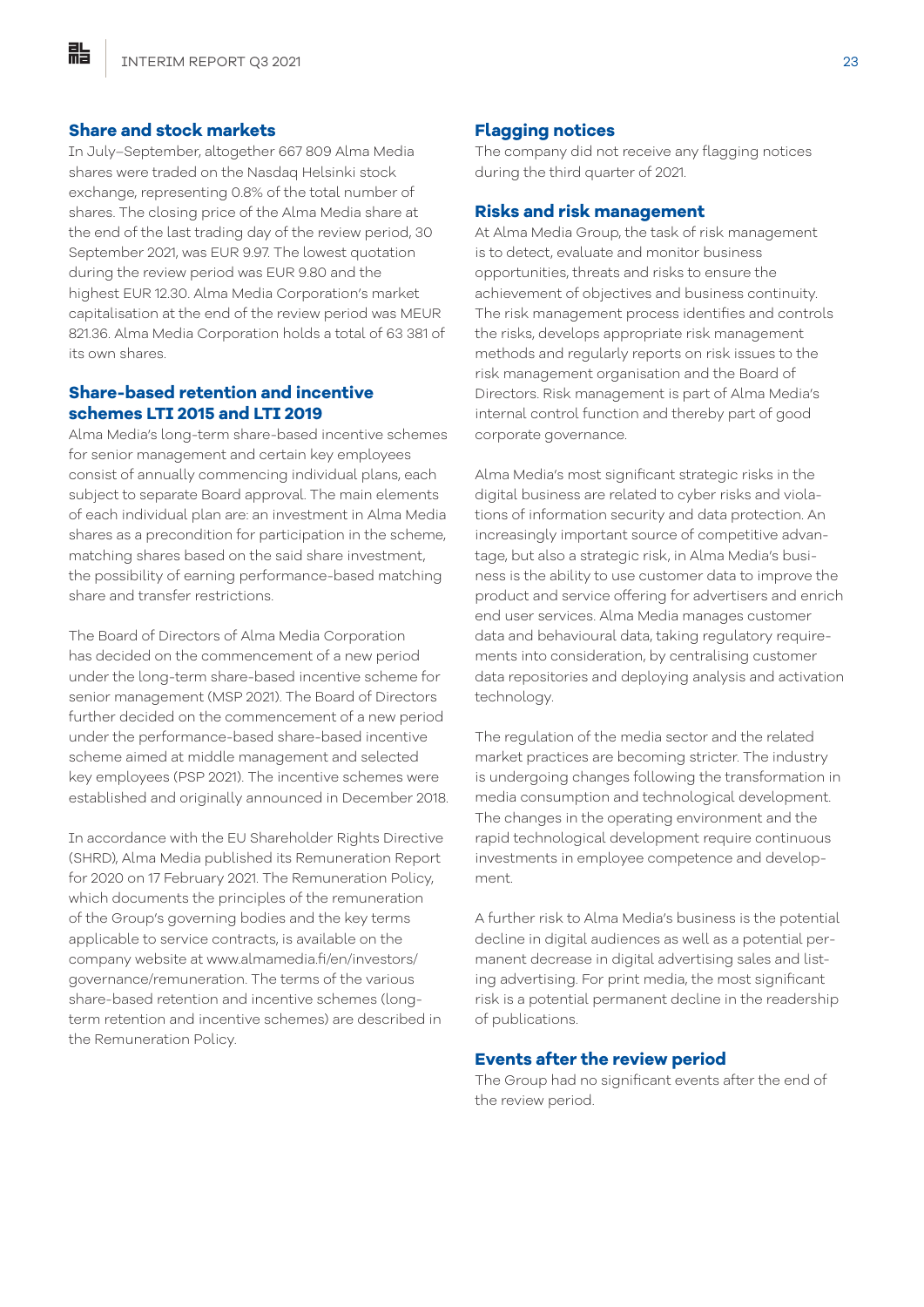# **Summary of interim report and notes**

# **Comprehensive income statement**

|                                                                                                                       | 2021           | 2020           | Change   | 2021    | 2020    | Change   | 2020    |
|-----------------------------------------------------------------------------------------------------------------------|----------------|----------------|----------|---------|---------|----------|---------|
| <b>MEUR</b>                                                                                                           | Q <sub>3</sub> | Q <sub>3</sub> | %        | $Q1-Q3$ | $Q1-Q3$ | %        | $Q1-Q4$ |
| <b>REVENUE</b>                                                                                                        | 67.8           | 53.8           | 25.9     | 197.4   | 168.3   | 17.3     | 230.2   |
| Other operating income                                                                                                | O.1            | 0.2            | $-68.6$  | 1.2     | 1.9     | $-35.3$  | 3.3     |
| Materials and services                                                                                                | 8.3            | 7.0            | 18.4     | 25.6    | 24.0    | 6.4      | 32.7    |
| Expenses arising from employee benefits                                                                               | 24.9           | 20.9           | 18.7     | 78.5    | 68.7    | 14.3     | 93.3    |
| Depreciation and write-downs                                                                                          | 4.4            | 3.8            | 14.3     | 12.1    | 12.0    | 1.0      | 15.8    |
| Other operating expenses                                                                                              | 12.9           | 9.2            | 41.0     | 41.3    | 33.2    | 24.4     | 48.7    |
| <b>OPERATING PROFIT</b>                                                                                               | 17.4           | 13.2           | 32.3     | 41.2    | 32.3    | 27.5     | 43.1    |
| Finance income                                                                                                        | $-0.0$         | 0.3            | $-113.3$ | 0.3     | 0.7     | $-57.7$  | 0.3     |
| Finance expenses                                                                                                      | 0.6            | 0.2            | 175.4    | 1.8     | 1.0     | 79.6     | 1.3     |
| Share of result of associated companies                                                                               | 0.7            | 0.2            | 282.2    | 0.7     | 0.3     | 106.4    | O.1     |
| <b>PROFIT BEFORE TAX</b>                                                                                              | 17.4           | 13.4           | 30.3     | 40.4    | 32.3    | 24.9     | 42.2    |
| Income tax                                                                                                            | 2.8            | 1.9            | 46.6     | 7.9     | 6.5     | 22.5     | 9.0     |
| PROFIT FROM CONTINUING OPERATIONS                                                                                     | 14.6           | 11.5           | 27.6     | 32.4    | 25.8    | 25.5     | 33.3    |
| PROFIT FROM DISCONTINUED OPERA-<br><b>TIONS</b>                                                                       | 0.0            | $-0.4$         | $-100.0$ | 0.0     | 67.7    | $-100.0$ | 65.8    |
| PROFIT FOR THE PERIOD                                                                                                 | 14.6           | 11.1           | 32.1     | 32.4    | 93.5    | $-65.3$  | 99.1    |
| OTHER COMPREHENSIVE INCOME:                                                                                           |                |                |          |         |         |          |         |
| Items that are not later transferred to be                                                                            |                |                |          |         |         |          |         |
| recognised through profit or loss                                                                                     |                |                |          |         |         |          |         |
| Items arising due to the redefinition of net<br>defined benefit liability (or asset item)                             |                |                |          |         |         |          | 0.2     |
| Items that may later be transferred to be<br>recognised through profit or loss                                        |                |                |          |         |         |          |         |
| Translation differences                                                                                               | $-0.0$         | 0.6            |          | $-0.4$  | 0.2     |          | 0.6     |
| Other comprehensive income for the period,<br>net of tax                                                              | $-0.0$         | 0.6            |          | $-0.4$  | 0.2     |          | 0.7     |
| TOTAL COMPREHENSIVE INCOME FOR THE<br><b>PERIOD</b>                                                                   | 14.6           | 11.7           |          | 32.0    | 93.6    |          | 99.8    |
| Profit for the period attributable to:                                                                                |                |                |          |         |         |          |         |
| - Owners of the parent                                                                                                | 14.6           | 9.2            |          | 31.8    | 88.8    |          | 93.3    |
| - Non-controlling interest                                                                                            | O.1            | 1.8            |          | 0.6     | 4.7     |          | 5.7     |
| Total comprehensive income for the period<br>attributable to:                                                         |                |                |          |         |         |          |         |
| - Owners of the parent                                                                                                | 14.6           | 9.8            |          | 31.4    | 89.0    |          | 94.0    |
| - Non-controlling interest                                                                                            | O.1            | 1.8            |          | 0.6     | 4.7     |          | 5.7     |
|                                                                                                                       |                |                |          |         |         |          |         |
| Distribution of total comprehensive income                                                                            |                |                |          |         |         |          |         |
| - Continuing operations                                                                                               | 14.6           | 12.1           |          | 32.0    | 26.0    |          | 34.0    |
| - Discontinued operations                                                                                             | 0.0            | $-0.4$         |          | 0.0     | 67.7    |          | 65.8    |
| Earnings per share calculated from the profit<br>for the period attributable to the parent com-<br>pany shareholders: |                |                |          |         |         |          |         |
| - Earnings per share, basic                                                                                           | 0.18           | 0.11           |          | 0.39    | 1.08    |          | 1.13    |
| - Earnings per share, diluted                                                                                         | 0.17           | 0.11           |          | 0.38    | 1.06    |          | 1.11    |
| - Earnings per share, continuing operations                                                                           | O,18           | O,12           |          | 0,39    | O,26    |          | 0,33    |
| - Earnings per share, discontinued operations                                                                         | 0,00           | 0,00           |          | $-0,00$ | 0,82    |          | 0,80    |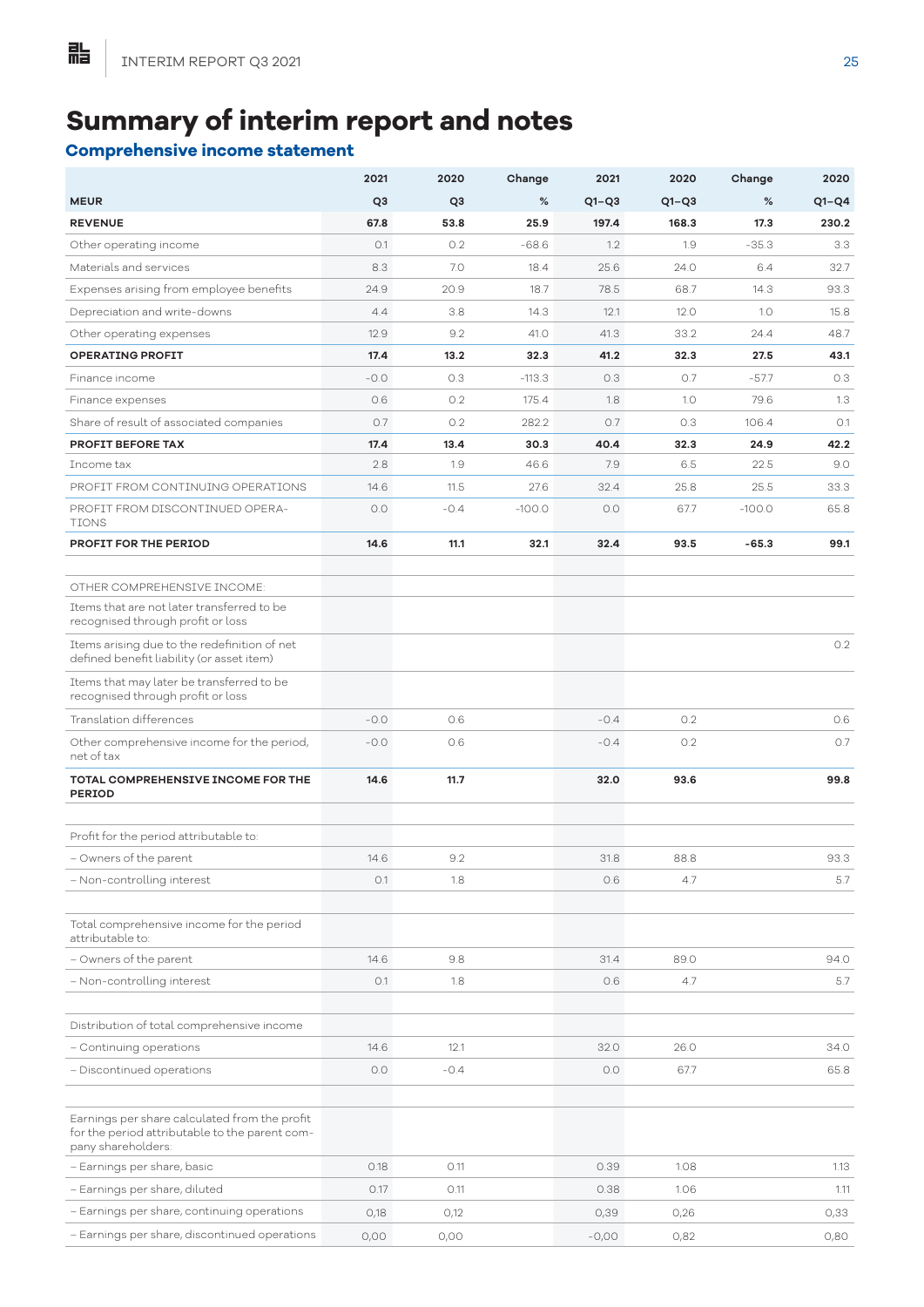# **Balance sheet**

點

| <b>MEUR</b>                                 | 30 Sep 2021 | 30 Sep2020 | 31 Dec 2020 |
|---------------------------------------------|-------------|------------|-------------|
| <b>ASSETS</b>                               |             |            |             |
| <b>NON-CURRENT ASSETS</b>                   |             |            |             |
| Goodwill                                    | 293.9       | 131.9      | 150.7       |
| Intangible assets                           | 91.8        | 47.0       | 55.1        |
| Tangible assets                             | 35.2        | 43.0       | 40.6        |
| Investments in associated companies         | 7.4         | 3.1        | 6.6         |
| Other non-current financial assets          | 4.3         | 4.2        | 3.9         |
| Deferred tax assets                         | 0.3         | 0.3        | 0.3         |
| <b>TOTAL NON-CURRENT ASSETS</b>             | 432.7       | 229.5      | 257.2       |
|                                             |             |            |             |
| <b>CURRENT ASSETS</b>                       | 0.8         |            |             |
| Inventories                                 |             | 0.8        | 0.6         |
| Current tax assets                          | 1.4         | 0.3        | 1.0         |
| Trade receivables and other receivables     | 31.9        | 26.6       | 27.1        |
| Financial assets, short-term                | 0.0         | 0.2        | 0.0         |
| Cash and cash equivalents                   | 30.0        | 105.6      | 48.0        |
| <b>TOTAL CURRENT ASSETS</b>                 | 64.1        | 133.6      | 76.7        |
| <b>TOTAL ASSETS</b>                         | 496.8       | 363.1      | 333.9       |
|                                             |             |            |             |
| <b>EQUITY AND LIABILITIES</b>               |             |            |             |
| Share capital                               | 45.3        | 45.3       | 45.3        |
| Share premium reserve                       | 7.7         | 7.7        | 7.7         |
| Translation differences                     | $-0.4$      | $-0.3$     | 0.0         |
| Invested non-restricted equity fund         | 19.1        | 19.1       | 19.1        |
| Retained earnings                           | 79.9        | 154.3      | 111.4       |
| Equity attributable to owners of the parent | 151.7       | 226.1      | 183.6       |
| Non-controlling interest                    | 2.9         | 29.9       | 21.0        |
| <b>TOTAL EQUITY</b>                         | 154.6       | 256.0      | 204.6       |
|                                             |             |            |             |
| <b>LIABILITIES</b>                          |             |            |             |
| <b>NON-CURRENT LIABILITIES</b>              |             |            |             |
| Non-current interest-bearing liabilities    | 26.7        | 32.7       | 31.9        |
| Deferred tax liabilities                    | 18.7        | 9.5        | 11.5        |
| Pension liabilities                         | 0.7         | 0.8        | 0.7         |
| Other financial liabilities                 | 17.2        | 2.0        | 13.6        |
| Other non-current liabilities               | 0.0         | O.1        | 0.0         |
| TOTAL NON-CURRENT LIABILITIES               | 63.4        | 45.1       | 57.8        |
|                                             |             |            |             |
| <b>CURRENT LIABILITIES</b>                  |             |            |             |
| Current financial liabilities               | 207.7       | 7.1        | 9.8         |
| Advances received                           | 32.2        | 10.8       | 9.9         |
| Income tax liability                        | 2.1         | 1.5        | 3.4         |
| Provisions                                  | 0.0         | O.1        | 0.0         |
| Trade payables and other payables           | 36.8        | 42.6       | 48.5        |
| <b>TOTAL CURRENT LIABILITIES</b>            | 278.8       | 62.0       | 71.6        |
| <b>TOTAL LIABILITIES</b>                    | 342.3       | 107.2      | 129.4       |
| TOTAL EQUITY AND LIABILITIES                | 496.8       | 363.1      | 333.9       |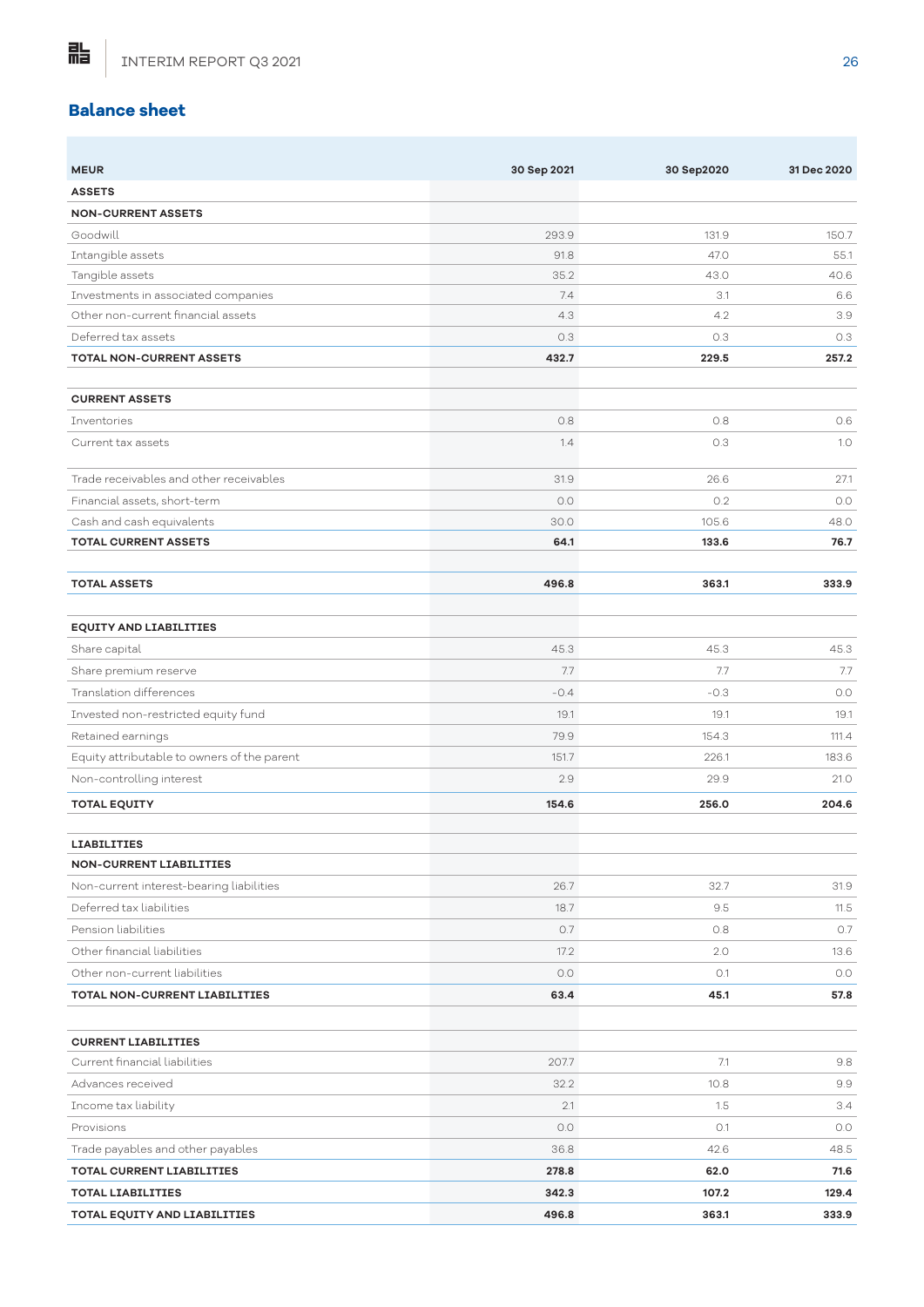# **Consolidated statement of change in equity**

# **Equity attributable to owners of the parent**

| <b>MEUR</b>                                                     | A    | B   | C      | D    | E       | F       | G       | H       |
|-----------------------------------------------------------------|------|-----|--------|------|---------|---------|---------|---------|
| Equity 1 Jan 2021                                               | 45.3 | 7.7 | 0.0    | 19.1 | 111.4   | 183.6   | 21.0    | 204.6   |
| Profit for the period                                           |      |     |        |      | 31.8    | 31.8    | 0.6     | 32.4    |
| Other comprehensive income                                      |      |     |        |      |         | 0.0     |         | 0.0     |
| Translation differences                                         |      |     | $-0.4$ |      |         | $-0.4$  |         | $-0.4$  |
| Transactions with equity holders                                |      |     |        |      |         |         |         |         |
| Dividends paid by parent                                        |      |     |        |      | $-24.7$ | $-24.7$ |         | $-24.7$ |
| Dividends paid by subsidiaries                                  |      |     |        |      | $-0.0$  | $-0.0$  |         | $-0.0$  |
| Acquisition of own shares                                       |      |     |        |      |         | 0.0     |         | 0.0     |
| Disposal of own shares                                          |      |     |        |      | 0.6     | 0.6     |         | 0.6     |
| Refund of unredeemed dividends                                  |      |     |        |      | O.1     | 0.1     |         |         |
| Share-based payment transactions and<br>exercised share options |      |     |        |      | 3.1     | 3.1     |         | 3.1     |
| Change in ownership in subsidiaries                             |      |     |        |      | $-42.1$ | $-42.1$ | $-18.7$ | $-60.8$ |
| Total equity 30 Sep 2021                                        | 45.3 | 7.7 | $-0.4$ | 19.1 | 79.9    | 151.9   | 2.9     | 154.6   |
| Equity 1 Jan 2020                                               | 45.3 | 7.7 | $-0.5$ | 19.1 | 100.5   | 172.1   | 30.4    | 202.5   |
| Profit for the period                                           |      |     |        |      | 88.8    | 88.8    | 4.7     | 93.5    |
| Other comprehensive income                                      |      |     |        |      | 0.2     | 0.2     |         | $-0.0$  |
| Translation differences                                         |      |     | 0.2    |      |         | 0.2     | $-0.1$  | O.1     |
| Transactions with equity holders                                |      |     |        |      |         |         |         |         |
| Dividends paid by parent                                        |      |     |        |      | $-32.9$ | $-32.9$ |         | $-32.9$ |
| Dividends paid by subsidiaries                                  |      |     |        |      |         |         | $-4.8$  | $-4.8$  |
| Acquisition of own shares                                       |      |     |        |      | $-1.5$  | $-1.5$  |         | $-1.5$  |
| Disposal of own shares                                          |      |     |        |      | $-1.1$  | $-1.1$  |         | $-1.1$  |
| Share-based payment transactions and<br>exercised share options |      |     |        |      | 0.6     | 0.6     |         | 0.6     |
| Change in ownership in subsidiaries                             |      |     |        |      | $-0.1$  | $-0.1$  | $-0.3$  | $-0.4$  |
| Equity 30 Sep 2020                                              | 45.3 | 7.7 | $-0.3$ | 19.1 | 154.3   | 226.2   | 29.9    | 256.0   |

Column headings:

A = Share capital

B = Share premium reserve

C = Translation differences

D = Invested non-restricted equity fund

E = Retained earnings

F = Total

G = Non-controlling interest

H = Equity total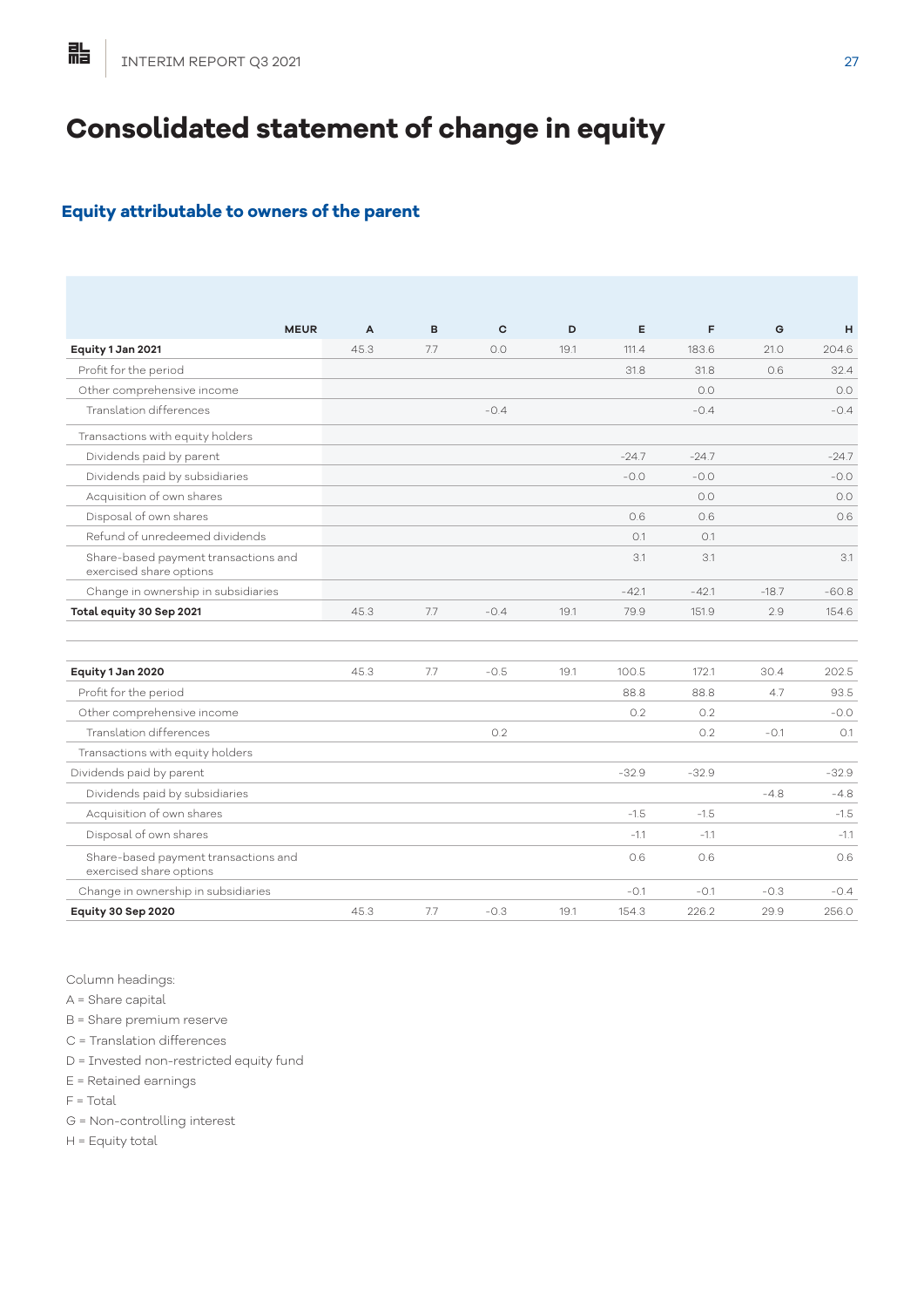# **Cash flow statement**

|                                                                                        | 2021           | 2020           | 2021     | 2020    | 2020    |
|----------------------------------------------------------------------------------------|----------------|----------------|----------|---------|---------|
| <b>MEUR</b>                                                                            | Q <sub>3</sub> | Q <sub>3</sub> | $Q1-Q3$  | $Q1-Q3$ | $Q1-Q4$ |
| <b>OPERATING ACTIVITIES</b>                                                            |                |                |          |         |         |
| Profit for the period                                                                  | 14.1           | 11.1           | 31.9     | 93.5    | 99.0    |
| Adjustments                                                                            | 8.9            | 6.4            | 28.2     | $-45.9$ | $-39.6$ |
| Change in working capital                                                              | O.1            | $-4.8$         | 0.6      | 0.2     | 5.8     |
| Dividends received                                                                     | 0.0            | $-0.0$         | 0.4      | O.1     | 0.2     |
| <b>Tnterest received</b>                                                               | 0.0            | 0.0            | 0.0      | O.1     | O.1     |
| Interest paid and other finance expenses                                               | $-0.6$         | $-0.3$         | $-1.6$   | $-1.2$  | $-1.5$  |
| Taxes paid                                                                             | $-4.0$         | $-2.0$         | $-9.5$   | $-6.0$  | $-8.1$  |
| Net cash flow from operating activities                                                | 18.6           | 10.5           | 50.1     | 40.6    | 56.0    |
| <b>INVESTING ACTIVITIES</b>                                                            |                |                |          |         |         |
| Acquisitions of tangible assets                                                        | $-0.1$         | $-0.4$         | $-0.2$   | $-0.8$  | $-0.9$  |
| Acquisitions of intangible assets                                                      | $-0.5$         | $-0.9$         | $-1.3$   | $-1.6$  | $-2.2$  |
| Proceeds from sale of tangible and intangible assets                                   | $-0.0$         | 0.0            | 0.4      | 0.0     | $-0.0$  |
| Other investments                                                                      | 0.0            | $-0.5$         | $-0.3$   | $-0.9$  | $-0.6$  |
| Proceeds from sale of available-for-sale financial assets                              | 0.0            | 0.0            | 0.0      | 0.0     | 0.0     |
| Repayment of loan receivables                                                          |                | 0.3            |          | 0.3     |         |
| Business acquisitions less cash and cash equivalents at the time of acqui-<br>sition   | $-0.0$         | 0.0            | $-236.7$ | $-5.5$  | $-72.5$ |
| Proceeds from sale of businesses less cash and cash equivalents at the<br>time of sale | 0.0            | 1.2            | 1.1      | 51.1    | 51.1    |
| Acquisition of associated companies                                                    | $-0.0$         | $-0.0$         | $-0.5$   | $-0.0$  | $-4.0$  |
| Proceeds from sale of associated companies                                             | 0.0            | 0.0            | 0.0      | O.O     | 0.4     |
| Net cash flows from/(used in) investing activities                                     | $-0.5$         | $-0.3$         | $-237.4$ | 42.5    | $-28.4$ |
| Cash flow before financing activities                                                  | 18.1           | 10.2           | $-187.3$ | 83.2    | 27.6    |
|                                                                                        |                |                |          |         |         |
| CASH FLOWS FROM/(USED IN) FINANCING ACTIVITIES                                         |                |                |          |         |         |
| Acquisition of own shares                                                              | 0.0            | 0.0            | 0.0      | $-1.5$  | $-1.5$  |
| Loans taken                                                                            | 0.0            | $-0.0$         | 224.7    | $-0.0$  | $-0.0$  |
| Repayment of loans                                                                     | $-20.0$        | 0.0            | $-25.0$  | O.O     | 0.0     |
| Payments of finance lease liabilities                                                  | $-1.9$         | $-1.5$         | $-5.3$   | $-6.6$  | $-7.4$  |
| Change in interest-bearing receivables                                                 | $-0.0$         | 0.0            | 0.0      | $-0.0$  | $-0.0$  |
| Dividends paid                                                                         | $-0.0$         | O.O            | $-24.9$  | $-38.6$ | $-37.6$ |
| Net cash flows from/(used in) financing activities                                     | $-21.9$        | $-1.5$         | 169.4    | $-45.6$ | $-46.4$ |
|                                                                                        |                |                |          |         |         |
| Change in cash and cash equivalent funds<br>(increase +/decrease -)                    | $-22.4$        | 7.8            | $-17.9$  | 37.5    | $-18.9$ |
| Cash and cash equivalents at beginning of period                                       | 52.3           | 97.7           | 48.0     | 67.1    | 67.1    |
| Effect of change in foreign exchange rates                                             | 0.1            | 0.1            | $-0.1$   | 1.0     | $-0.2$  |
| Cash and cash equivalents at end of period                                             | 30.0           | 105.6          | 30.0     | 105.6   | 48.0    |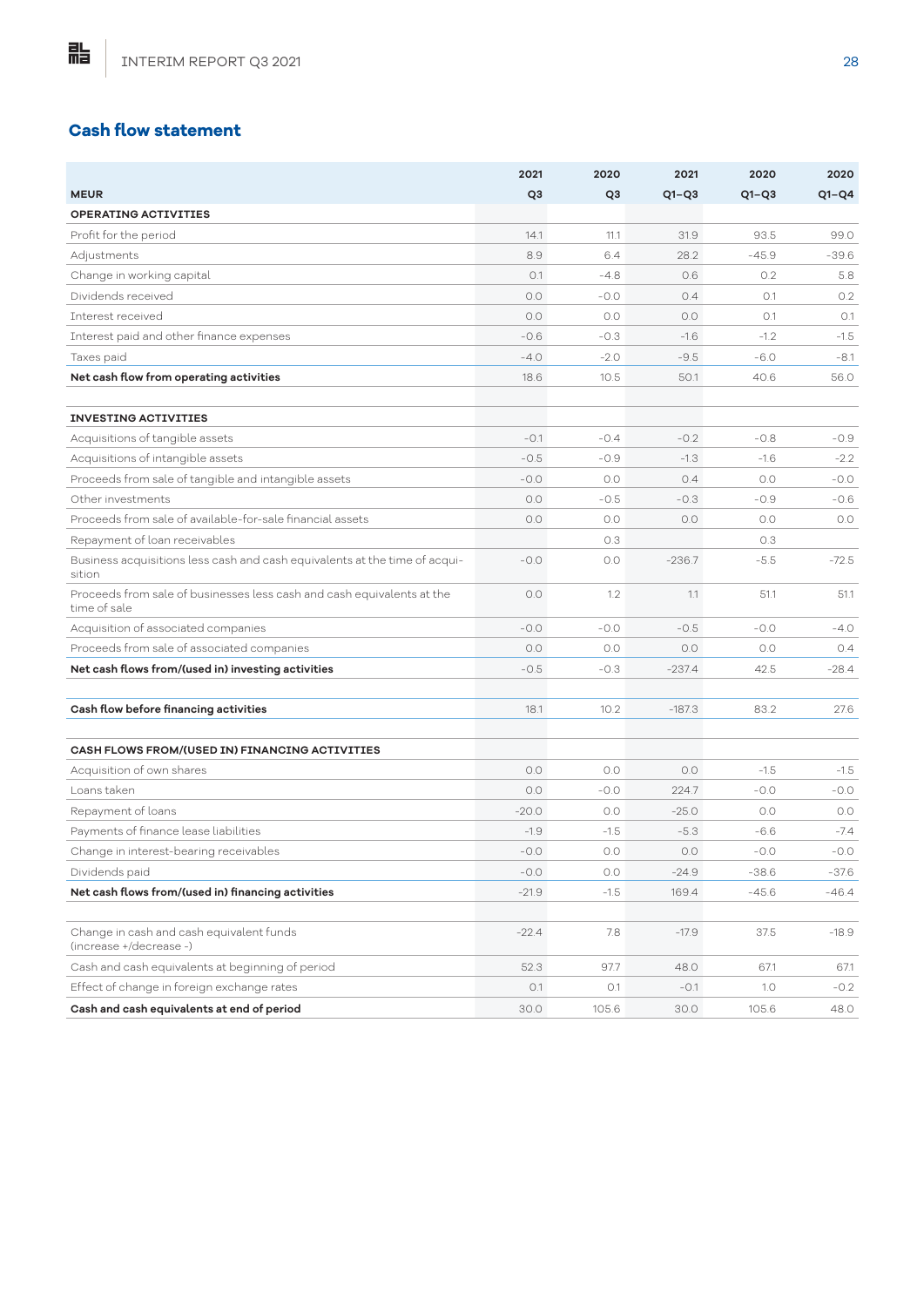# **Associated companies**

# Share of result of associated companies

|                            | 2021           | 2020           | 2021    | 2020    | 2020    |
|----------------------------|----------------|----------------|---------|---------|---------|
| milj. euroa                | Q <sub>3</sub> | Q <sub>3</sub> | $Q1-Q3$ | $Q1-Q3$ | $Q1-Q4$ |
| Alma Career                | 0.7            | 0.2            | 0.7     | 0.3     | O.1     |
| Alma Talent                | $-0.0$         | 0.0            | $-0.0$  | 0.0     | O.O     |
| Alma Consumer              | 0.0            | O.O            | O.O     | O.O     | O.O     |
| Other associated companies | 0.0            | O.O            | 0.0     | 0.0     | O.O     |
| Total                      | 0.7            | 0.2            | 0.7     | 0.3     | 0.1     |

## **Acquired businesses in 2021**

Alma Media has acquired the following business operations in 2021:

|                       | <b>Business</b> | <b>Acquisition date</b> | <b>Acquired share</b> | Group share |
|-----------------------|-----------------|-------------------------|-----------------------|-------------|
| Alma Career segment   |                 |                         |                       |             |
| Quantig s.r.o         | Online          | 7 January 2021          | 100%                  | 100%        |
| Alma Consumer segment |                 |                         |                       |             |
| Netello Systems Oy    | Online          | 31 March 2021           | 60%                   | 60%         |
| Nettix Oy             | Online          | 1 April 2021            | 100%                  | 100%        |

The Alma Career segment's information on acquired businesses is presented in combined form.

| <b>MEUR</b>                                                         | Fair values entered in integration |
|---------------------------------------------------------------------|------------------------------------|
|                                                                     | Total                              |
| Intangible assets                                                   | 0,8                                |
| Trade receivables and other receivables                             | O, O                               |
| Cash and cash equivalents                                           | O,O                                |
| Total                                                               | 0,8                                |
| Deferred tax liabilities                                            | O,1                                |
| Trade payables and other payables                                   | O <sub>1</sub> 2                   |
| Total                                                               | 0,3                                |
| Total identifiable net assets at fair value                         | O,5                                |
| Group's share of net assets                                         | O,5                                |
| IFRS acquisition cost                                               | 1,9                                |
| Goodwill                                                            | 1,5                                |
| Annual amortisation of intangible assets related to<br>acquisitions | O, O                               |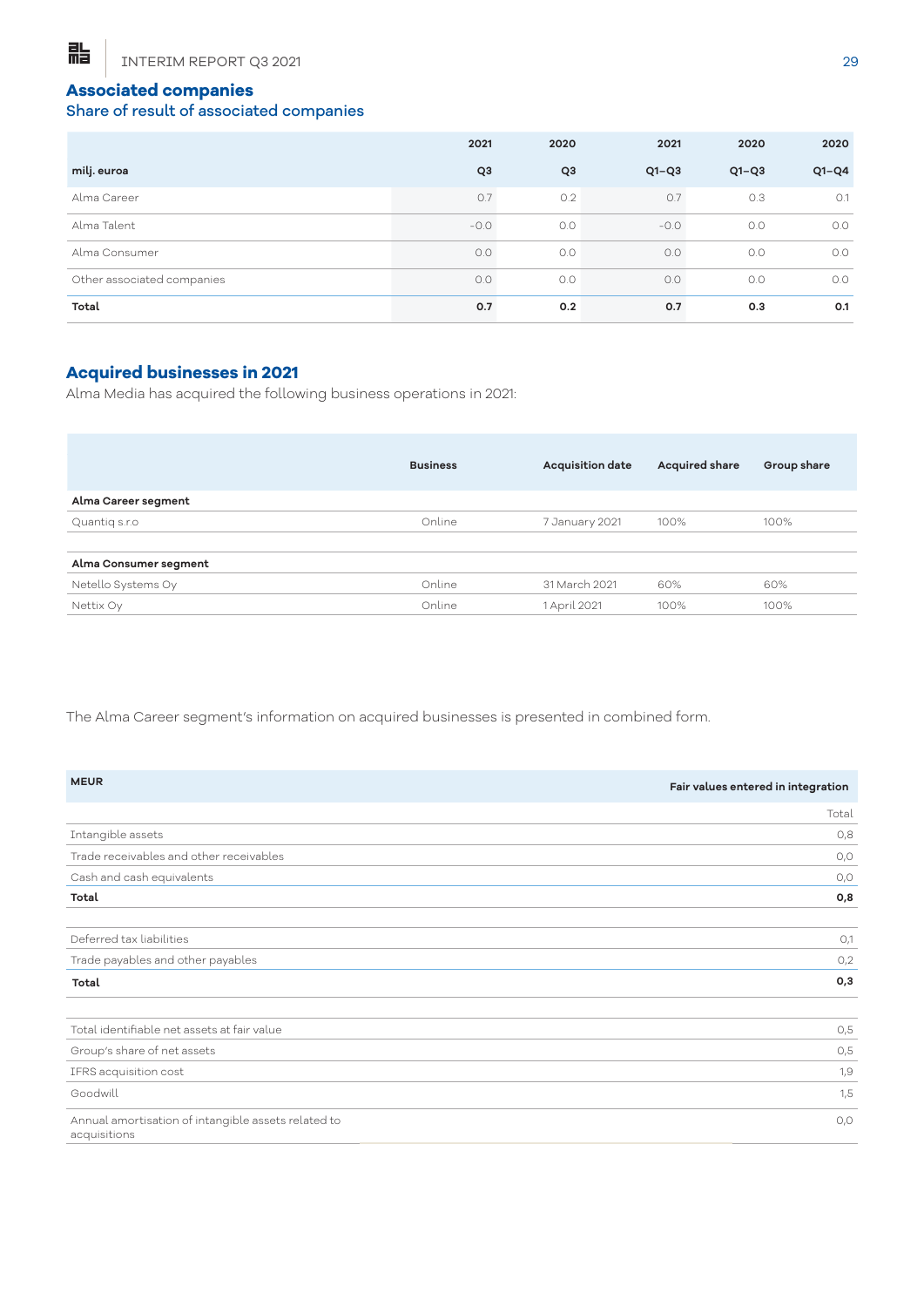晶

#### The Alma Consumer segment's information on acquired businesses is presented in combined form.

|                                                                     | Fair values entered in integration |       |       |  |  |
|---------------------------------------------------------------------|------------------------------------|-------|-------|--|--|
| <b>MEUR</b>                                                         | Nettix Oy                          | Other | Total |  |  |
| Tangible assets                                                     | O, O                               | O, O  | O,1   |  |  |
| Intangible assets                                                   | 38,7                               | 3,1   | 41,7  |  |  |
| Trade receivables and other receivables                             | 1,9                                | O,3   | 2,2   |  |  |
| Cash and cash equivalents                                           | 3,2                                | 0,2   | 3,4   |  |  |
| Total                                                               | 43,8                               | 3,6   | 47,4  |  |  |
| Deferred tax liabilities                                            | 7,6                                | 0,6   | 8,1   |  |  |
| Trade payables and other payables                                   | 4,7                                | O,6   | 5,3   |  |  |
| Total                                                               | 12,3                               | 1,1   | 13,4  |  |  |
| Total identifiable net assets at fair value                         | 31,6                               | 2,4   | 34,0  |  |  |
| Group's share of net assets                                         | 31,6                               | 1,5   | 33,0  |  |  |
| IFRS acquisition cost                                               | 171,2                              | 2,9   | 174,1 |  |  |
| Goodwill                                                            | 139,7                              | 1,4   | 141,1 |  |  |
| Annual amortisation of intangible assets related to<br>acquisitions | 3,4                                | O,3   | 3,7   |  |  |

Alma Media completed the acquisition of Nettix Oy from Otava Group in spring 2021. The transaction was announced on 5 March 2021 and closed on 1 April 2021. Nettix Oy will be reported as part of the Alma Consumer business segment starting from the second quarter of 2021. Nettix Oy's business consists of Finland's leading motor vehicle marketplaces, such as Nettiauto, Nettikone and Nettimoto, and they reach an audience of 2.5 million Finns every week. In 2020, marketplaces generated over 81% of Nettix Oy's revenue. The compound annual growth rate (CAGR) of the marketplaces was approximately 7% in 2016–2020. In addition, Nettix Oy consists of Konepörssi, the leading professional media for machine and transport business, and the news service Ampparit. As a result of the acquisition, a total of 39 Nettix Oy's employees (converted to full-time employees) were transferred to Alma Media. The acquisition of Nettix Oy is a continuation of Alma Media's strategy that concentrates on digital media and services. Nettix complements Alma Media's marketplaces business, offering opportunities for cross-selling and additional sales and the sharing of best practices between the services. Through this acquisition, Alma Media continues its strategic expansion into new digital products and services that address customer needs and cover the entire value chain, ranging from sales systems to transactions. The digitalisation of mobility services and the automotive ecosystem is expected to accelerate further in the next few years, and sales and purchases will continue to move to digital marketplaces.

Nettix Oy's revenue in 2020 totalled MEUR 22.5, EBITDA was MEUR 11.2 and operating profit was MEUR 10.0. The enterprise value of the acquired business was MEUR 171.2. There are no additional purchase price components included in the transaction. Alma Media financed the acquisition entirely with debt. The transaction costs related to the acquisition have amounted to MEUR 4.6, of which MEUR 0.5 was recognised in expenses in 2020 and MEUR 4.1 in the first quarter of 2021. The expense will be treated as an adjusted item in 2021. The Nettix Oy acquisition increases Alma Media's goodwill by MEUR 140. The goodwill consists of the future growth expectations of the business as well as synergies. Alma Media estimates that the transaction will generate annual synergies of MEUR 1.5 by 2022, mainly related to media sales, support functions, premises, IT systems and IT development. In addition, other intangible assets increased by MEUR 39 in connection with the transaction, consisting of customer agreements and brands. The assets recognised at fair value in connection with the acquisition will increase depreciation by MEUR 3.4 annually. Nettix Oy's effect on Alma Media Group's revenue in the second and third quarter was MEUR 11.1, EBITDA MEUR 5.5 and operating profit less PPA amortisation MEUR 3.7. Had Nettix Oy been consolidated into Alma Media Group from the beginning of 2021, its effect on the Group's revenue would have been MEUR 16.3, EBITDA MEUR 8.1 and operating profit less PPA amortisation MEUR 5.0.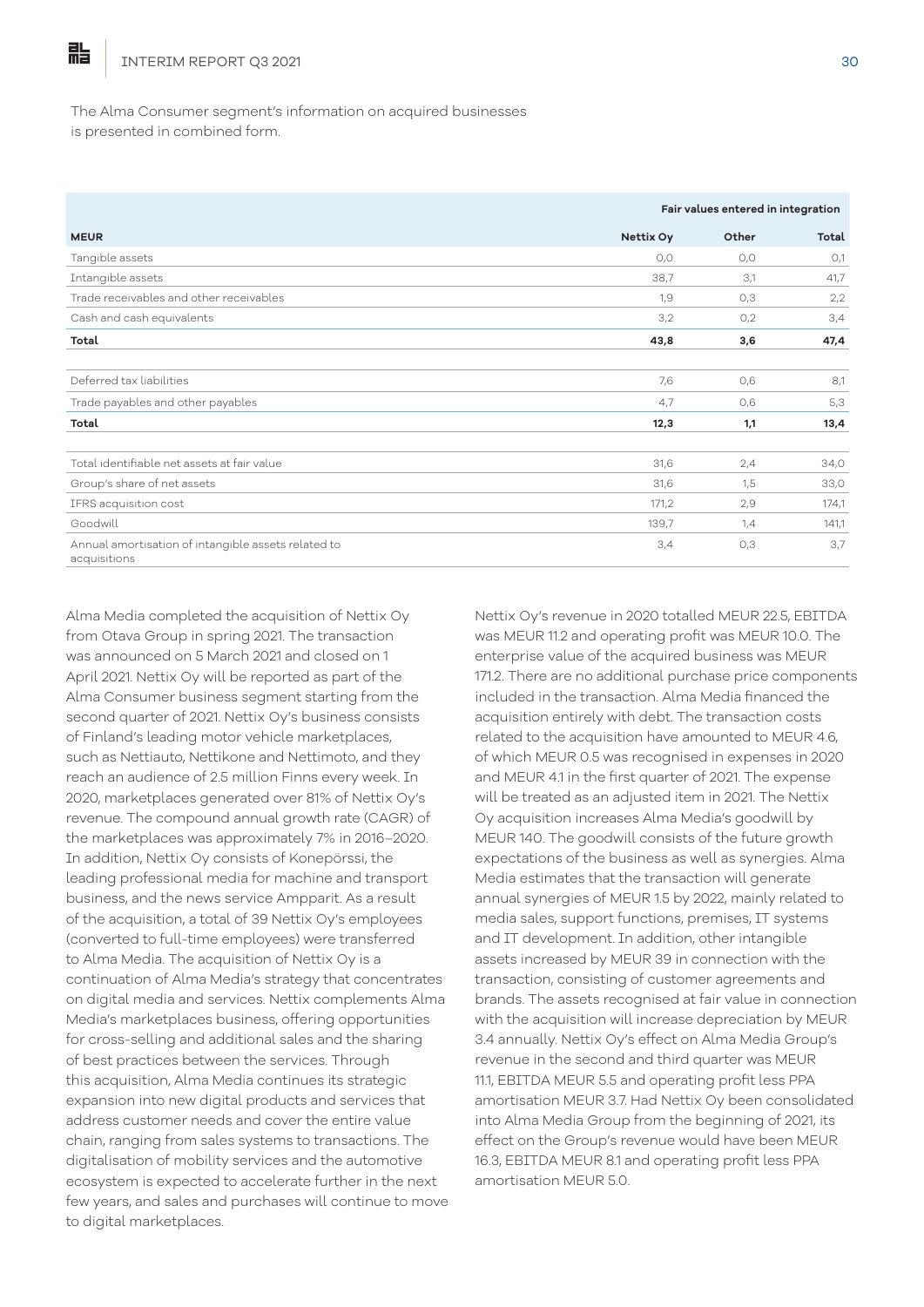#### **Contingent considerations**

Contingent considerations arising from business acquisitions are classified as financial liabilities recognised at fair value through profit or loss. The amount of the contingent considerations due to acquisitions and business arrangements is based on the profits of the acquired businesses in 2021–2024.

# **Contingent consideration liability**

| (milj. euroa)                                                                    |        |
|----------------------------------------------------------------------------------|--------|
| Initial recognition of the liability                                             | 19.9   |
| Considerations, settled in cash                                                  | $-2.0$ |
| Change in fair value during the financial<br>period                              | $-0.2$ |
| Fair value of the contingent consideration<br>liability at the end of the period | 17.7   |

## **Contingent consideration assets**

#### **MEUR**

胋

| Fair value of the contingent consideration assets at the end of the<br>period | 1.2    |
|-------------------------------------------------------------------------------|--------|
| Considerations, settled in cash                                               | $-0.2$ |
| Change in fair value during previous financial periods                        | $-0.5$ |
| Initial recognition of the assets                                             | 1.8    |
| $\mathbf{v}$                                                                  |        |

# **Employees by geographical area**

|                              | 2021           | 2020           | 2021    | 2020    | 2020    |
|------------------------------|----------------|----------------|---------|---------|---------|
|                              | Q <sub>3</sub> | Q <sub>3</sub> | $Q1-Q3$ | $Q1-Q3$ | $Q1-Q4$ |
| Employees Finland            | 957            | 862            | 923     | 873     | 864     |
| Employees in other countries | 632            | 596            | 612     | 646     | 634     |
| Henkilöstö yhteensä          | 1590           | 1458           | 1535    | 1518    | 1497    |

#### **Commitments and contingencies**

## Commitments and contingencies

| <b>MEUR</b>                                       | 30 Sep 2021 | 30 Sep 2020 | 31 Dec 2020 |
|---------------------------------------------------|-------------|-------------|-------------|
| Collateral for others                             |             |             |             |
| Guarantees                                        | O, O        | O,9         | O, O        |
| Other commitments and contingencies               | O, O        | O, O        | O,1         |
| Minimum lease payments on other lease agreements: |             |             |             |
| Within one year                                   | O,5         | O,1         | O,3         |
| Within 1-5 years                                  | 0,4         | O,7         | O,4         |
| Total                                             | 0,8         | O, 8        | 0,7         |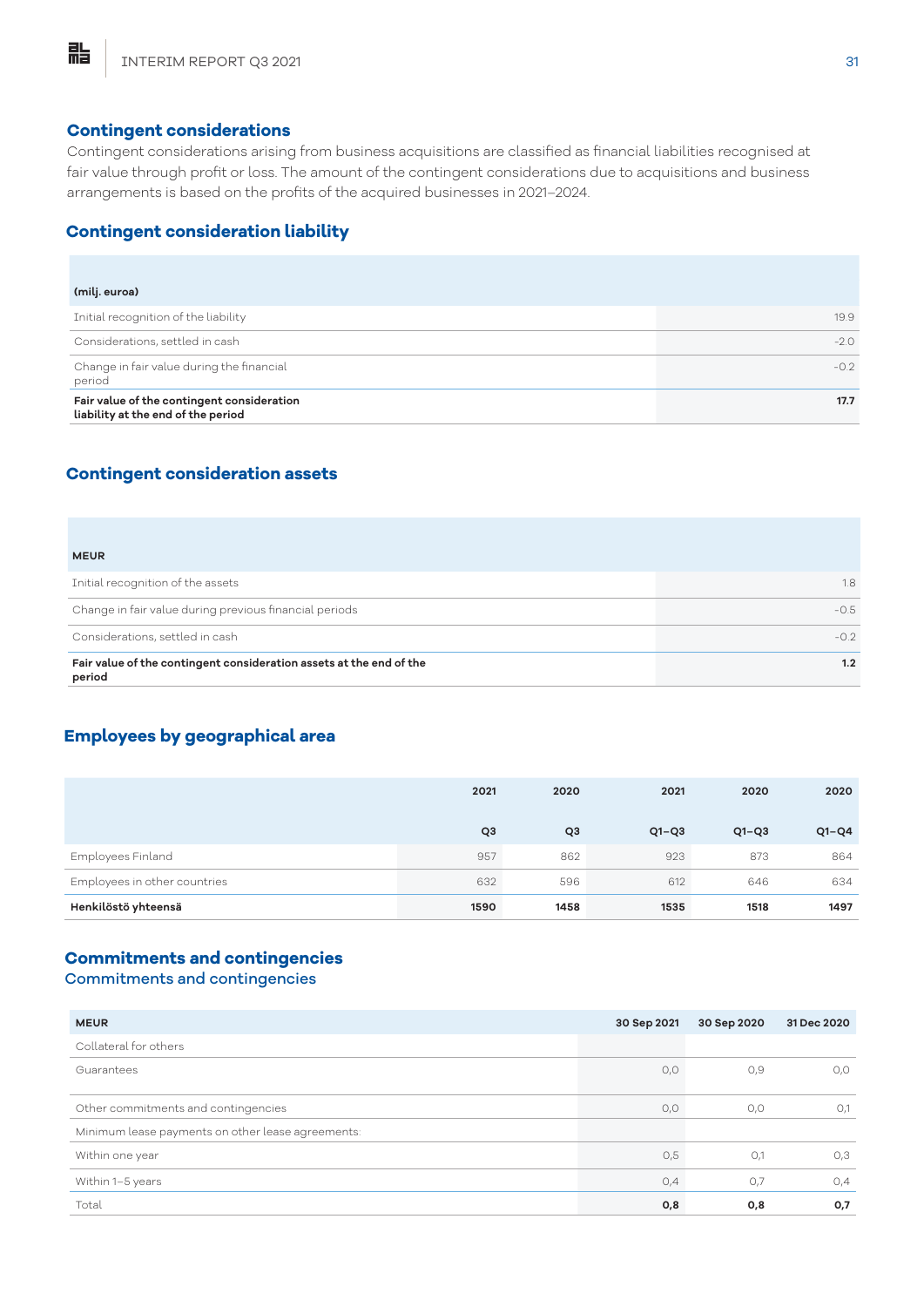#### Derivative contracts

點

| <b>MEUR</b>                                             | 30 Sep 2021 | 30 Sep 2020 | 31 Dec 2020 |
|---------------------------------------------------------|-------------|-------------|-------------|
| Commodity derivative contracts, electricity derivatives |             |             |             |
| Fair value*                                             | O.O         | $-0.0$      | $-0.0$      |
| Nominal value                                           | O.1         | O.1         | O.1         |
| Foreign currency derivatives                            |             |             |             |
| Fair value*                                             | $-0.3$      | O.2         | $-0.0$      |
| Nominal value                                           | 9.0         | 8.2         | 6.0         |

## **Related party transactions**

Alma Media Group's related parties are the major shareholders of the parent company, associated companies and companies owned by them. Related parties also include the Group's senior management and their related parties (members of the Board of Directors, President and CEO and Managing Directors, and the Group Executive Team). The following table summarises the business operations undertaken between Alma Media and its related parties as well as the status of their receivables and liabilities:

|                                                                                     | 2021           | 2020           | 2021    | 2020    | 2020    |
|-------------------------------------------------------------------------------------|----------------|----------------|---------|---------|---------|
| <b>MEUR</b>                                                                         | Q <sub>3</sub> | Q <sub>3</sub> | $Q1-Q3$ | $Q1-Q3$ | $Q1-Q4$ |
| Sales of goods and services                                                         | O.1            | O.1            | 0.2     | 0.2     | 0.2     |
| Associated companies                                                                | 0.0            | 0.0            | 0.0     | 0.0     | 0.0     |
| Principal shareholders                                                              | 0.0            | 0.0            | O.1     | O.O     | O.1     |
| Corporations where management exercises influence                                   | O.O            | O.1            | O.1     | O.1     | O.1     |
| Purchases of goods and services                                                     | 0.2            | 3.9            | 0.4     | 4.2     | 0.6     |
| Associated companies                                                                | 0.0            | 0.0            | O.1     | 0.3     | 0.3     |
| Principal shareholders                                                              | O.1            | 0.0            | 0.2     | O.O     | O.1     |
| Corporations where management exercises influence                                   | O.O            | 3.9            | O.1     | 3.9     | O.1     |
| Trade receivables, loan and other receivables at the end<br>of the reporting period | O.O            | O.1            | 0.0     | O.1     | 0.0     |
| Associated companies                                                                | 0.0            | 0.0            | 0.0     | 0.0     | 0.0     |
| Principal shareholders                                                              | O.O            | 0.0            | O.O     | O.O     | 0.0     |
| Corporations where management exercises influence                                   | O.O            | 0.0            | 0.0     |         | 0.0     |
| Trade payables at the reporting date                                                | O.O            | 0.0            | O.O     | O.O     | O.O     |
| Associated companies                                                                | 0.0            | 0.0            | 0.0     | O.O     | 0.0     |
| Principal shareholders                                                              | 0.0            | 0.0            | 0.0     | 0.0     | 0.0     |
| Acquired businesses                                                                 | O.O            | 0.0            | 0.0     |         | 0.0     |
| Principal shareholders                                                              | O.O            | 0.0            | 171.2   |         | 0.0     |

**The selling party of Nettix Oy is Otava Markkinapaikat Oy, a subsidiary of Otava Oy, which is Alma Media's largest shareholder. Otava Oy is Alma Media's largest shareholder and the transaction has been classified as a transaction with a related party.**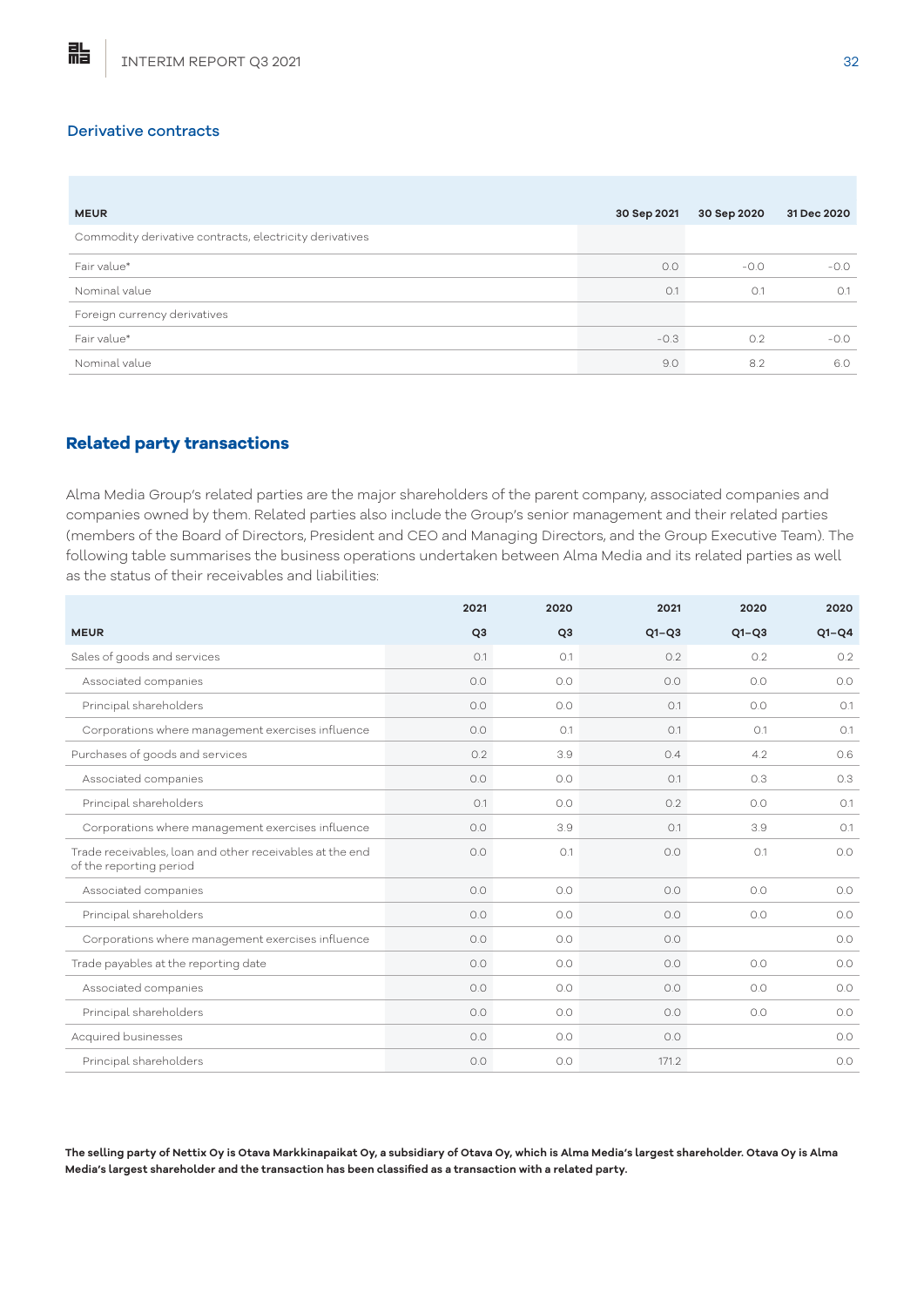# **Quarterly information**

|                                         | 2021           | 2021           | 2021    | 2020   | 2020    |
|-----------------------------------------|----------------|----------------|---------|--------|---------|
|                                         | Q <sub>3</sub> | Q <sub>2</sub> | Q1      | Q4     | Q3      |
| <b>REVENUE</b>                          | 67.8           | 71.6           | 58.1    | 61.9   | 53.8    |
| Alma Career                             | 21.9           | 20.0           | 16.2    | 15.3   | 15.5    |
| Alma Talent                             | 22.4           | 25.2           | 24.5    | 26.4   | 20.7    |
| Alma Consumer                           | 23.6           | 26.6           | 17.5    | 19.3   | 16.9    |
| Eliminations and non-allocated          | $-0.1$         | $-0.2$         | $-0.1$  | 0.9    | 0.7     |
| <b>ADJUSTED TOTAL EXPENSES</b>          | 50.0           | 55.0           | 47.9    | 51.4   | 40.9    |
| Alma Career                             | 13.0           | 12.2           | 11.2    | 11.8   | 10.1    |
| Alma Talent                             | 17.4           | 20.2           | 19.7    | 21.1   | 16.6    |
| Alma Consumer                           | 17.0           | 19.3           | 14.5    | 14.5   | 12.3    |
| Eliminations and non-allocated          | 2.6            | 3.4            | 2.6     | 4.0    | 1.9     |
| <b>ADJUSTED EBITDA</b>                  | 22.2           | 20.8           | 14.6    | 14.6   | 17.0    |
| Alma Career                             | 9.7            | 8.4            | 5.8     | 4.4    | 6.4     |
| Alma Talent                             | 6.0            | 6.0            | 6.2     | 6.6    | 5.1     |
| Alma Consumer                           | 7.9            | 8.8            | 3.9     | 5.3    | 5.2     |
| Eliminations and non-allocated          | $-1.4$         | $-2.4$         | $-1.3$  | $-1.7$ | 0.4     |
| ADJUSTED OPERATING PROFIT/LOSS          | 17.8           | 16.6           | 11.1    | 11.1   | 13.2    |
| Alma Career                             | 9.0            | 7.7            | 5.1     | 3.7    | 5.5     |
| Alma Talent                             | 5.0            | 5.1            | 5.2     | 5.7    | 4.1     |
| Alma Consumer                           | 6.5            | 7.3            | 3.4     | 4.9    | 4.6     |
| Eliminations and non-allocated          | $-2.8$         | $-3.5$         | $-2.7$  | $-3.1$ | $-1.1$  |
| % OF REVENUE                            | 26.3           | 23.2           | 19.1    | 18.0   | 24.5    |
| Alma Career                             | 41.2           | 38.6           | 31.5    | 24.2   | 35.5    |
| Alma Talent                             | 22.5           | 20.2           | 21.3    | 21.5   | 19.9    |
| Alma Consumer                           | 27.8           | 27.5           | 19.6    | 25.2   | 27.5    |
| Non-allocated operations                | 0.0            | 0.0            | 0.0     | 0.0    | O.O     |
| <b>ADJUSTED ITEMS</b>                   | $-0.4$         | $-3.6$         | $-0.3$  | $-0.4$ | $-0.0$  |
| Alma Career                             | 0.0            | 0.0            | 0.0     | O.1    | $-0.1$  |
| Alma Talent                             | $-0.0$         | $O.O$          | $0.0\,$ | O.O    | $0.0\,$ |
| Alma Consumer                           | $-0.4$         | 0.0            | O.O     | $-0.4$ | 0.0     |
| Non-allocated operations                | $0.0\,$        | $-3.6$         | $-0.3$  | 0.0    | 0.0     |
| <b>OPERATING PROFIT/LOSS</b>            | 17.4           | 13.0           | 10.8    | 10.8   | 13.2    |
| Alma Career                             | 9.0            | 7.7            | 5.1     | 3.8    | 5.4     |
| Alma Talent                             | 5.0            | 5.1            | 5.2     | 5.7    | 4.1     |
| Alma Consumer                           | 6.1            | 7.3            | 3.4     | 4.4    | 4.6     |
| Non-allocated operations                | $-2.8$         | $-7.1$         | $-2.9$  | $-3.1$ | $-1.1$  |
| Finance income                          | $-0.0$         | 0.3            | O.O     | 0.4    | 0.3     |
| Finance expenses                        | 0.6            | 0.7            | 0.5     | 0.3    | 0.2     |
| Share of profit of associated companies | 0.7            | $-0.1$         | O.O     | $-0.2$ | 0.2     |
| PROFIT BEFORE TAX                       | 17.4           | 12.6           | 10.4    | 9.9    | 13.4    |
| Income tax                              | $-2.8$         | $-2.9$         | $-2.2$  | $-2.5$ | $-1.9$  |
| PROFIT FOR THE PERIOD                   | 14.6           | 9.7            | 8.1     | 7.4    | 11.5    |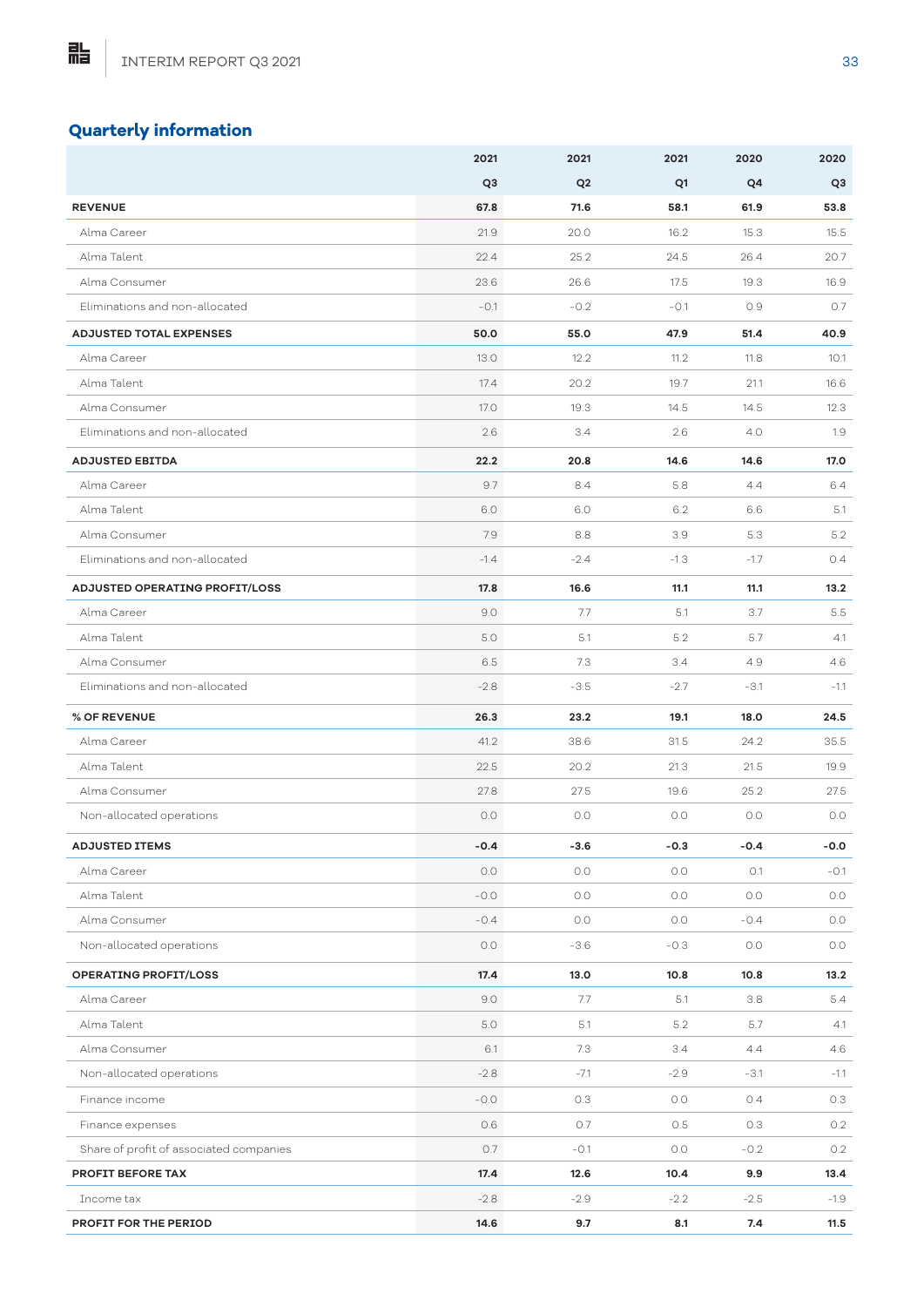#### **Main accounting principles (IFRS)**

This Interim Report has been prepared according to IFRS standards (IAS 34). The Interim Report applies the same accounting principles and calculation methods as the annual accounts dated 31 December 2020 and the new and revised IFRS standards described in the 2020 financial statements. The Interim Report does not, however, contain all the information or notes to the accounts included in the annual financial statements. This report should therefore be read in conjunction with the company's financial statements for 2020. This Interim Report applies the same accounting principles as the consolidated financial statements, with the exception of the following new standards adopted at the start of the financial year:

The key indicators are calculated using the same formulae as applied in the previous annual financial statements. The quarterly percentages of Return on Investment (ROI) and Return on Equity (ROE) have been annualised using the formula ((1+quarterly return)4)-1). The percentage of digital business of revenue is calculated as digital business/revenue \* 100. The figures in this Interim report are independently rounded.

The continuing operations consist of Alma Career, which focuses on digital marketplaces, Alma Talent, a provider of financial media and services aimed at professionals and businesses, and Alma Consumer, which focuses on the national consumer media business. In April 2020, the Group divested its regional news media business and printing business, which were treated as discontinued operations in 2020. The post-divestment estimated and fixed costs related to support services have been allocated to the continuing operations and the comparison figures for 2020 have been adjusted accordingly.

Starting from the beginning of 2021, the Group has recognised advances received allocated to the recruitment business in the Czech Republic in advances received on the balance sheet instead of in trade and other payables, which was previously the case. The effect of the change amounted to MEUR 17.7 on 30 September 2021.

#### **Alternative Performance Measures**

Alma Media Corporation additionally uses and presents Alternative Performance Measures to better illustrate the operative development of its business and to improve comparability between reporting periods. The Alternative Performance Measures are reported in addition to IFRS key figures.

The Alternative Performance Measures used by Alma Media Corporation are the following:

- Adjusted operating profit (MEUR and % of revenue) Profit before tax and financial items excluding adjusted items
- Adjusted EBITDA
- Operating profit excluding depreciation, amortisation, impairment losses and adjusted items

Items adjusting operating profit are income or expenses arising from non-recurring or rare events. Gains or losses from the sale or discontinuation of business operations or assets, gains or losses from restructuring business operations as well as impairment losses of goodwill and other assets are recognised by the Group as adjustments. Adjustments are recognised in the income statement within the corresponding income or expense group.

- Interest-bearing net debt (MEUR)
- Interest-bearing debt cash and cash equivalents

The figures in this release are unaudited.

#### **Seasonality**

Content revenue from the media business is recognised on an accrual basis. For this reason, content revenue accrues in the income statement fairly evenly during the four quarters of the year. The bulk of subscription invoicing – especially for print subscriptions – takes place at the beginning of the year and, therefore, the cash flow from operating activities is also the strongest early in the year. This affects the company's balance sheet position in different quarters. As the Group's operations become increasingly digital, the seasonality of cash flow from operating activities will be reduced.

#### **General statement**

This report contains certain statements that are estimates based on the management's best knowledge at the time they were made. For this reason, they contain a certain amount of risk and uncertainty. The estimates may change in the event of significant changes in the general economic conditions.

## **ALMA MEDIA CORPORATION** Board of Directors

#### More information:

Kai Telanne, President and CEO, tel. +358 (0)10 665 3500 Juha Nuutinen, CFO, telephone +358 (0)10 665 3873